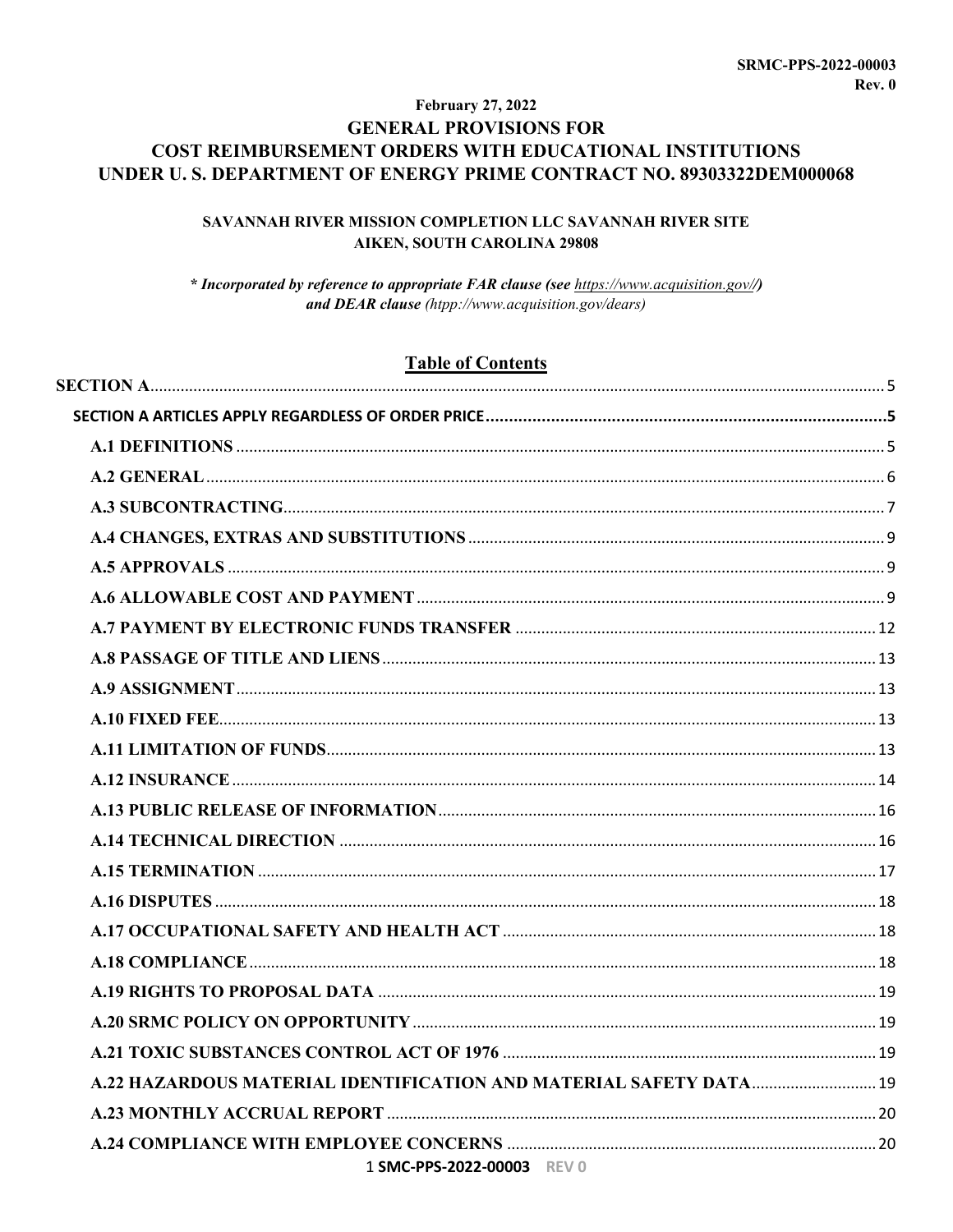| A.40 SUPPLEMENTAL DEFINITIONS FOR FAR AND DEAR CLAUSES INCORPORATED BY        |  |
|-------------------------------------------------------------------------------|--|
|                                                                               |  |
|                                                                               |  |
|                                                                               |  |
|                                                                               |  |
| *A.45 PATENT RIGHTS - RETENTION BY THE CONTRACTOR (SHORT FORM) (DEC 2000)  29 |  |
|                                                                               |  |
| *A.51 WHISTLEBLOWER PROTECTION FOR SUBCONTRACTOR EMPLOYEES (DEC 2000)  29     |  |
|                                                                               |  |
|                                                                               |  |
|                                                                               |  |
|                                                                               |  |
| *A.56 INSPECTION OF RESEARCH AND DEVELOPMENT (SHORT FORM) (APR 1984) 29       |  |
|                                                                               |  |
|                                                                               |  |
| A.59 GOVERNMENT FURNISHED AND SUBCONTRACTOR-ACQUIRED PROPERTY  30             |  |
|                                                                               |  |
|                                                                               |  |
|                                                                               |  |
|                                                                               |  |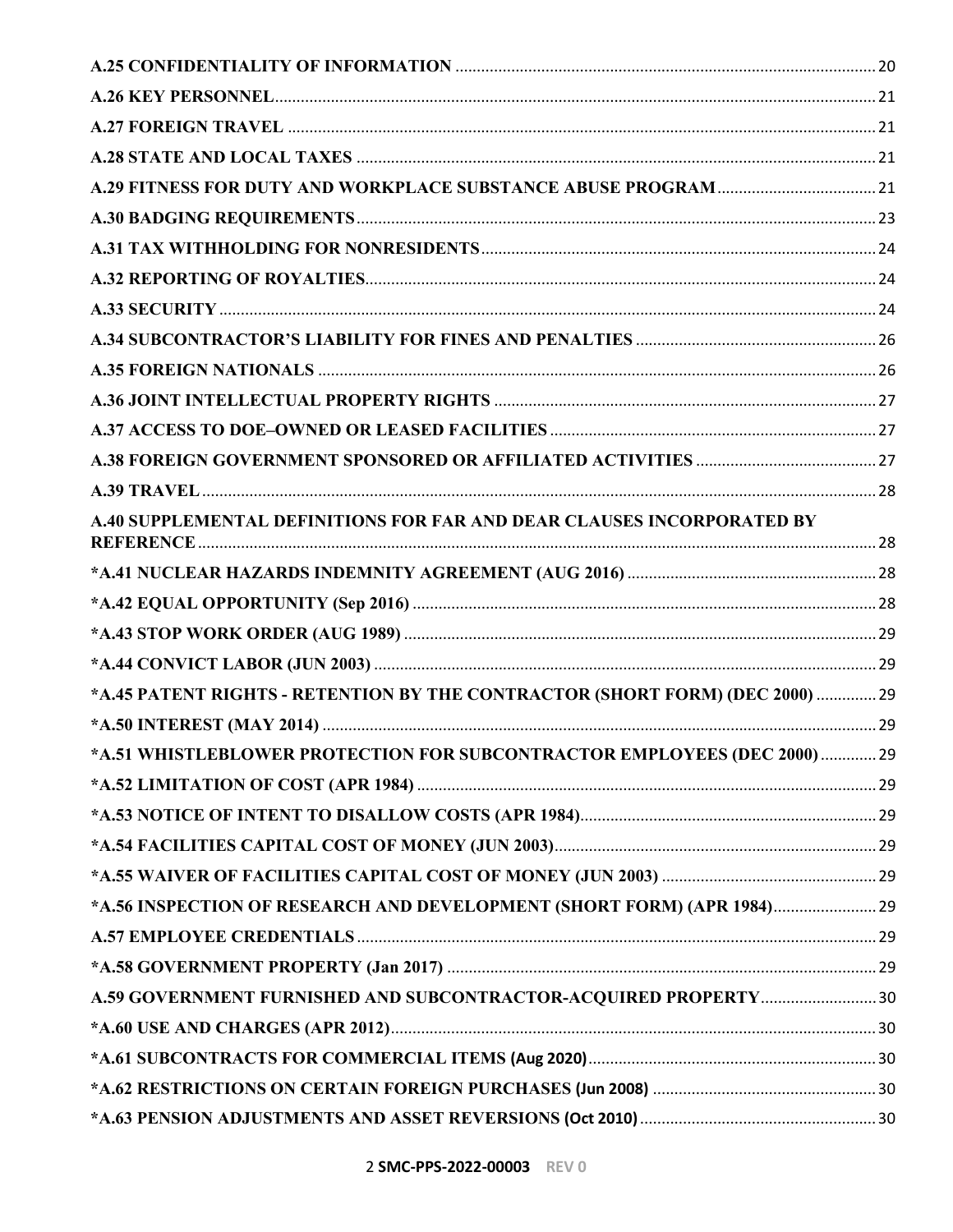| *A.64 REVERSION OR ADJUSTMENT OF PLANS FOR POST RETIREMENT BENEFITS (PRB) OTHER                                                                          |  |
|----------------------------------------------------------------------------------------------------------------------------------------------------------|--|
| *A.65 PERSONAL IDENTITY VERIFICATION OF CONTRACTOR PERSONNEL (Jan 2011) 30                                                                               |  |
|                                                                                                                                                          |  |
|                                                                                                                                                          |  |
| *A.68 PROHIBITION ON CONTRACTING FOR HARDWARE, SOFTWARE AND SERVICES<br>DEVELOPED OR PROVIDED BY KASPERSKY LAB AND OTHER COVERED ENTITIES (JUL 2018). 30 |  |
|                                                                                                                                                          |  |
| *B.1 ARTICLE B.1 APPLIES IF THE PRICE OF THIS ORDER EXCEEDS \$2,500 - PAID SICK LEAVE                                                                    |  |
| *B.2 ARTICLE B.2 APPLIES IF THE PRICE OF THIS ORDER EXCEEDS \$3,000 - EMPLOYMENT                                                                         |  |
|                                                                                                                                                          |  |
|                                                                                                                                                          |  |
|                                                                                                                                                          |  |
|                                                                                                                                                          |  |
|                                                                                                                                                          |  |
|                                                                                                                                                          |  |
| *D.2 PROTECTING THE GOVERNMENT'S INTEREST WHEN SUBCONTRACTING WITH<br>CONTRACTORS DEBARRED, SUSPENDED, OR PROPOSED FOR DEBARMENT (Jun 2020)  32          |  |
|                                                                                                                                                          |  |
|                                                                                                                                                          |  |
| *E.2 NOTICE AND ASSISTANCE REGARDING PATENT AND COPYRIGHT INFRINGEMENT (DEC                                                                              |  |
|                                                                                                                                                          |  |
| *E.4 LIMITATION ON PAYMENTS TO INFLUENCE CERTAIN FEDERAL TRANSACTIONS (Jun 2020)                                                                         |  |
|                                                                                                                                                          |  |
|                                                                                                                                                          |  |
|                                                                                                                                                          |  |
|                                                                                                                                                          |  |
| *E.9 CONTRACT WORK HOURS AND SAFETY STANDARDS ACT OVERTIME COMPENSATION                                                                                  |  |
| *E.10 PREFERENCE FOR PRIVATELY- OWNED U.S. FLAG COMMERCIAL VESSELS (FEB 2006)  33                                                                        |  |
|                                                                                                                                                          |  |
|                                                                                                                                                          |  |
|                                                                                                                                                          |  |
|                                                                                                                                                          |  |
|                                                                                                                                                          |  |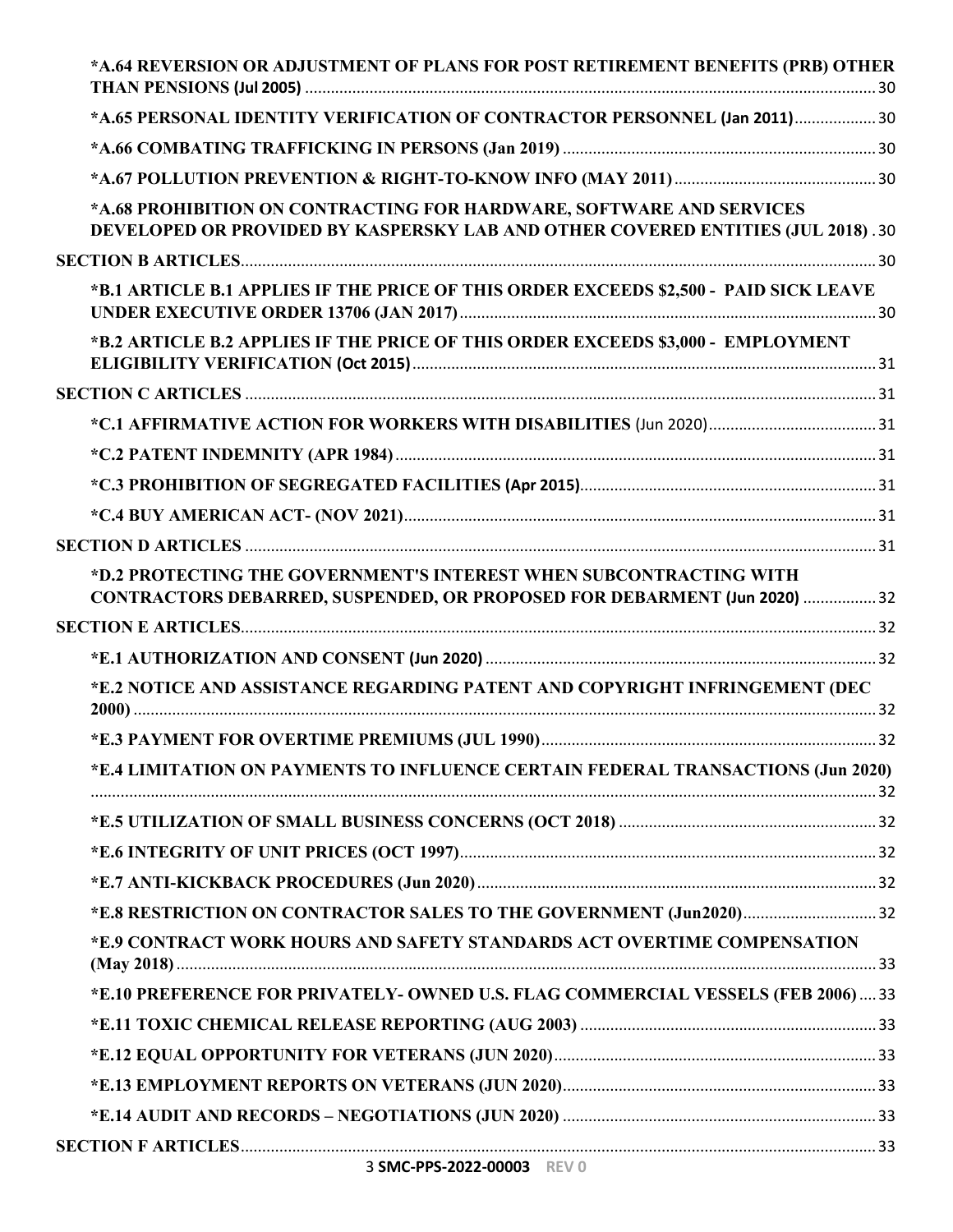| <b>G.1 INTEGRATION OF ENVIRONMENT, SAFETY, AND HEALTH INTO WORK PLANNING AND</b>   |  |
|------------------------------------------------------------------------------------|--|
|                                                                                    |  |
|                                                                                    |  |
|                                                                                    |  |
|                                                                                    |  |
|                                                                                    |  |
| <b>G.7 GENERAL EMPLOYEE TRAINING AND ANNUAL REFRESHER TRAINING FOR SUBCONTRACT</b> |  |
|                                                                                    |  |
|                                                                                    |  |
|                                                                                    |  |
|                                                                                    |  |
|                                                                                    |  |
|                                                                                    |  |
|                                                                                    |  |
|                                                                                    |  |
|                                                                                    |  |
|                                                                                    |  |
| *G18 FILING OF PATENT APPLICATIONS- CLASSIFIED SUBJECT MATTER (Dec 2007)  47       |  |
|                                                                                    |  |
|                                                                                    |  |
|                                                                                    |  |
|                                                                                    |  |
|                                                                                    |  |
|                                                                                    |  |
| *G.25 STATEMENT OF EQUIVALENT RATES FOR FEDERAL HIRES (MAY 2014) 48                |  |
|                                                                                    |  |
| *G.27 COST ACCOUNTING STANDARDS— EDUCATIONAL INSTITUTION (JUN 2020) 48             |  |
|                                                                                    |  |
|                                                                                    |  |
|                                                                                    |  |
|                                                                                    |  |
|                                                                                    |  |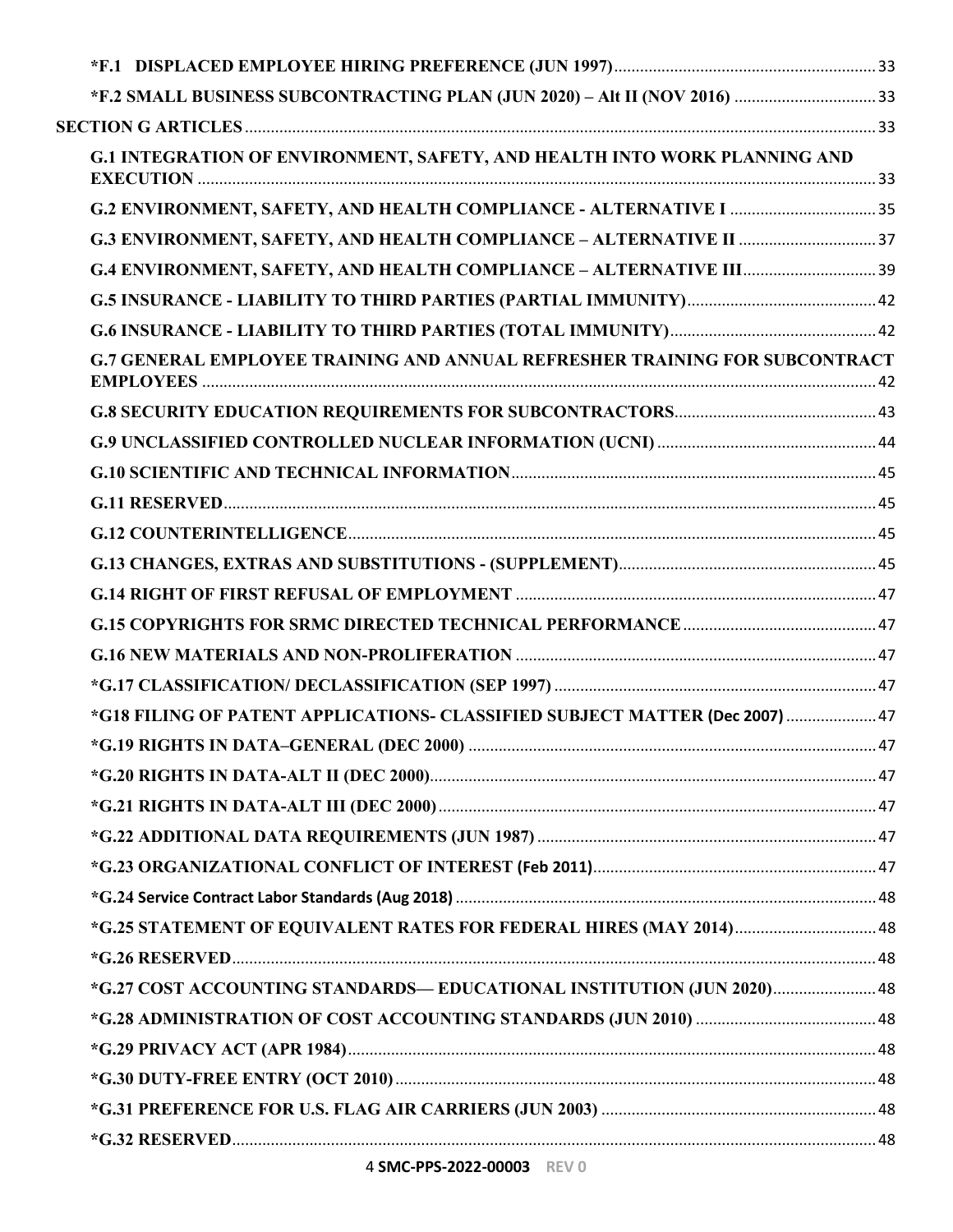| *G.34 PRICE REDUCTION FOR DEFECTIVE COST OR PRICING DATA (AUG 2011)  48       |  |
|-------------------------------------------------------------------------------|--|
| *G.35 PRICE REDUCTION FOR DEFECTIVE COST OR PRICING DATA-- MODIFICATIONS (JUN |  |
| *G.36 REQUIRED SOURCES FOR HELIUM AND HELIUM USAGE DATA (APR 2002)  48        |  |
|                                                                               |  |
| *I.1 ACQUISITION OF EPEAT REGISTERED PERSONAL COMPUTER PRODUCTS (OCT 2015) 48 |  |
|                                                                               |  |
|                                                                               |  |
| *J.2 AFFIRMATIVE PROCUREMENT OF BIOBASED PRODUCTS UNDER SERVICE AND           |  |
|                                                                               |  |
| *J.4 AFFIRMATIVE PROCUREMENT OF EPA-DESIGNATED ITEMS IN SERVICE AND           |  |
| *J.5 CONTRACTOR EMPLOYEE WHISTLEBLOWER RIGHTS AND REQUIREMENTS TO INFORM      |  |

# **SECTION A**

# <span id="page-4-1"></span><span id="page-4-0"></span>**SECTION A ARTICLES APPLY REGARDLESS OF ORDER PRICE**

### <span id="page-4-2"></span>**A.1 DEFINITIONS**

Whenever used in this document with initial capitalization, the following definitions shall be applicable unless the context indicates otherwise:

- A. "Contracting Officer" shall mean the Government official executing the Prime Contract No. 89303322DEM000068, between SRMC and DOE and includes any appointed successor or authorized representative thereof.
- B. "DOE" shall mean the United States Department of Energy or any duly authorized representative thereof, including any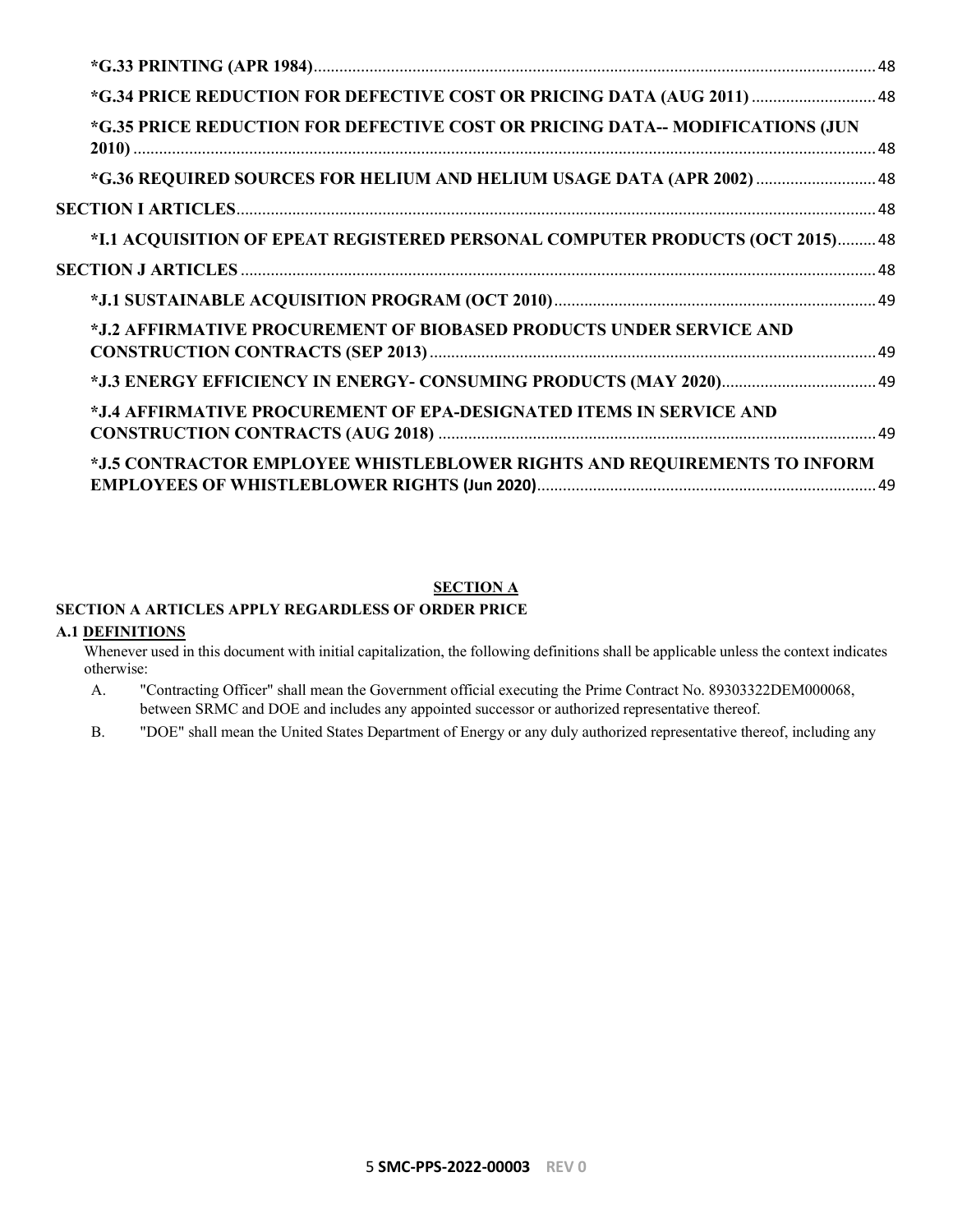successor or predecessor agency thereof, including the Contracting Officer.

- C. "Government" shall mean the United States of America.
- D. "Head of the agency" or "Secretary" shall mean the Secretary, the Under Secretary, and Assistant Secretary, or any other head or assistant head of the executive or military department or other Federal agency.
- E. "Services" shall mean labor, direction of labor, production of technical information, consulting services or any other services furnished by Subcontractor and its Subcontractors under this Order, including services performed, workmanship, and materials furnished or used in performing services.
- F. "Subcontractor" shall mean the person or organization entering into this Order with SRMC.
- G. "Lower tier subcontractor" shall mean any subcontractor or supplier of any (lower) tier who supplies goods and/or services to Subcontractor in connection with Subcontractor's obligations under this Order.
- H. "Subcontractor's managerial personnel" shall mean any of the Subcontractor's directors, officers, managers, superintendents, or equivalent representatives who have supervision or direction of:
	- (1) All or substantially all of the Subcontractor's business;

(2) all or substantially all of the Subcontractor's operation at a plant or separate location at which this Order is being performed; or

- (3) a separate and complete major industrial operation connected with performing this Order.
- I. "Supplies" shall mean equipment, components, parts and materials, including, but not limited to, raw materials, components, inter-mediate assemblies, end products, lots of supplies and data to be provided by Subcontractor and its subcontractors pursuant to this Order.
- J. "Vendor Data" shall mean any and all information, data and documentation to be provided by Subcontractor and its subcontractors under this Order.
- K. "Work" shall mean Supplies, Services, and Vendor Data provided by Subcontractor and its Subcontractors and all work performed with respect thereto, pursuant to this Order.
- L. "SRMC" shall mean the Savannah River Mission Completion LLC.
- M. "SRMC Procurement Representative" shall mean a person with the authority to execute, administer, and terminate the contract, and make related determinations and findings. The term includes certain authorized representatives of the SRMC Procurement Representative acting within the limits of their authority as delegated by the SRMC Procurement Representative.

# <span id="page-5-0"></span>**A.2 GENERAL**

The terms and conditions of these General Provisions and those set forth elsewhere in this Order apply notwithstanding any different or additional terms and conditions which may be submitted or proposed by Subcontractor, and SRMC objects to and shall not be bound by any such additional or different terms and conditions.

- A. This Order, which term shall be deemed to include related plans, drawings, specifications, and other documents, contains the entire agreement and understanding between the parties as to the subject matter of this Order, and merges and supersedes all prior agreements, understandings commitments, representations, writings, and discussions between them. Neither of the parties will be bound by any prior obligations, conditions, warranties, or representations with respect to the subject matter of this Order. The parties agree that recourse may not be had to alleged prior dealings, usage of trade, course of dealing, or course of performance to explain or supplement the express terms of this Order.
- B. The failure of either party to enforce at any time any of the provisions of this Order or to require at any time performance by the other party of any of such provisions shall in no way be construed to be a waiver of such provision, nor in any way to affect the validity of this Order or any parts thereof, or the right of either party thereafter to enforce each and every provision.
- C. The headings used in this Order are not to be construed as modifying, limiting or expanding in any way the scope or extent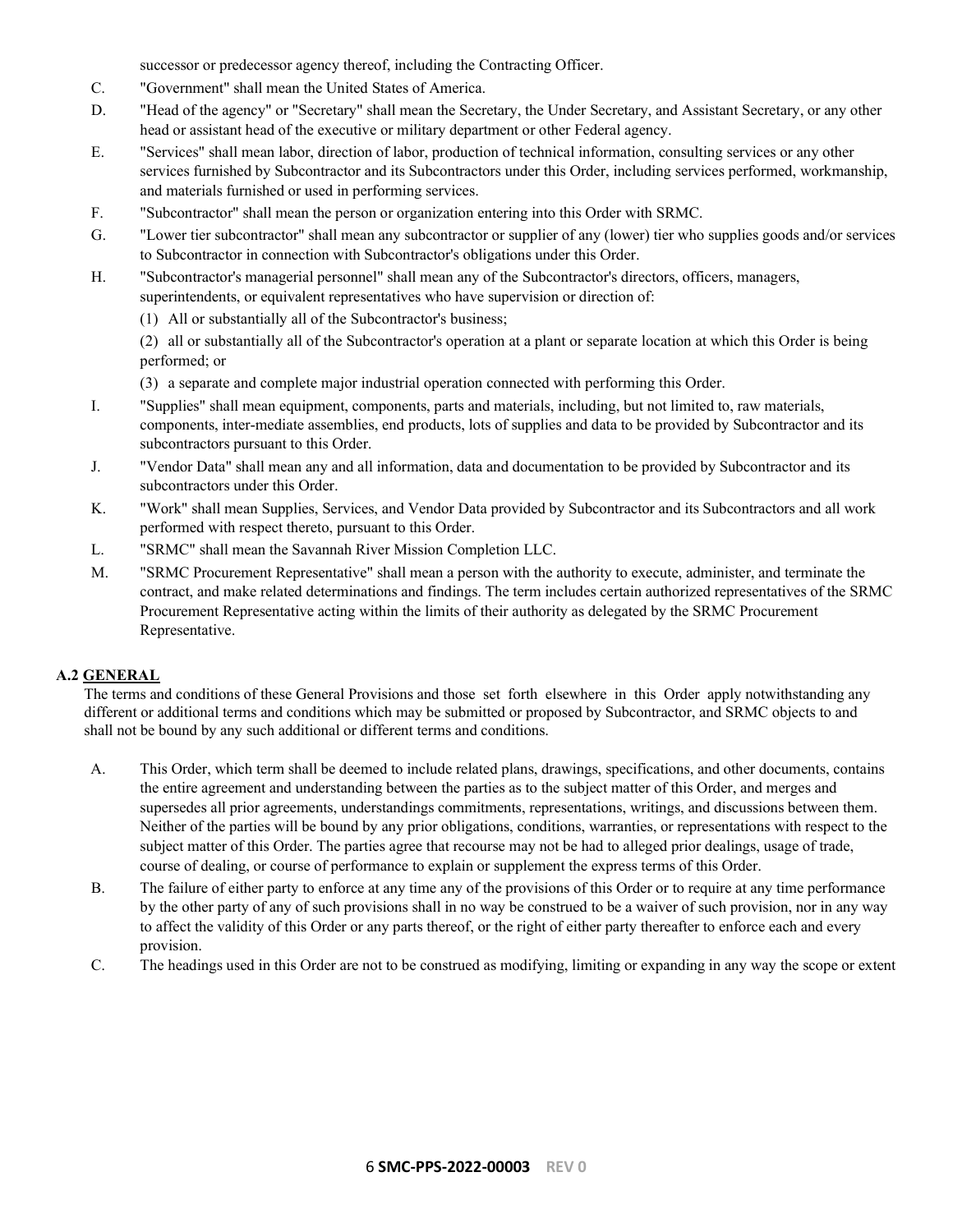of the provisions in this Order.

- D. All references herein to the Department of Energy Acquisition Regulations (DEAR) or Federal Acquisition Regulations (FAR) are those in effect on the date of this Order.
- E. In the event of an inconsistency between provisions of this Order, the inconsistency shall be resolved by giving precedence as follows:
	- (1) Purchase order.
	- (2) These General Provisions.
	- (3) Statement of work.
	- (4) Other provisions of this Order, whether incorporated by reference or otherwise.
- F. Wherever references are made in this Order to standards or codes in accordance with which the Work under this Order is to be performed, the edition or revision of the standards or codes current on the effective date of this Order shall apply unless otherwise expressly stated in the specifications and drawings. In case of conflict between any reference standards and codes and any Order Document, the latter shall govern.
- G. Subcontractor shall perform all Work pursuant to this Order as an independent contractor. If any part of the Work is subcontracted, Supplier is responsible for having that subcontracted Work comply with the terms of this Order. No act or order of SRMC shall be deemed to be an exercise of supervision or control of performance hereunder. No provision of this Order and no action taken by SRMC under this Order shall be construed to make or constitute SRMC the employer or joint employer of any of the employees of supplier or any subcontractor.

### <span id="page-6-0"></span>**A.3 SUBCONTRACTING**

A. Subcontractor shall select subcontractors on a competitive basis to the maximum practicable extent consistent with the objectives and requirements of this Order.

- B. "Subcontract" as used in this article includes, but is not limited to, purchase orders, and changes and modifications to purchase orders. The Subcontractor shall notify SRMC reasonably in advance of entering into any subcontract if -
	- (1) the proposed subcontract is of the cost- reimbursement, time-and-materials, or labor-hour type;
	- (2) the proposed subcontract is fixed price and exceeds the simplified acquisition threshold as defined in FAR 2.101 on the date of the subcontract award, or 5 percent of the total estimated cost of this Order.
- C. (1) In the case of a proposed subcontract that
	- (i) is of the cost-reimbursement, time-and-materials, or labor-hour type, or the proposed subcontract is fixed price and exceeds the simplified acquisition threshold on the date of subcontract award or 5 percent of the total estimated cost of this Order; or
	- (ii) is one of a number of subcontracts with a single subcontractor, under this Order, for the same or related supplies or services that, in the aggregate, are expected to exceed the simplified acquisition threshold or 5 percent of the total estimated cost of this Order. The advance notification required by paragraph B above shall include the information specified in subparagraph 2 below.
	- (2) (i) A description of the supplies or services to be subcontracted.
		- (ii) Identification of the type of subcontract to be used.
		- (iii) Identification of the proposed subcontractor and an explanation of why and how the proposed subcontractor was selected, including the competition obtained.
		- (iv) The proposed subcontract price and the Subcontractor's cost or price analysis.
		- (v) The Subcontractor's current, complete, and accurate cost or pricing data and Certificate of Current Cost or Pricing Data, if required by other Order provisions.
		- (vi) The subcontractor's Disclosure Statement or Certificate relating to Cost Accounting Standards when such data are required by other provisions of this Order.
		- (vii) A negotiation memorandum reflecting
			- a. the principal elements of the subcontract price negotiations;
			- b. the most significant considerations controlling establishment of initial or revised prices;
			- *c.* the reason cost or pricing data were or were not required;
			- d. the extent, if any, to which the Subcontractor did not rely on subcontractor's cost or pricing data in determining the price objective and in negotiating the final price;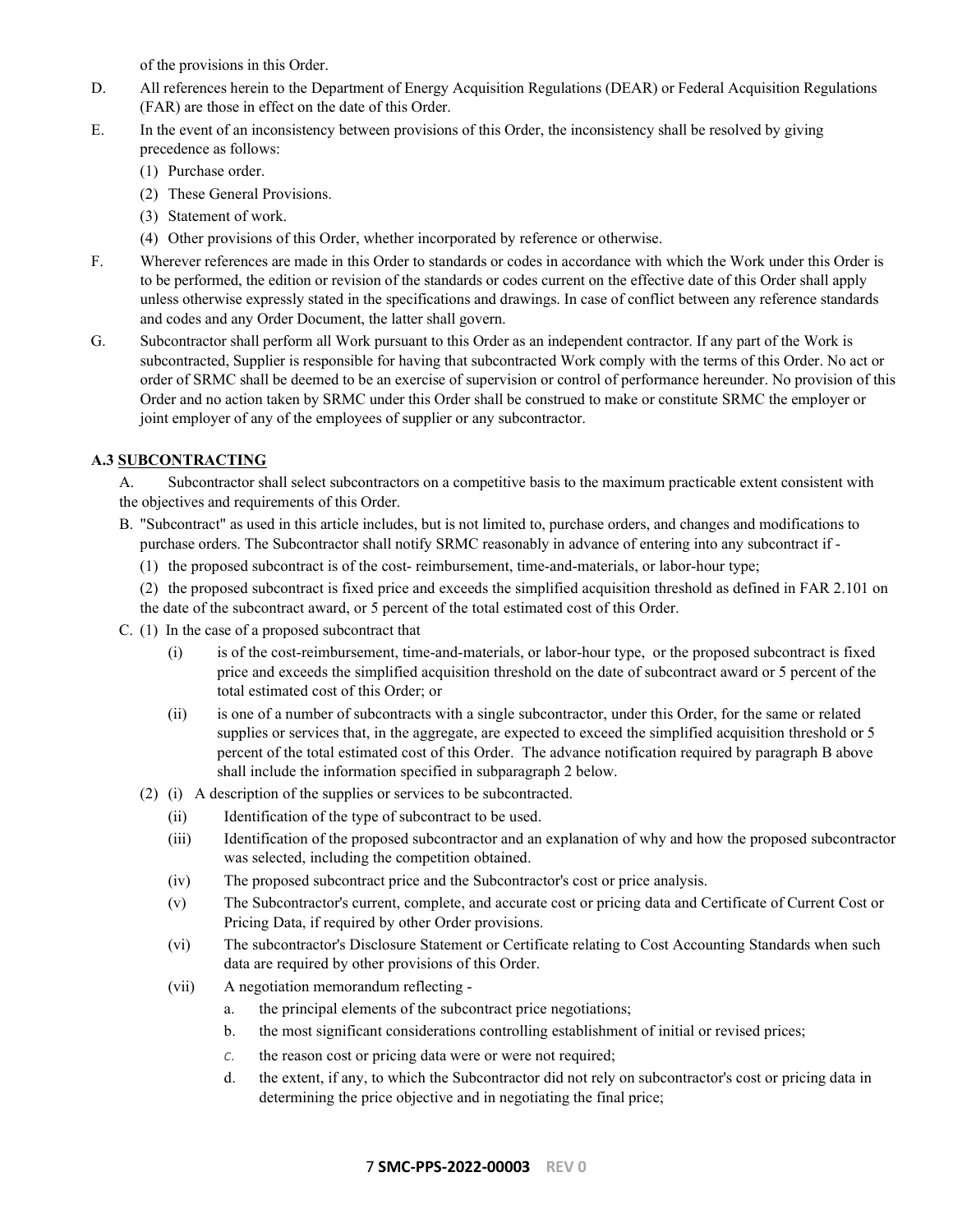- e. the extent to which it was recognized in the negotiation that the subcontractor's cost or pricing data were not accurate, complete, or current; the action taken by the Subcontractor and the subcontractor; and the effect of any such defective data on the total price negotiated;
- f. the reasons for any significant difference between the Subcontractor's price objective and the price negotiated; and
- g. a complete explanation of the incentive fee or profit plan when incentives are used. The explanation shall identify each critical performance element, management decisions used to quantify each incentive element, reasons for the incentives, and a summary of all trade-off possibilities considered.
- D. The Subcontractor shall obtain SRMC's written consent before placing any subcontract for which advance notification is required under paragraph B above.
- E. Consent by SRMC to any subcontract shall not constitute a determination
	- (1) of the acceptability of any subcontract terms or conditions,
	- (2) of the allowability of any cost under this Order, or
	- (3) to relieve the Subcontractor of any responsibility for performance.
- F. No subcontract placed under this Order shall provide for payment on a cost-plus-a-percentage- of-cost basis, and any fee payable under cost- reimbursement type subcontracts shall not exceed the fee limitations in paragraph 15.404- 4(c)(4)(i) of the Federal Acquisition Regulation.
- G. The Subcontractor shall give SRMC immediate written notice of any action or suit filed and prompt notice of any claim made against the Subcontractor by any subcontractor or vendor that, in the opinion of the Subcontractor, may result in litigation related in any way to this Order, with respect to which the Subcontractor may be entitled to reimbursement from SRMC.
- H. (1) The Subcontractor shall insert in each price redetermination or incentive price revision subcontract under this Order the substance of the paragraph "Quarterly limitation of payments statement" of the clause at FAR 52.216-5, Price Redetermination - Prospective, 52.216-6, Price Redetermination - Retroactive, 52.216-16, Incentive Price Revision - Firm Target, or 52.216-17, Incentive Price Revision - Successive Targets, as appropriate, modified in accordance with the paragraph entitled "Subcontracts" of that clause.

(2) Additionally, the Subcontractor shall include in each cost-reimbursement subcontract under this Order a requirement that the subcontractor insert the substance of the appropriate modified subparagraph referred to in subparagraph (1), above, in each lower tier price redetermination or incentive price revision subcontract under that subcontract.

- I. To facilitate small business participation in subcontracting, the Subcontractor agrees to provide progress payments on subcontracts under this Order that are fixed-price subcontracts with small business concerns in conformity with the standards for customary progress payments stated in FAR 32.502-1 and 32.504(f), as in effect on the date of this Order. The Subcontractor further agrees that the need for such progress payments will not be considered a handicap or adverse factor in the award of subcontracts.
- J. SRMC and the Government reserve the right to review the Subcontractor's Procurement system as set forth in FAR subpart 44.3.
- K. Subcontractor shall not subcontract all or substantially all of the Work without the prior written approval of SRMC. This provision shall not apply to purchases of standard commercial articles or raw materials on which Subcontractor shall perform further work.
- L. When the use of a lower tier subcontractor(s) is deemed necessary, Subcontractor is responsible to flow down those Technical and Quality requirements deemed applicable for the activities within its defined scope of work, in accordance with referenced Codes/Standards/Material Specifications, or other requirements identified within the procurement documents included with this Purchase Order/Subcontract package. The Subcontractor is furthermore responsible to flow down all commercial Terms and Conditions, including articles incorporated by reference, to all lower tier suppliers, which includes verification that the lower tier subcontractors has been appropriately qualified to perform the activities required to satisfy this procurement. Subcontractor must maintain objective evidence of the successful flow down of the referenced requirements and provide such evidence to SRMC upon request. This flow down is also required at all levels if the lower tier subcontractor to the Subcontractor deems it necessary to further subcontract its parts of this SRMC contract.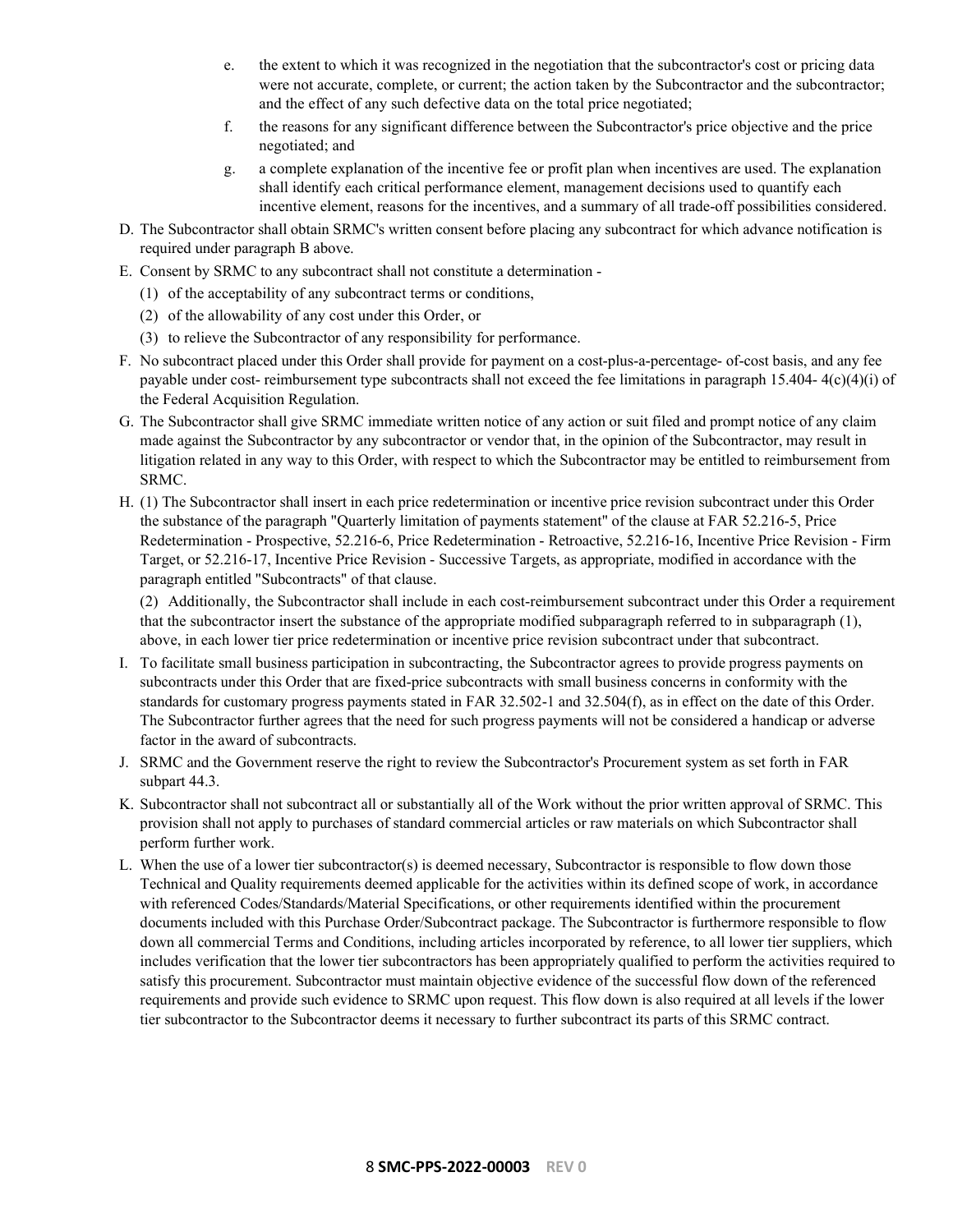- M. When NQA-1 is invoked as the governing standard, Subcontractor and applicable lower tier subcontractor(s) shall be required to meet the Part 1 Basic Requirements (Section 100). Additional Sections of NQA-1 Part 1, (Sections 200 and above), and NQA-1 Part II, may be invoked at the discretion of SRMC via the procurement documents, and if invoked, must be flowed down from Subcontractor to its applicable lower tier subcontractor(s) at all levels. If the Subcontractor or its lower tier subcontractor(s) intends to upgrade materials by way of a Commercial Grade Dedication Process, SRMC must be notified of this intent and the Subcontractor's process verified and approved prior to dedicating any material associated with an SRMC procurement.
- N. The SRMC Buyer is to be notified in writing, within five working days of any changes within your company as identified below:
	- (1) Key quality personnel to include as a minimum:
		- (i) Quality Assurance/Quality Control Manager
		- (ii) Assistant Quality Assurance/Quality Control Manager
		- (iii) Other critical Quality Assurance/Quality Control personnel
	- (2) Quality Assurance Program Revisions
	- (3) Company ownership transfers/buy-outs, and
	- (4) All identified Nonconformance or Corrective Action Reports associated with SRMC contracts including those issued concerning lower tier subcontractors.

# <span id="page-8-0"></span>**A.4 CHANGES, EXTRAS AND SUBSTITUTIONS**

- A. SRMC may at any time, by a written change notice from the SRMC Procurement and Materials Management Department, and without notice to the sureties, if any, make changes, within the general scope of this Order. If any such change causes an increase or decrease in the cost of, or the time required for, performance of any part of the Work under this Order, whether changed or not changed by the order, SRMC shall make an equitable adjustment in (1) the contract price, (2) the time of performance or delivery schedule or both; and (3) other affected terms of this Order, and shall modify this Order accordingly. Any proposal by Supplier for adjustment of the cost or time of performance under this article, together with such supporting information as SRMC may require, must be submitted in writing within thirty days from the date of receipt by the Supplier of the notification of change; provided however, that SRMC, if it decides that the facts justify such action, may receive and act upon any such proposal for adjustment at any time prior to final payment under this Order. Where the cost of property made obsolete or excess as a result of a change is included in Supplier's proposal for adjustment, SRMC shall have the right to prescribe the manner of disposition of such property. Failure to agree to any adjustment shall be a dispute within the meaning of the article of this Order entitled "Disputes". However, nothing herein shall excuse Supplier from proceeding with this Order as changed.
- B. Any changes, extras or additional work made or performed by Supplier without the prior written approval of the SRMC Procurement and Materials Management Department shall be at the sole risk and expense of Supplier, there being no financial recourse against SRMC or the Government whatsoever.
- C. Supplier shall not substitute other equipment or materials for those specified in this Order, or vary the quantity of the Work, or otherwise make any changes in the Work, without prior written consent of SRMC.

# <span id="page-8-1"></span>**A.5 APPROVALS**

The approval by SRMC of designs, work drawings, specifications, reports, or any other data submitted by Supplier hereunder shall not affect or relieve Supplier from any responsibility to furnish said items in full conformance with the requirements of this Order.

# <span id="page-8-2"></span>**A.6 ALLOWABLE COST AND PAYMENT**

A. Invoicing:

SRMC shall make payments to Subcontractor when requested as Work progresses, but (except for small business concerns) not more often than once every two weeks, in amounts determined to be allowable by SRMC in accordance with OMB Circular A- 21  $\&$ , as supplemented, DEAR 931.2, in effect on the date of this Order,  $\&$  the terms of this Order. Subcontractor may submit to SRMC, in such form and reasonable detail as SRMC may require, an invoice supported by a statement of the claimed allowable cost for performing this Order. Any invoices submitted without detailed substantiation of charges will be rejected. A reasonable detail of costs includes, but is not limited to: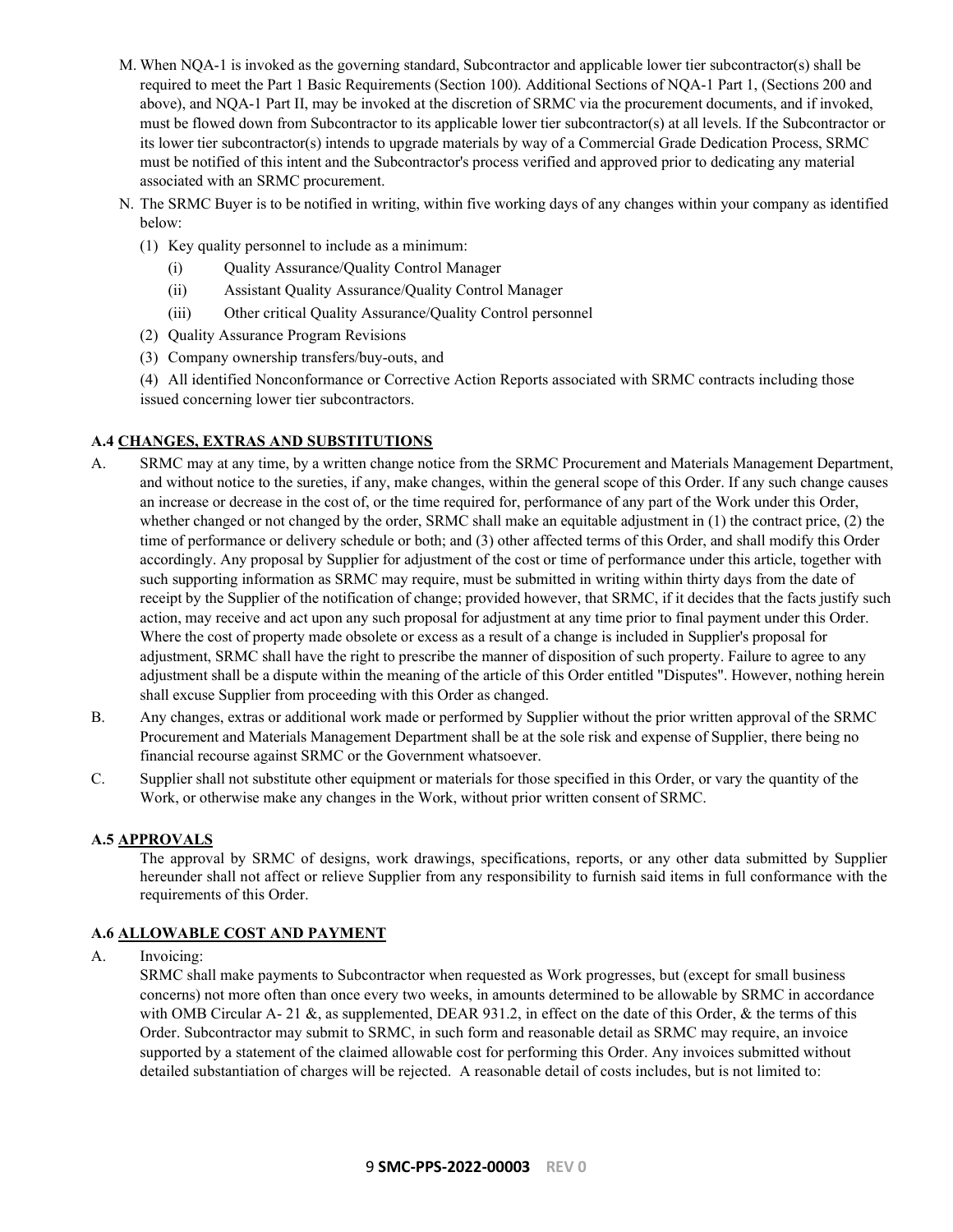- (1) Labor distribution sheet showing:
	- (i) Names of each person worked with description of activity(s) for which the employee(s) is being compensated
	- (ii) Labor categories used
	- (iii) Hours expended for each individual
	- (iv) Direct labor rate(s) for each category
	- (v) Direct labor costs for each category
	- (vi) Overhead rate(s) and total
- (2) G&A (if applicable)
- (3) Travel costs (number of trips and of days in an official travel status, location of travel)
- (4) Material costs & other direct costs (with identification of large purchases)

# B. Terms of Payment.

The date of payment shall, subject to any contrary terms on the face hereof, be computed from SRMC's receipt of an acceptable invoice. Drafts will not be honored.

C. Reimbursing Costs.

(1) For the purpose of reimbursing allowable costs (except as provided in (2) below, with respect to pension, deferred profit sharing, & employee stock ownership plan contributions), the term "costs" includes only:

- (i) Those recorded costs that, at the time of the request for reimbursement, Subcontractor has paid by cash, check, or other form of actual payment for items or services purchased directly for this Order.
- (ii) When Subcontractor is not delinquent in paying costs of performance in the ordinary course of business, the costs incurred, but not necessarily paid, for
	- a. Materials issued from Subcontractor's inventory & placed in the production process for use on this Order; (a) direct labor and (b) direct travel;
	- b. other direct in-house costs; and
	- c. properly allocable and allowable indirect costs, as shown in the records maintained by Subcontractor for purposes of obtaining reimbursement under Government contracts.
- (iii) The amount of progress payments that have been paid to Subcontractor's subcontractors under similar cost standards.

(2) Subcontractor's contributions to any pension, profit-sharing, or employee stock ownership plan funds that are paid quarterly or more often may be included in indirect costs for payment purposes; provided that Subcontractor pays the contribution to the fund within thirty days after the close of the period covered. Payments made 30 days or more after the close of a period shall not be included until Subcontractor actually makes the payment. Accrued costs for such contributions that are paid less often than quarterly shall be excluded from indirect costs for payment purposes until Subcontractor actually makes the payment.

(3) Notwithstanding the audit and adjustment of invoices or vouchers under paragraph H of this article, allowable indirect costs under this Order shall be obtained by applying indirect cost rates established in accordance with paragraph E.

(4) Any statements in specifications or other documents incorporated in this Order by reference designating performance of services or furnishing of materials at Subcontractor's expense or at no cost to SRMC shall be disregarded for purposes of cost reimbursement under this article.

D. Small Business Concerns.

A small business concern may be paid more often than every two weeks and may invoice and be paid for recorded costs for items or services purchased directly for this Order, even though the concern has not yet paid for those items or services.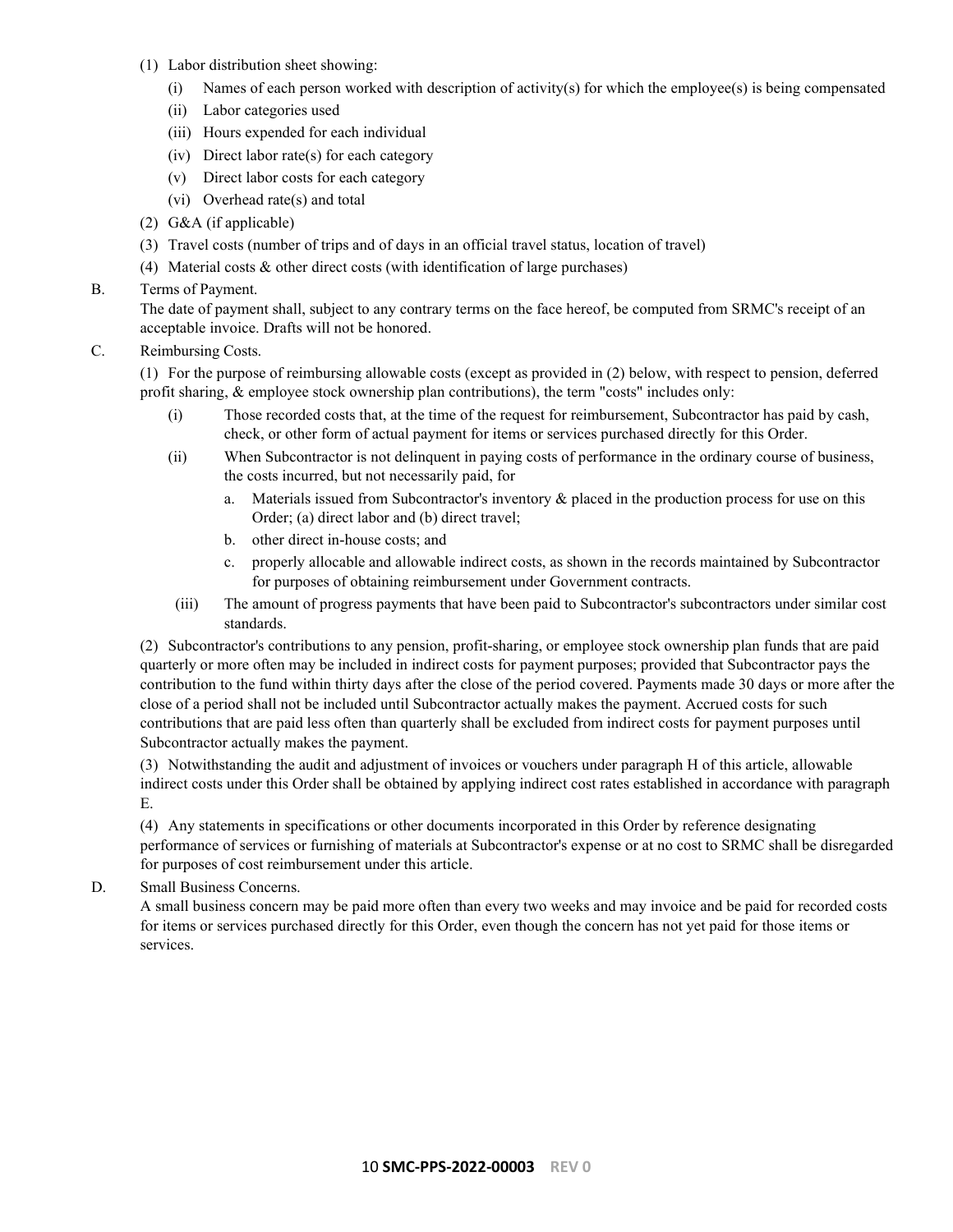E. Final Indirect Cost Rates.

(1) Final annual indirect cost rates and the appropriate bases shall be established in accordance with FAR Section 42.7 and DEAR Section 942.7, in effect for the period covered by the indirect cost rate proposal.

(2) Subcontractor shall, within 90 days after the expiration of each of its fiscal years, or by a later date approved by SRMC, submit to the cognizant Contracting Officer responsible for negotiating its final indirect costs rates and, if required by DOE procedures, to the cognizant audit activity, proposed final indirect cost rates for that period and supporting cost data specifying the subcontract and/or lower tier subcontract to which the rates apply. The proposed rates shall be based on Subcontractor's actual cost experience for that period. The appropriate Government representative and Subcontractor shall establish the final indirect cost rates as promptly as practical after receipt of Subcontractor's proposal.

- (3) Subcontractor and the appropriate Government representative shall execute a written understanding setting forth the final indirect cost rates. The understanding shall specify
	- (i) The agreed-upon final annual indirect cost rates,
	- (ii) The bases to which the rates apply;
	- (iii) The periods for which the rates apply;
	- (iv) Any specific indirect cost items treated as direct costs in the settlement; and
	- (v) The affected subcontract and/or lower tier subcontract, identifying any with advance agreements or special terms and the applicable rates. The understanding shall not change any monetary ceiling, contract obligation, or specific cost allowance or disallowance provided for in this Order. The understanding is incorporated into this Order upon execution.

(4) Failure by the parties to agree on a final annual indirect cost rate shall be a dispute within the meaning of the "Disputes" Article.

F. Billing Rates.

Until final annual indirect cost rates are established for any period, SRMC shall reimburse Subcontractor at billing rates approved by the Government or by an authorized representative (the cognizant auditor), subject to adjustment when the final rates are established. These billing rates-

- (1) shall be the anticipated final rates; and
- (2) may be prospectively or retroactively revised by mutual agreement, at either party's request, to prevent substantial overpayment or underpayment.
- G. Quick-Closeout Procedures.

When Subcontractor and SRMC agree, the quick- closeout procedures of FAR Section 42.7 may be used.

H. Audit

At any time or times before final payment, SRMC may have Subcontractor's invoices or vouchers and statements of cost audited. Any payment may be

- (1) reduced by amounts found by SRMC not to constitute allowable costs, or
- (2) adjusted for prior overpayments or underpayments.
- I. Final Payment.

(1) Subcontractor shall submit a completion invoice, designated as such, promptly upon completion of the Work, but no later than one year (or longer, as SRMC may approve in writing) from the completion date. Upon approval of that invoice, and upon Subcontractor's compliance with all terms of this Order, SRMC shall promptly pay any balance of allowable costs and that part of the fee (if any) not previously paid.

(2) Subcontractor shall pay to SRMC any refunds, rebates, credits, or other amounts (including interest, if any) accruing to or received by Subcontractor or any assignee under this Order, to the extent that those amounts are properly allocable to costs for which Subcontractor has been reimbursed by SRMC. Reasonable expenses incurred by Subcontractor for securing refunds, rebates, credits, or other amounts shall be allowable costs if approved by SRMC. Before final payment under this Order, Subcontractor and each assignee whose assignment is in effect at the time of final payment shall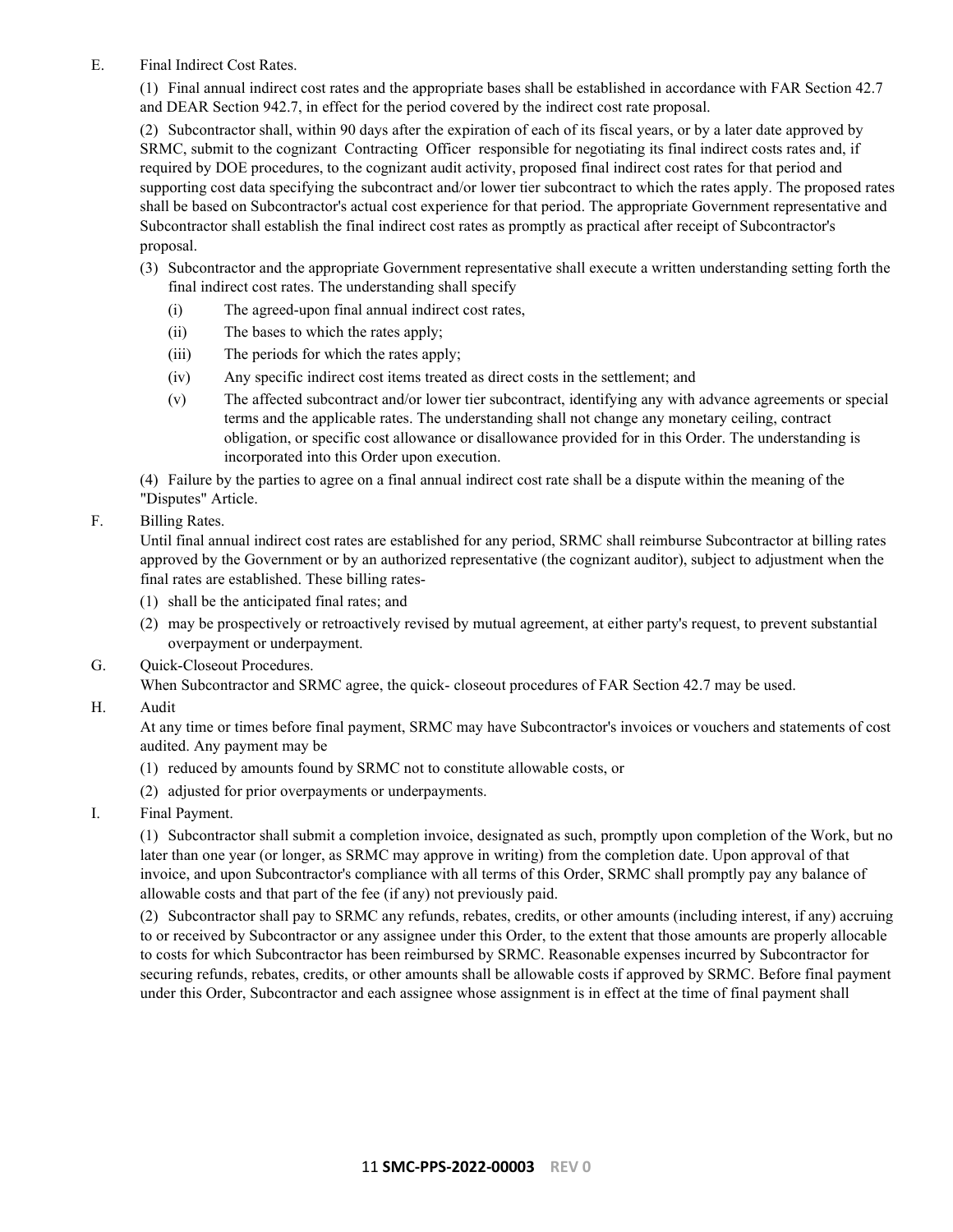execute and deliver -

- (i) an assignment to SRMC, in form and substance satisfactory to SRMC, of refunds, rebates, credits, or other amounts (including interest, if any) properly allocable to costs for which Subcontractor has been reimbursed by SRMC under this Order; and
- (ii) a release discharging SRMC, the Government, and their officers, agents, employees, and assigns from all liabilities, obligations, and claims arising out of or under this Order, except:
	- a. Specified claims stated in exact amounts, or in estimated amounts when the exact amounts are not known.
	- b.Claims (including reasonable incidental expenses) based upon liabilities of Subcontractor to third parties arising out of the performance of this Order; provided, that the claims are not known to Subcontractor on the date of the execution of the release, and that Subcontractor gives notice of the claims in writing to SRMC within six years following the release date or notice of final payment date, whichever is earlier.
	- c. Claims for reimbursement of costs, including reasonable incidental expenses, incurred by Subcontractor under the patent clauses of this Order, excluding, however, any expenses arising from Subcontractor's indemnification of SRMC or the Government against patent liability.

### J. Overpayments.

If Subcontractor becomes aware of a duplicate invoice payment or that SRMC has otherwise overpaid on an invoice payment, the Subcontractor shall immediately notify SRMC and request instructions for disposition of the overpayment.

### <span id="page-11-0"></span>**A.7 PAYMENT BY ELECTRONIC FUNDS TRANSFER**

A. Methods of Payment.

(1) All payments by SRMC under this Order shall be made by Electronic Funds Transfer (EFT) except as provided in paragraph A.2 of this Article. As used in this Article, the term "EFT" refers to the funds transfer and may also include the payment information transfer.

- (2) In the event SRMC is unable to release one or more payments by EFT, Subcontractor agrees to either:
	- (i) accept payment by check or some other mutually agreeable method of payment; or
	- (ii) request SRMC to extend payment due dates until such time as SRMC makes payment by EFT.
- B. Mandatory Submission of Subcontractor's EFT Information.

Subcontractor is required to provide SRMC with the information required to make payment by EFT. Subcontractor shall provide this information directly to the office designated in this Order, on forms provided by SRMC, no later than 15 days after award. If not otherwise specified in this Order, the payment office is the designated office for receipt of Subcontractor's EFT information. In the event that the EFT information changes, Subcontractor shall be responsible for providing the updated information to the designated office.

### C. Mechanisms for EFT Payment. SRMC may make payment by EFT through either the Automated Clearing House (ACH) network, subject to the rules of the National Automated Clearing House Association, or the Fedwire Transfer System.

no further payments be made until the updated EFT information is implemented by the payment office.

D. Suspension of Payment.

(1) SRMC is not required to make any payment under this Order until after receipt, by the designated office, of the correct EFT payment information from Subcontractor. Until receipt of the correct EFT information, any invoice or subcontract financing request shall be deemed not to be a proper invoice for the purpose of payment under this Order. (2) If the EFT information changes after submission of correct EFT information, SRMC shall begin using the changed EFT information no later than 30 days after its receipt by the designated office. However, Subcontractor may request that

E. Payment Information.

On the day payment on Subcontractor's invoice is due, SRMC will issue instructions to its bank to transfer payment to Subcontractor and will also send a FAX to Subcontractor explaining the details to support the payment.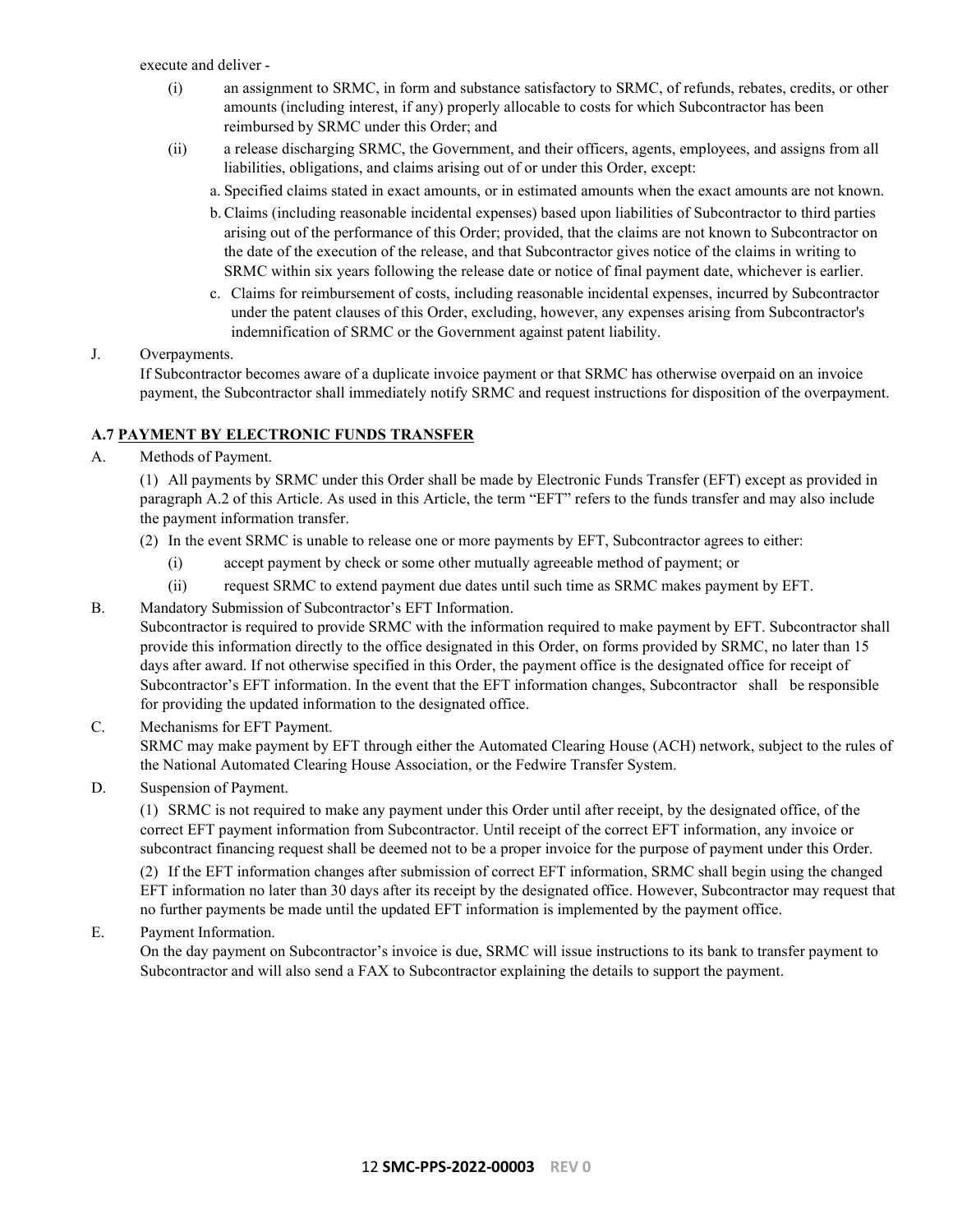F. Liability for Uncompleted or Erroneous Transfers.

(1) If an uncompleted or erroneous transfer occurs because SRMC used the Subcontractor's EFT information incorrectly, SRMC remains responsible for -

- (i) making a correct payment; and
- (ii) recovering any erroneously directed funds.

(2) If an uncompleted or erroneous transfer occurs because Subcontractor's EFT information was incorrect, or was revised within 30 days of SRMC release of the EFT payment transaction instructions to the bank, and –

if the funds are no longer under the control of the payment office, SRMC is deemed to have made payment and the Subcontractor is responsible for recovery of any erroneously directed funds; or

(ii) if the funds remain under the control of the payment office, SRMC shall not make payment and the provisions of paragraph D shall apply.

### <span id="page-12-0"></span>**A.8 PASSAGE OF TITLE AND LIENS**

- A. Title to the Supplies shall pass to the Government at the place of delivery to SRMC. If purchased F.O.B. shipping point, delivery to the carrier shall be deemed to be delivery to SRMC.
- B. Subcontractor agrees to furnish the Work free and clear of all liens, claims, and encumbrances. In the event that a lien of any nature shall at any time be filed against the Work or Subcontractor's or a Subcontractor's facility by any person, firm, or corporation which has supplied equipment, material, services or data, Subcontractor agrees promptly, on demand of SRMC and at Subcontractor's expense, to take any and all action necessary to cause any such lien to be released or discharged therefrom. Subcontractor agrees to save SRMC harmless from all liens, claims, or demands in connection with the Work.
- C. Except as otherwise provided in this Order,

(1) Subcontractor shall be responsible for the loss or destruction of, or damage to, the Supplies until delivered at the designated delivery point, regardless of the point of inspection;

(2) after delivery to SRMC at the designated point and prior to acceptance or rejection by SRMC, Subcontractor shall be responsible for the loss or destruction of or damage to the Supplies unless such loss, destruction, or damage results from negligence of the officers, agents, or employees of SRMC or the Government acting within the scope of their employment; and

(3) Subcontractor shall bear all risks as to rejected supplies after rejection.

### <span id="page-12-1"></span>**A.9 ASSIGNMENT**

SRMC may assign this Order to the DOE or to such party as DOE may designate to perform SRMC's obligations hereunder. Upon receipt by Subcontractor of written notice that the DOE or a party so designated by the DOE has accepted an assignment of this Order, SRMC shall be relieved of all responsibility hereunder and Subcontractor shall thereafter look solely to such assignee for performance of SRMC's obligations. Subcontractor shall not assign or transfer this Order or any interest herein, or claims hereunder, without the prior written consent of SRMC or SRMC's assignee.

### <span id="page-12-2"></span>**A.10 FIXED FEE**

SRMC shall pay Subcontractor for performing this Order the fixed fee specified; provided, that after payment of 85 percent of the fixed fee, SRMC may withhold further payment of fee until a reserve is set aside in an amount that SRMC considers necessary to protect the Government's interests. This reserve shall not exceed fifteen percent of the total fixed fee, or \$100,000, whichever is less.

### <span id="page-12-3"></span>**A.11 LIMITATION OF FUNDS**

### *(Note: This article is applicable only if this Order is partially funded. If this Order is fully funded, see Article A.46.)*

A. The parties estimate that performance of this Order will not cost SRMC more than the estimated cost specified. The Subcontractor agrees to use its best efforts to perform the Work and all obligations under this Order within the estimated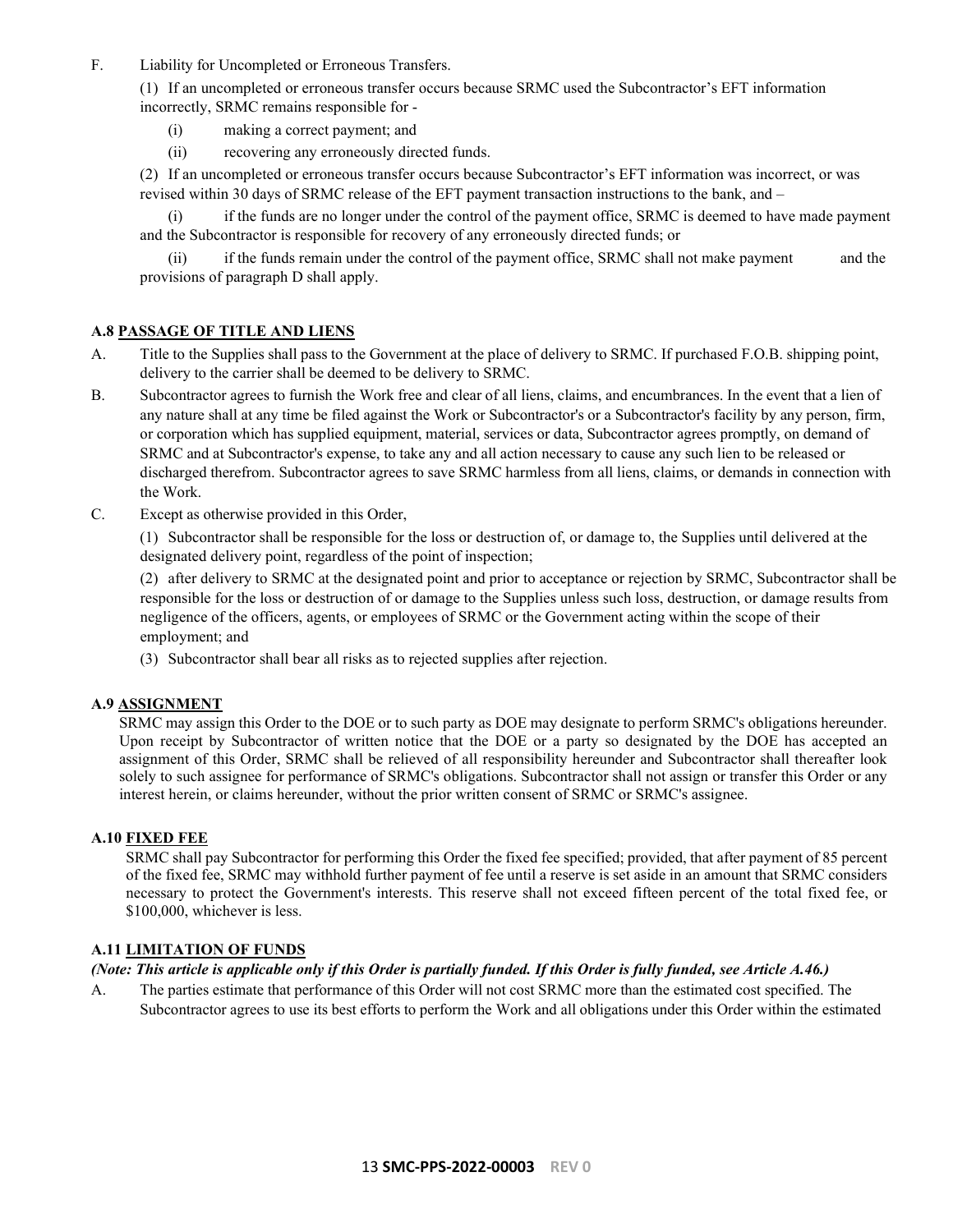cost.

- B. The Funding Schedule specifies the amount presently available for payment by SRMC and allotted by this Order, the items covered, and the period of performance it is estimated the allotted amount will cover. The parties contemplate that SRMC will allot additional funds incrementally to the Order up to the full estimated cost to SRMC specified in the Funding Schedule, exclusive of any fee. The Subcontractor agrees to perform, or have performed, Work on the Order up to the point at which the total amount paid and payable by SRMC under the contract approximates but does not exceed the total amount actually allotted by SRMC to the Order.
- C. The Subcontractor shall notify SRMC in writing whenever it has reason to believe that the costs it expects to incur under this Order in the next 60 days, when added to all costs previously incurred, will exceed 75 percent of the total amount so far allotted to the Contract by SRMC. The notice shall state the estimated amount of additional funds required to continue performance for the period specified in the Funding Schedule.
- D. Sixty (60) days before the end of the period specified in the Funding Schedule, the Subcontractor shall notify SRMC in writing of the estimated amount of additional funds, if any, required to continue timely performance under the Order or for any further period specified in the Funding Schedule or otherwise agreed upon, and when the funds will be required.
- E. If, after notification, additional funds are not allotted by the end of the period specified in the Funding Schedule or another agreed-upon date, upon the Subcontractor's written request SRMC will terminate this Order on that date in accordance with the provisions of the Termination clause of this Order. If the Subcontractor estimates that the funds available will allow it to continue to discharge its obligations beyond that date, it may specify a later date in its request, and SRMC may terminate this Order on that later date.
- F. Except as required by other provisions of this Order, specifically citing and stated to be an exception to this article- (1) SRMC is not obligated to reimburse the Subcontractor for costs incurred in excess of the total amount allotted by SRMC to this Order; and

(2) Subcontractor is not obligated to continue performance under this Order (including actions under the Termination clause of this Contract) or otherwise incur costs in excess of (i) the amount then allotted to the Order by SRMC until SRMC notifies the Subcontractor in writing that the amount allotted by the Subcontractor has been increased and specifies an increased amount, which shall then constitute the total amount allotted by SRMC to this Order.

- G. The estimated cost shall be increased to the extent that the amount allotted by SRMC, exceeds the estimated cost specified in the Funding Schedule.
- H. No notice, communication, or representation in any form other than that specified in subparagraph F (2) above, or from any person other than cognizant SRMC Procurement Agent, shall affect the amount allotted by SRMC to this Order. In the absence of the specified notice, SRMC is not obligated to reimburse the Subcontractor for any costs in excess of the total amount allotted by SRMC to this Order, whether incurred during the course of the Order or as a result of termination.
- I. When and to the extent that the amount allotted SRMC to the Order is increased, any costs the Subcontractor incurs before the increase that are in excess of the amount previously allotted by SRMC shall be allowable to the same extent as if incurred afterward, unless SRMC issues a termination or other notice and directs that the increase is solely to cover termination or other specified expenses.
- J. Change Notice shall not be considered an authorization to exceed the amount allotted by SRMC specified in the Funding Schedule, unless they contain a statement increasing the amount allotted.
- K. Nothing in this article shall affect the right of SRMC to terminate this Order. If this Order is terminated, SRMC and the Subcontractor shall negotiate an equitable distribution of all property produced or purchased under the Order, based upon the share of costs incurred by each.
- L. If SRMC does not allot sufficient funds to allow completion of the work, the Subcontractor is entitled to a percentage of the fee specified in the Funding Schedule equaling the percentage of completion of the Work contemplated by this Order.

# <span id="page-13-0"></span>**A.12 INSURANCE**

- A. (1) Except as provided in subparagraph (2) immediately following, the Subcontractor shall procure and maintain the following insurance, in at least the following amounts unless different amounts or coverages are specified in the Order:
	- (i) Workers' Compensation and Employer's Liability. Limits of Liability: Workers' Compensation: Statutory limits in the jurisdiction in which Subcontractor is located. Employer's Liability: A minimum of \$1,000,000.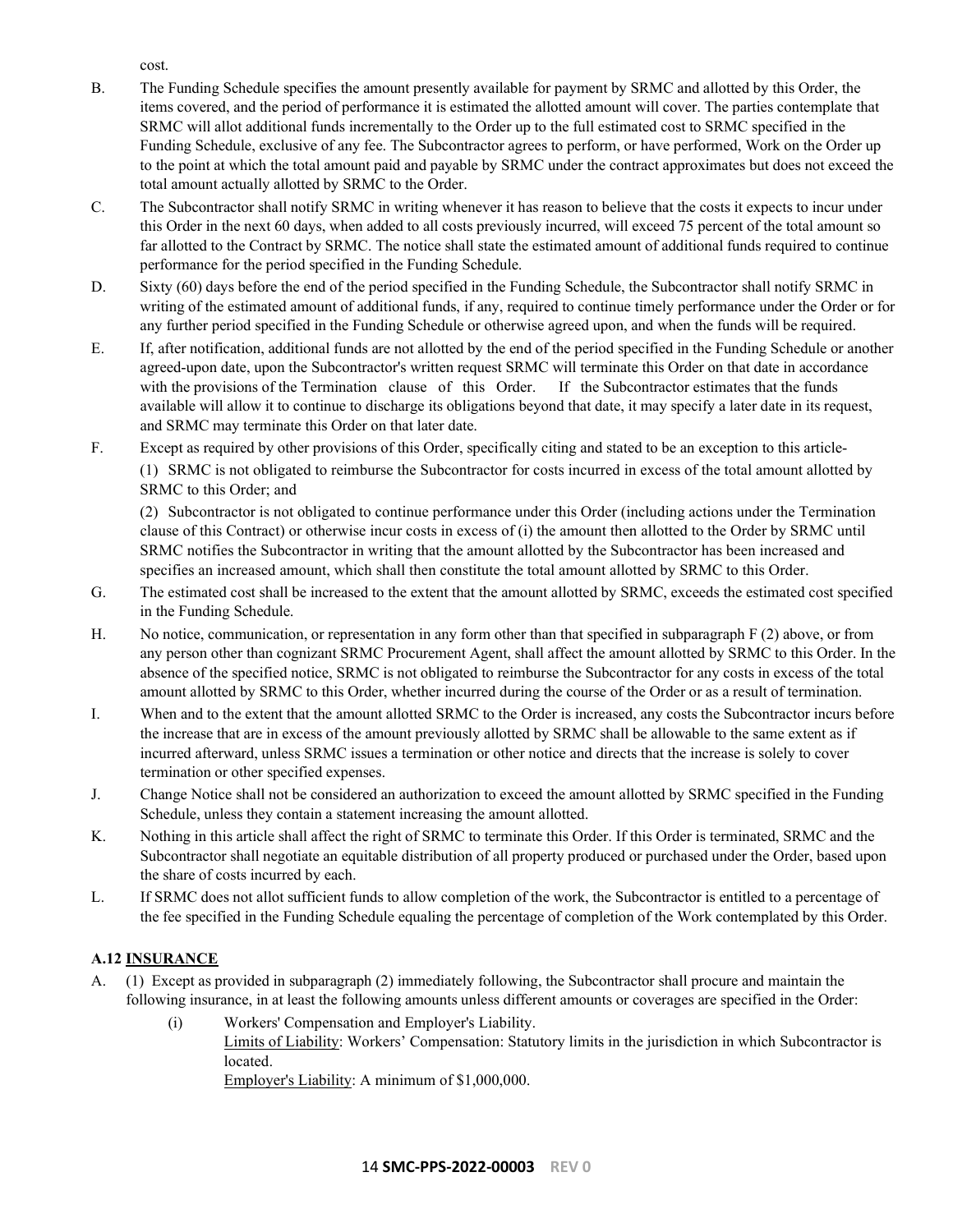- (ii) Comprehensive General Liability including Bodily Injury and Property Damage. Limits of Liability: A minimum of \$1,000,000 Combined Single Limit. Endorsements: SRMC and the Government to be endorsed as Additional Insured. Contractual Liability: Shall include all coverage endorsed on the basic policy.
- (iii) Automobile Liability including Bodily Injury and Property Damage including All Owned, Non-Owned and Hired. Limits of Liability: \$1,000,000 Combined Single Limit.

Note: All personnel operating motor vehicles at SRS must have a valid driver's license, vehicle registration and proof of insurance (regardless of state of origin). Anyone not having these documents is subject to being denied access to SRS and, if in violation of a law, being cited for the violation.

(2) Certificates of insurance evidencing that the requirements of this Article have been met shall be furnished to SRMC before work is commenced with respect to performance under this Order. In addition, a copy of the policy endorsement for Comprehensive General Liability insurance (Ref. paragraph A. (1) (ii) above), naming SRMC and the Government as "Additional Insured," shall be submitted with the certificate of insurance. (A "blanket" endorsement naming contracting parties as an "Additional Insured" is acceptable.) Provisions shall be made for thirty (30) days advance notice by mail to SRMC of change in or cancellation of such insurance. Certificates shall be issued by insurance carriers or brokers satisfactory to SRMC.

(3) In the event the Subcontractor fails to furnish such Certifications of Insurance, as required in Paragraph 2 above, prior to commencement of work or to continue to maintain such insurance during the performance of the Order, SRMC shall have the right to stop work and/or to withhold any payments or partial payments required to be made under this Order; and shall have the right to continue withholding any or all of said payments so long as the Subcontractor has not complied with the requirements of this Article.

(4) On subcontracts involving blasting or other hazardous operations, the Subcontractor's insurance shall specifically state that all blasting or such other hazardous operations are fully covered.

(5) The Subcontractor may, with the approval of SRMC, maintain a self-insurance program, provided that, with respect to Worker's compensation, the Subcontractor is qualified pursuant to statutory authority.

(6) All insurance required by this paragraph shall be in a form and for those periods as SRMC may require or approve and be with insurers approved by SRMC.

- B. The Subcontractor agrees to submit for SRMC's approval, to the extent and in the manner required by SRMC, any other insurance that is maintained by the Subcontractor in connection with the performance of this Order and for which the Subcontractor seeks reimbursement.
- C. The Subcontractor shall, to the extent SRMC is reimbursed by the Government, be reimbursed
	- (1) for that portion
		- (i) of the reasonable cost of insurance allocable to this Order and
		- (ii) required or approved under this article; and

(2) for certain liabilities (and expenses incidental to such liabilities) to third persons not compensated by insurance or otherwise without regard to and as an exception to the "Limitation of Cost" or the "Limitation of Funds" articles of this Order. These liabilities must arise out of the performance of this Order, whether or not caused by the negligence of the Subcontractor or of the Subcontractor's agents, servants, or employees, and must be represented by final judgments or settlements approved in writing by SRMC. These liabilities are for -

(i) loss of or damage to property (other than property owned, occupied, or used by the Subcontractor, rented to the Subcontractor or in the care, custody, or control of the Subcontractor); or

(ii) death or bodily injury.

D. The liability under paragraph C. of this article is subject to the availability of funds at the time a contingency occurs. Nothing in this Order shall be construed as implying that the Congress will, at a later date, appropriate funds to DOE and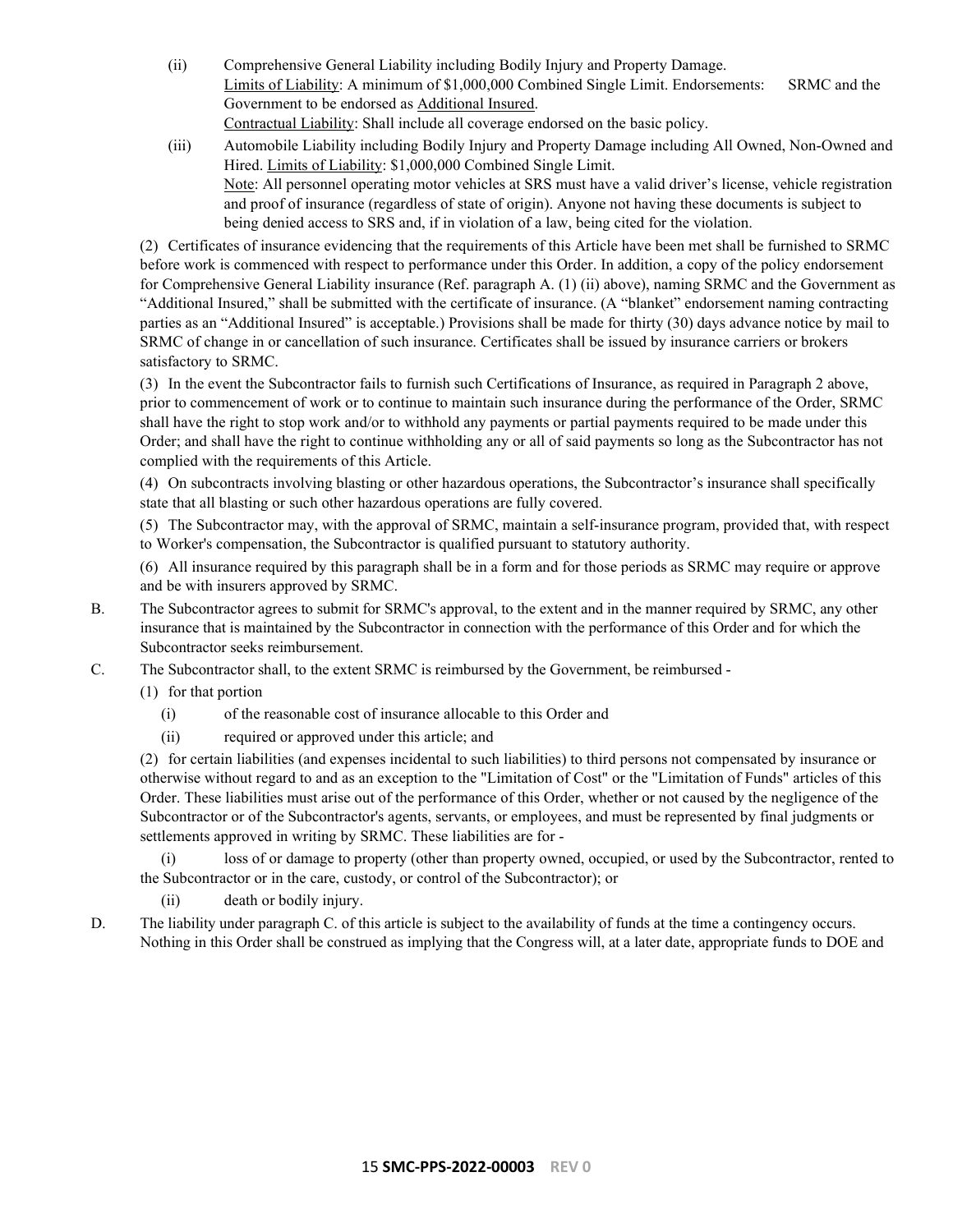DOE will allocate funds to SRMC sufficient to meet these deficiencies.

- E. The Subcontractor shall not be reimbursed for liabilities (and expenses incidental to such liabilities)
	- (1) for which the Subcontractor is otherwise responsible under the express terms of any article specified elsewhere in this Order;
	- (2) for which the Subcontractor has failed to insure or to maintain insurance as required by SRMC; or

(3) that result from willful misconduct or lack of good faith on the part of any of the Subcontractor's directors, officers, managers, superintendents, or other representatives who have supervision or direction of -

- (i) all or substantially all of the Subcontractor's business;
- (ii) all or substantially all of the Subcontractor's operations at any one plant or separate location in which this Order is being performed; or
	- (iii) a separate and complete major industrial operation in connection with the performance of this Order.
- F. The provisions of paragraph E of this article shall not restrict the right of the Subcontractor to be reimbursed for the cost of insurance maintained by the Subcontractor in connection with the performance of this Order, other than insurance required in accordance with this article; provided, that such cost is allowable under the Allowable Cost and Payment article of this Order.
- G. If any suit or action is filed or any claim is made against the Subcontractor, the cost and expense of which may be reimbursable to the Subcontractor under this Order, and the risk of which is then uninsured or is insured for less than the amount claimed, the Subcontractor shall-
	- (1) Immediately notify SRMC and promptly furnish copies of all pertinent papers received;

(2) Authorize Government and SRMC representatives to collaborate with counsel for the insurance carrier in settling or defending the claim when the amount of the liability claimed exceeds the amount of coverage; and

(3) Authorize Government and SRMC representatives to settle or defend the claim and to represent the Subcontractor in or to take charge of any litigation, if required by SRMC or the Government, when the liability is not insured or covered by bond. The Subcontractor may, at its own expense, be associated with the Government or SRMC representatives in any such claim or litigation.

### <span id="page-15-0"></span>**A.13 PUBLIC RELEASE OF INFORMATION**

Information, data, photographs, sketches, advertising, announcements, denial, or confirmation of same, or items of a similar nature, relating to this Order, which Subcontractor desires to release or publish, shall be submitted to SRMC for approval eight weeks prior to the desired release date. As part of the approval request, Subcontractor shall identify the specific media to be used as well as other pertinent details of the proposed release. All releases by Subcontractors must have the prior approval of SRMC. Subcontractor shall include all provisions of this article including this sentence in all subcontracts or purchase orders under this Order. SRMC's approval shall not be unreasonably withheld.

### <span id="page-15-1"></span>**A.14 TECHNICAL DIRECTION**

A. Performance of the Work under this Order shall be subject to the technical direction of the SRMC project manager or technical representative. The term "technical direction" is defined to include, without limitation:

(1) Directions to the Subcontractor which redirect the Subcontractor's efforts, shift work emphasis between work areas or tasks, require pursuit of certain lines of inquiry, fill in details or otherwise serve to accomplish the Work.

(2) Provision of written information to the Subcontractor which assists in the interpretation of drawings, specifications or technical portions of the work description.

(3) Review, and where required by the Order, approval of technical reports, drawings, specifications and technical information to be delivered by the Subcontractor to SRMC under the Order.

B. Technical direction must be within the scope of work stated in the Order. The Project Manager or Technical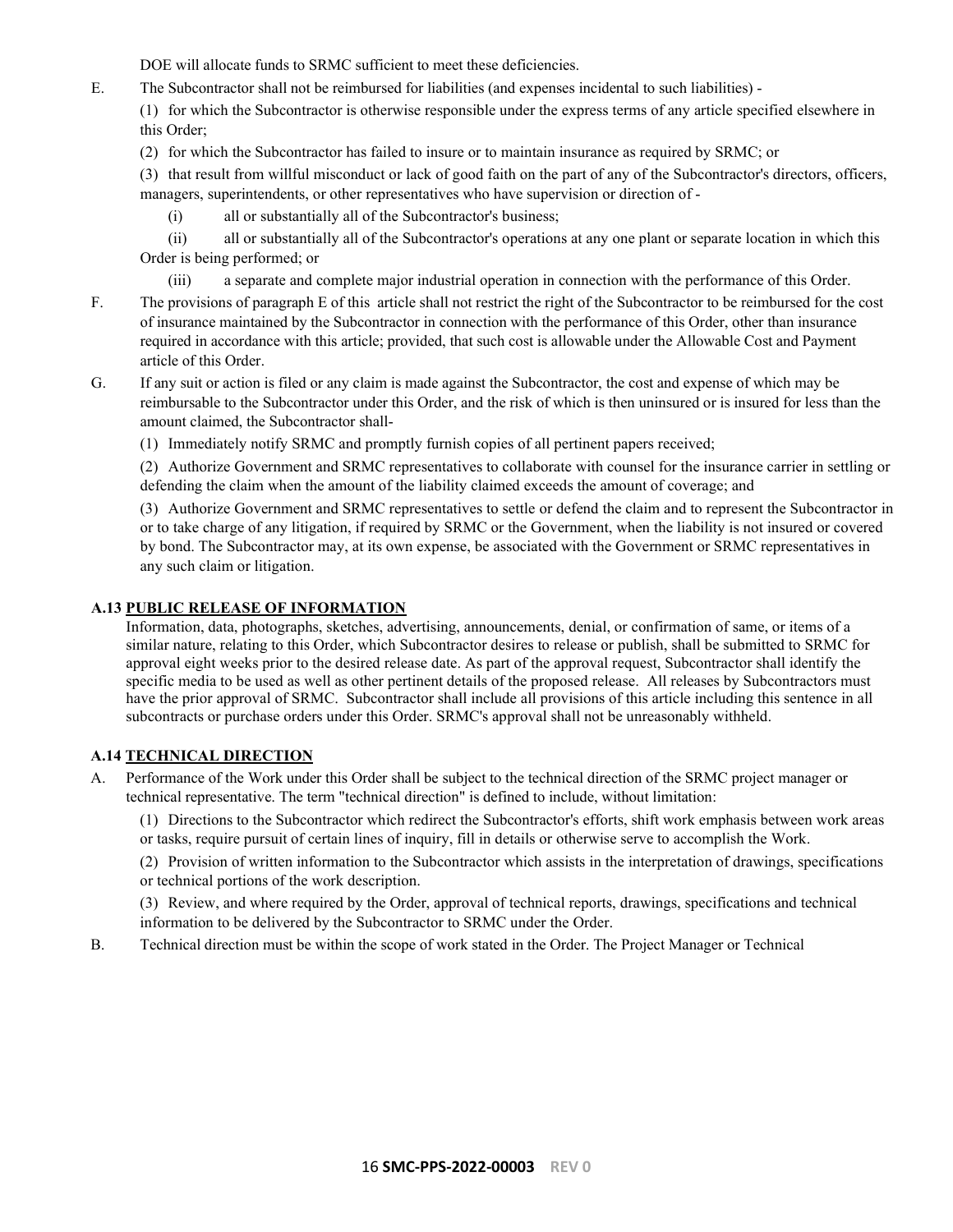Representative does not have the authority to, and may not, issue any technical direction which:

- (1) constitutes an assignment of additional work outside the scope of Work;
- (2) constitutes a change as defined in Article A.4;

(3) in any manner causes an increase or decrease in the total estimated Order cost, the fixed fee (if any), or the time required for Order performance;

- (4) changes any of the expressed terms, conditions or specifications of the Order; or
- (5) interferes with the Subcontractor's right to perform the terms and conditions of the Order.
- C. All technical directions shall be issued in writing by the project manager or technical representative.
- D. The Subcontractor shall proceed promptly with the performance of technical directions duly issued by the project manager or technical representative in the manner prescribed by this article and within his authority under the provisions of this article. If, in the opinion of the Subcontractor, any instruction or direction by the project manager or technical representative falls within one of the categories defined in B.(1) through (5) of this article, the Subcontractor shall not proceed. Rather the Subcontractor shall notify the SRMC Procurement representative in writing within five (5) working days after receipt of any such instruction or direction and shall request the SRMC Procurement representative to modify the Order accordingly. Upon receiving the notification from the Subcontractor, the SRMC Procurement representative shall:

(1) Advise the Subcontractor in writing within thirty (30) days after receipt of the Subcontractor's letter that the technical direction is within the scope of the Contract effort and does not constitute a change under the "Changes" article;

(2) Inform the Subcontractor in writing within thirty (30) days after receipt of the Subcontractor's letter not to perform under the direction and to cancel the direction; or

- (3) Advise the Subcontractor within a reasonable time that SRMC will issue a written change notice.
- E. A failure of the Subcontractor and the SRMC Procurement representative to agree that the technical direction is within the scope of the Work, or a failure to agree upon the contract action to be taken with respect thereto shall be subject to the provisions of the "Disputes" article.

### <span id="page-16-0"></span>**A.15 TERMINATION**

- A. SRMC may terminate performance of work under this Order in whole or, from time to time, in part if SRMC determines that a termination is in SRMC's interest. SRMC shall terminate by delivering to the Subcontractor a Notice of Termination specifying the extent of termination and the effective date.
- B. After receipt of a Notice of Termination and except as directed by SRMC, the Subcontractor shall immediately proceed with the following obligations:
	- (1) Stop work as specified in the notice.

(2) Place no further subcontracts or orders (referred to as subcontracts in this clause), except as necessary to complete the continued portion of the contract.

(3) Terminate all applicable subcontracts and cancel or divert applicable commitments covering personal services that extend beyond the effective date of termination.

(4) Assign to SRMC or the Government, as directed by SRMC, all right, title, and interest of the Subcontractor under the subcontracts terminated, in which case SRMC or the Government shall have the right to settle or pay any termination settlement proposal arising out of those terminations.

(5) With approval or ratification to the extent required by SRMC, settle all outstanding liabilities and termination settlement proposals arising from the termination of subcontracts; approval or ratification will be final for purposes of this clause.

(6) Transfer title to the Government (if not already transferred) and, as directed by SRMC, deliver to SRMC any information and items that, if the contract had been completed, would have been required to be furnished, including:

- (i) materials or equipment produced, in process, or acquired for the work terminated, and
- (ii) completed or partially completed plans, drawings and information.

(7) Complete performance of the work not terminated.

(8) Take any action that may be necessary, or that SRMC may direct, for the protection and preservation of the property related to this contract that is in the possession of the Subcontractor and in which the Government has or may acquire an interest.

(9) Use its best efforts to sell, as directed or authorized by SRMC, termination inventory other than that retained by the Government under subparagraph (6) above; provided, however, that the Subcontractor

17 **SMC-PPS-2022-00003 REV 0**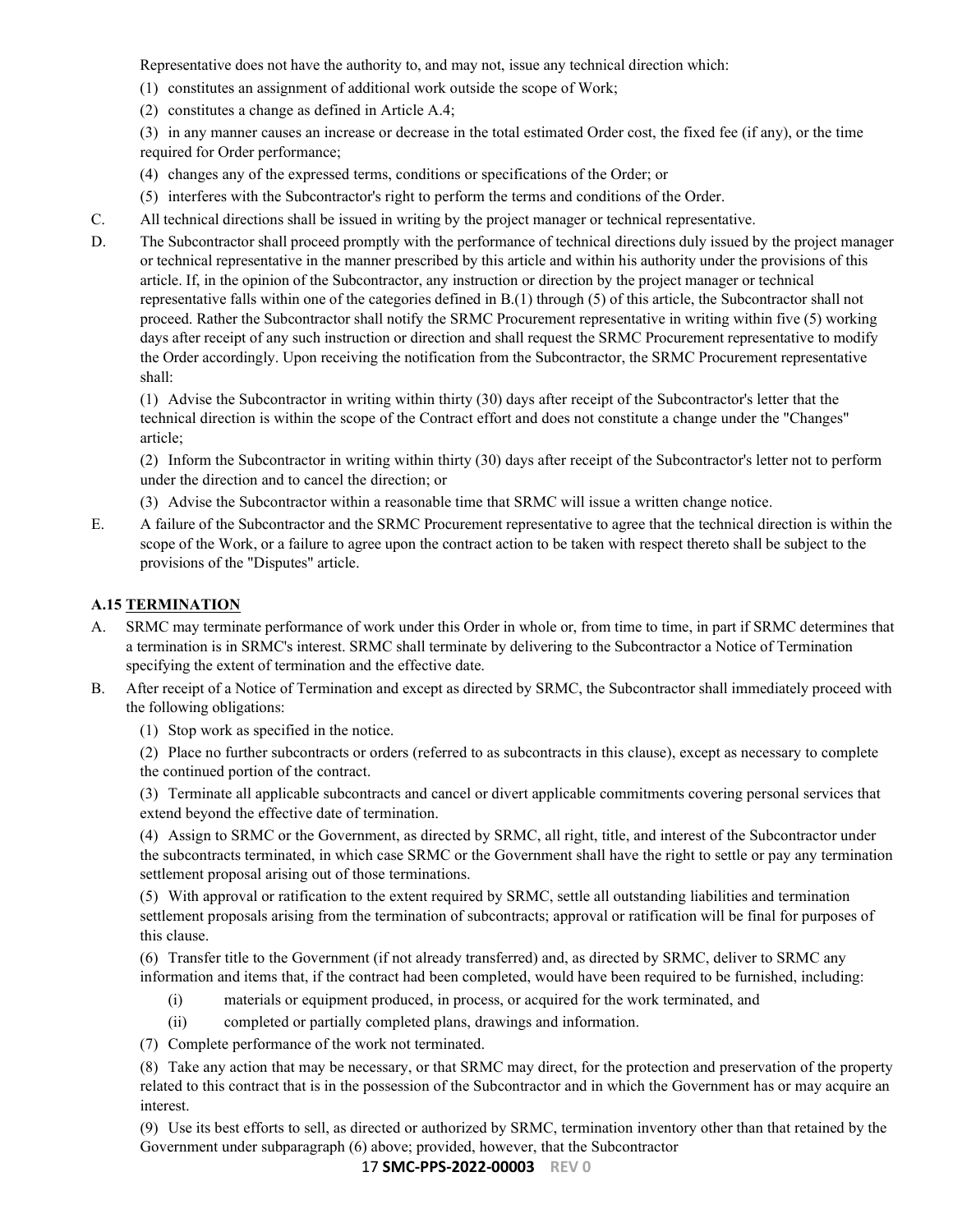(i) is not required to extend credit to any purchaser and

(ii) may acquire the property under the conditions prescribed by, and at prices approved by SRMC. The proceeds of any transfer or disposition will be applied to reduce any payments to be made by SRMC under this contract, credited to the price or costs of the work, or paid in any other manner directed by SRMC.

- C. After termination, the Subcontractor shall submit a final termination settlement proposal to SRMC in the form and with the certification prescribed by SRMC. The Subcontractor shall submit the proposal promptly but no later than one year from the effective date of termination unless extended in writing by SRMC upon written request of the Subcontractor within this one-year period. If the Subcontractor fails to submit the termination settlement proposal within the time allowed, SRMC may determine, on the basis of information available, the amount, if any, due the Subcontractor because of the termination and shall pay the amount determined.
- D. Subject to paragraph C. above, the Subcontractor and SRMC may agree upon the whole or any part of the amount to be paid because of the termination. This amount may include reasonable cancellation charges incurred by the Subcontractor and any reasonable loss on outstanding commitments for personal service that the Subcontractor is unable to cancel; provided, that the Subcontractor exercised reason-able diligence in diverting such commitments to other operations. The order shall be amended, and the Subcontractor paid the agreed amount.
- E. The cost principles and procedures in Subpart 31.3 of the Federal Acquisition Regulation (FAR), as supplemented by DEAR 931, in effect on the date of the Order, shall govern all costs claimed, agreed to, or determined under this clause; however, if the Subcontractor is not an educational institution, and is a nonprofit organization under Office of Management and Budget (OMB) Circular A-122, "Cost Principles for Nonprofit Organizations." July 8, 1980, those cost principles shall apply; provided, that if the Subcontractor is a nonprofit institution listed in Attachment C of OMB Circular A-122, the cost principles at FAR 31.2 for commercial organizations shall apply to such contractor.
- F. SRMC may, under the terms and conditions it prescribes, make partial payments against cost incurred by the Subcontractor for the terminated portion of this Order, if SRMC believes the total of these payments will not exceed the amount to which the Subcontractor will be entitled.
- G. The Subcontractor has the right of appeal as provided under the Disputes Article of this Order, except that if the Subcontractor failed to submit the termination settlement proposal within the time provided in paragraph C. and failed to request a time extension, there is no right of appeal.

# <span id="page-17-0"></span>**A.16 DISPUTES**

- A. Subcontractor shall not be entitled to and neither SRMC nor the Government shall be liable to the Subcontractor or its lower tier suppliers or subcontractors for damages in tort (including negligence), or contract, or otherwise, except as specifically provided in this order.
- B. The Parties shall attempt to settle any claim or controversy arising from this Order through consultation and negotiations in good faith and a spirit of mutual cooperation. If those attempts fail, then the dispute will be mediated by a mutually acceptable mediator chosen by the Parties within thirty (30) days after written notice by one party demanding mediation. Neither Party may unreasonably withhold consent to the selection of a mediator, and the Parties will share the costs of the mediation equally. Any dispute which cannot be resolved between the Parties through negotiation or mediation shall be resolved by litigation in a court of competent jurisdiction located in the State of South Carolina. Determination of any substantive issue of law shall be according to the Federal common law of Government contracts as enunciated and applied by Federal judicial bodies and boards of contract appeals of the Federal Government; if there is no applicable Federal Government contract law, the law of the State of South Carolina shall apply in the determination of such issues.
- C. While a dispute is pending, the Subcontractor shall proceed diligently with performance of all terms of this Order. The Subcontractor's consent to so proceed shall not restrict or otherwise affect the Supplier's right to contest any claim.

# <span id="page-17-1"></span>**A.17 OCCUPATIONAL SAFETY AND HEALTH ACT**

Subcontractor warrants that any and all Work performed off the Savannah River Site and/or supplies furnished shall comply with all requirements of the Occupational Safety and Health Act of 1970, as the same may be amended from time to time and including all regulations adopted pursuant to such Act, and shall comply with all requirements of any applicable health or safety statute or regulation of any state or local government agency having jurisdiction in the location to which Supplies are to be shipped or Work is to be performed pursuant to this Order.

# <span id="page-17-2"></span>**A.18 COMPLIANCE**

Subcontractor shall comply with all applicable federal, state, and local laws and ordinances and all pertinent lawful orders, rules, and regulations, including new provisions of 10 CFR 851 relating to Health and Safety. Compliance shall be a material requirement of this Order. Except as otherwise directed by SRMC, Subcontractor shall procure without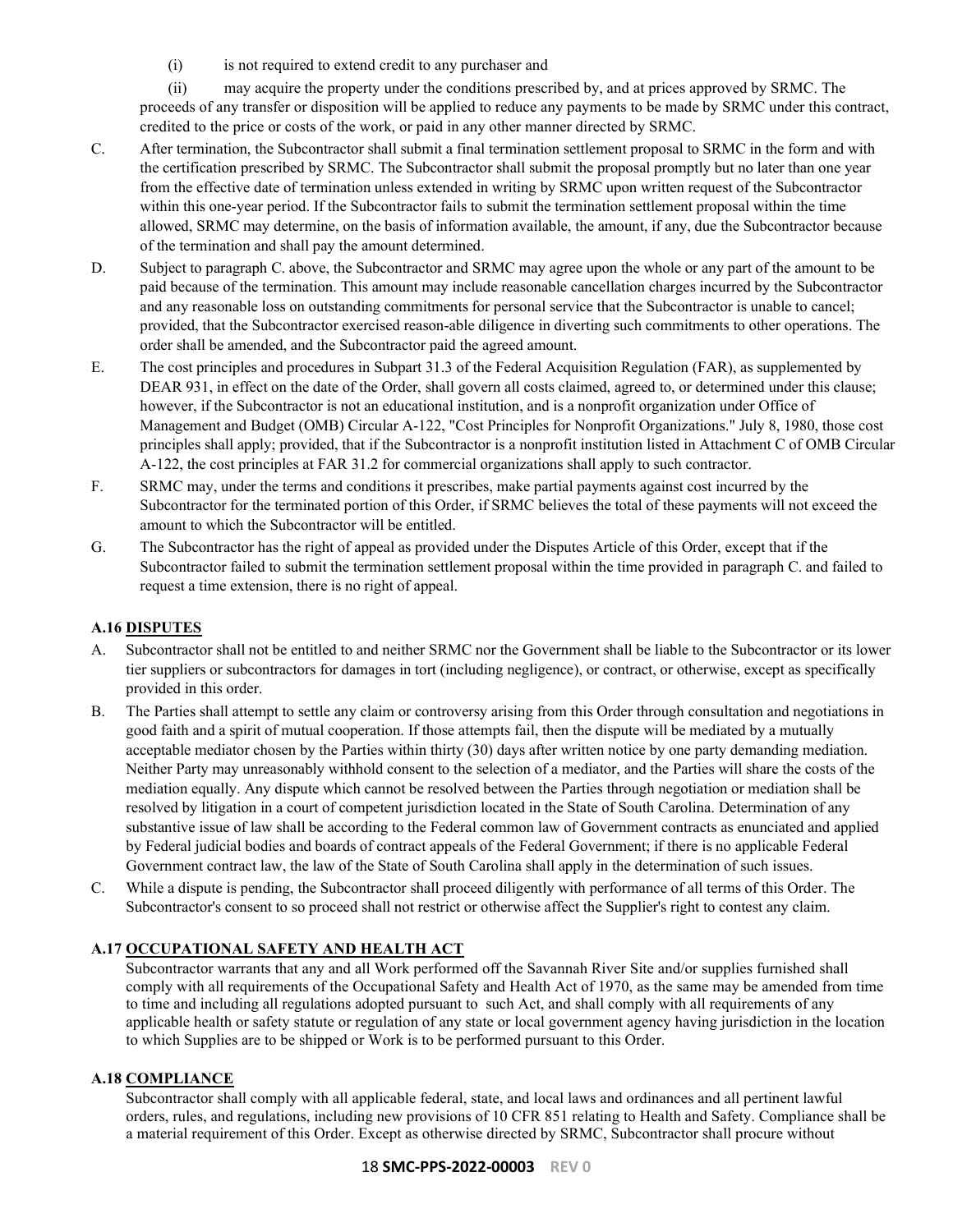additional expense to SRMC, all necessary permits or licenses.

# <span id="page-18-0"></span>**A.19 RIGHTS TO PROPOSAL DATA**

Except for the technical data contained on those pages of Subcontractor's proposal which are specifically identified in the Order with specific reference to this article and asserted by Subcontractor as being proprietary data, it is agreed that, as a condition of the award of this Order and notwithstanding the provisions of any notice appearing on the proposal or elsewhere, SRMC and the Government shall have the right to use, duplicate, disclose and have others do so for any purpose whatsoever, the technical data contained in the proposal upon which this Order is based.

### <span id="page-18-1"></span>**A.20 SRMC POLICY ON OPPORTUNITY**

All subcontractors, vendors and suppliers are notified that it is the policy of the SRMC to provide equal employment opportunity and to adhere to federal, state and local laws pertaining thereto. Appropriate action shall be taken on the part of all SRMC subcontractors, vendors and suppliers to insure adherence to such laws.

### <span id="page-18-2"></span>**A.21 TOXIC SUBSTANCES CONTROL ACT OF 1976**

Subcontractor warrants that each and every chemical substance delivered under this Order shall, at the time of sale, transfer or delivery, be on the list of chemical substances compiled and published by the Administrator of the Environmental Protection Agency pursuant to Section 8(b) of the Toxic Substances Control Act (Public Law 94- 469).

# <span id="page-18-3"></span>**A.22 HAZARDOUS MATERIAL IDENTIFICATION AND MATERIAL SAFETY DATA**

- A. Subcontractor agrees to submit a Material Safety Data Sheet for all hazardous materials/chemicals to the SRMC Procurement Representative/STR for approval before chemical is brought onto SRS. This obligation applies to all materials delivered under this Subcontract which will involve exposure to hazardous materials/chemicals or items containing these materials/chemicals.
- B. All chemical containers shall be clearly labeled per OSHA standards. Chemicals not in a original container shall also be properly labeled with the product name and hazard markings per the Material Safety Data Sheet on file. Immediate use containers such as painter's pail, etc., are exempt from labeling requirements.
- C. Neither the requirements of this article nor any act or failure to act by SRMC or the Government shall relieve Subcontractor of any responsibility or liability for the safety of SRMC, Government, Subcontractor, or subcontractor personnel or property.
- D. Subcontractor shall comply with applicable Federal, state, and local laws, codes, ordinances, and regulations (including the acquisition of licenses and permits) in connection with hazardous materials/chemicals.
- E. The Government's and SRMC's rights in data furnished under this Order with respect to hazardous materials/chemicals are as follows:
	- (1) To use, duplicate, and disclose any data to which this article is applicable. The purposes of this right are to
		- (i) apprise personnel of the hazards to which they may be exposed in using, handling, packaging, transporting, or disposing of hazardous materials/chemicals;
			- (ii) obtain medical treatment for those affected by the material/chemical; and
			- (iii) have others use, duplicate, and disclose the data for SRMC and the Government for these purposes.
	- (2) To use, duplicate, and disclose data furnished under this article, in accordance with subparagraph E (1) above, in precedence over any other article of this Order providing for rights in data.
	- (3) That SRMC and the Government are not precluded from using similar or identical data acquired from other sources.
	- (4) That the data shall not be duplicated, disclosed, or released outside of SRMC or the Government, in whole or in part for any acquisition or manufacturing purpose, if the following legend is marked on each piece of data to which this article applies: "This is furnished under United States Government Contract No. 89303322DEM000068 and shall not be used, duplicated, or disclosed for any acquisition or manufacturing purpose without the permission of SRMC. This legend shall be marked on any reproduction of this data."
- (5) That Subcontractor shall not place the legend or any other restrictive legend on any data which
	- (i) Subcontractor or any Subcontractor previously delivered to SRMC or the Government without limitations, or
		- (ii) should otherwise be delivered without limitations.
- (6) Subcontractor shall insert this article, including this paragraph F, with appropriate changes in the designation of the parties, in subcontracts at any tier (including purchase designations or purchase orders) under this Order involving hazardous material/chemical.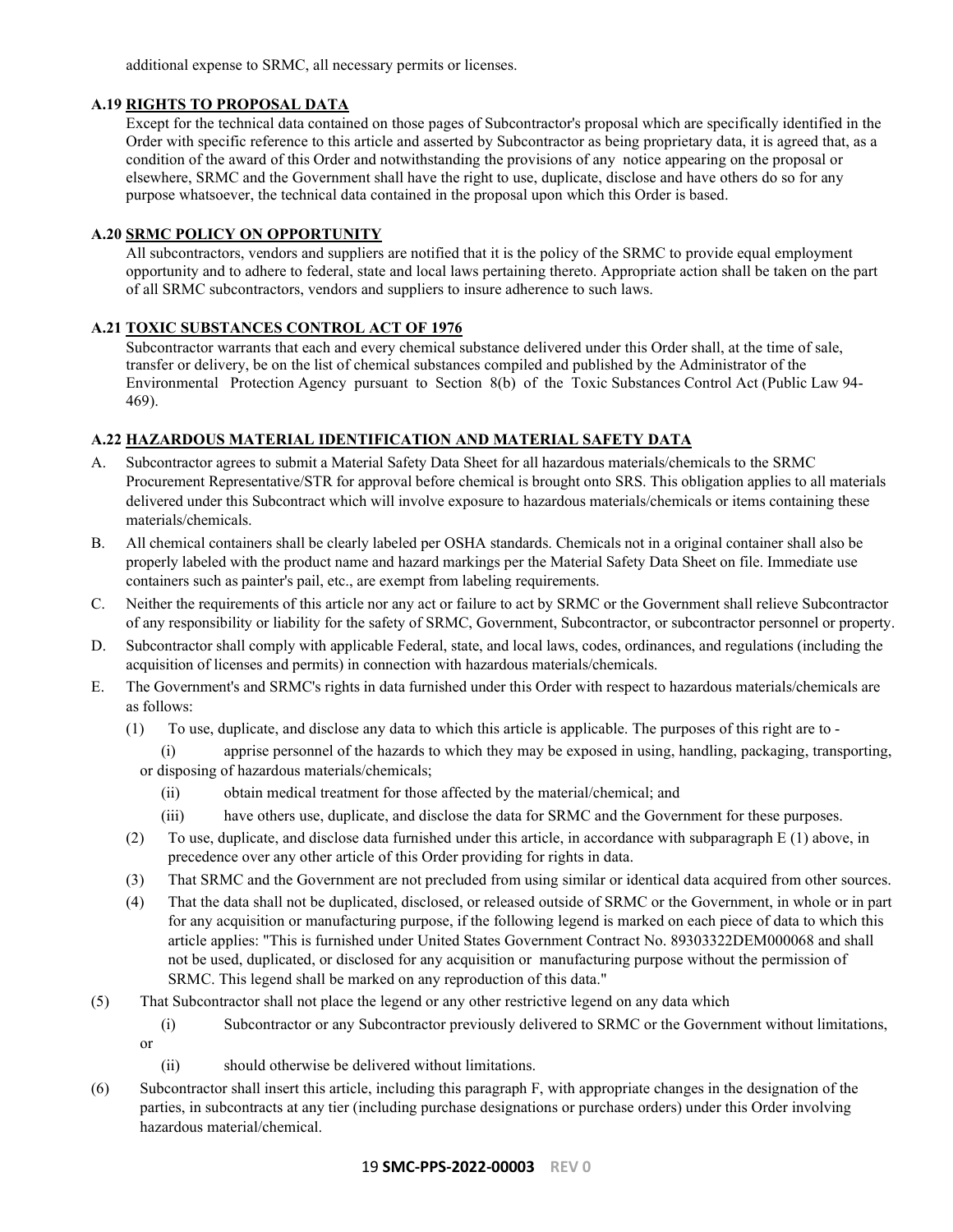### <span id="page-19-0"></span>**A.23 MONTHLY ACCRUAL REPORT**

- A. Subcontractor shall submit the following report to SRMC to arrive no later than the 20th day of each month.
	- (1) Amounts invoiced but not paid, including invoice numbers and dates.
	- (2) Amounts of actual costs and estimated costs incurred and fee earned through the last day of the month the report is
	- due which have not been invoiced.

#### <span id="page-19-1"></span>**A.24 COMPLIANCE WITH EMPLOYEE CONCERNS**

A. Subcontractors shall ensure subcontractor employees are aware of the DOE-SRS and SRMC Employee Concerns Programs (ECP) and how to use the program by performing the following:

(1) Ensure employees are provided with information on the DOE-SRS and SRMC ECPs during initial orientation and annual training.

(2) Ensure that posters identifying the DOE- SRS and SRMC ECP telephone "hotline" numbers are displayed in conspicuous locations throughout the worksite. SRMC will provide posters, as necessary.

(3) Inform employees and subcontractor employees of the availability of the DOE- SRS ECP in case of dissatisfaction or lack of confidence with other reporting systems.

(4) Ensure managers and supervisors are aware of the prohibition of any reprisal against employees who have or are believed to have raised or reported concerns.

- B. Subcontractors must immediately notify the STR or Procurement Representative of any employee concern involving:
	- (1) A condition which constitutes an imminent threat to the health and safety of site personnel or to the general public.
	- (2) Circumstances which would cause adverse public reaction or receive local media attention.
	- (3) Allegations of reprisal.
- C. Subcontractors shall investigate any employee concern referred by the STR and inform the STR of investigation results within 7 days of receipt of concern. Inform the STR in writing if an extension to this 7-day timeframe is required, along with status of investigation to date and actions pending to closure. The investigation shall be conducted to the satisfaction of the SRMC Procurement Representative.

### <span id="page-19-2"></span>**A.25 CONFIDENTIALITY OF INFORMATION**

- A. To the extent that the work under this Order requires that the Subcontractor be given access to confidential or proprietary business, technical or financial information belonging to the Government, SRMC or other companies, the Subcontractor shall, after receipt thereof, treat such information as confidential and agrees not to appropriate such information to its own use or to disclose such information to third parties unless specifically authorized by SRMC or the Contracting Officer in writing. The foregoing obligations, however, shall not apply to:
	- (1) Information which, at the time of receipt by the Subcontractor, is in public domain;
	- (2) Information which is published after receipt thereof by the Subcontractor or otherwise becomes part of the public domain through no fault of the Subcontractor;
	- (3) Information which the Subcontractor can demonstrate was in its possession at the time of receipt thereof and was not acquired directly or indirectly from the government or other companies;
	- (4) Information which the Subcontractor can demonstrate was received by it from a third party that did not require the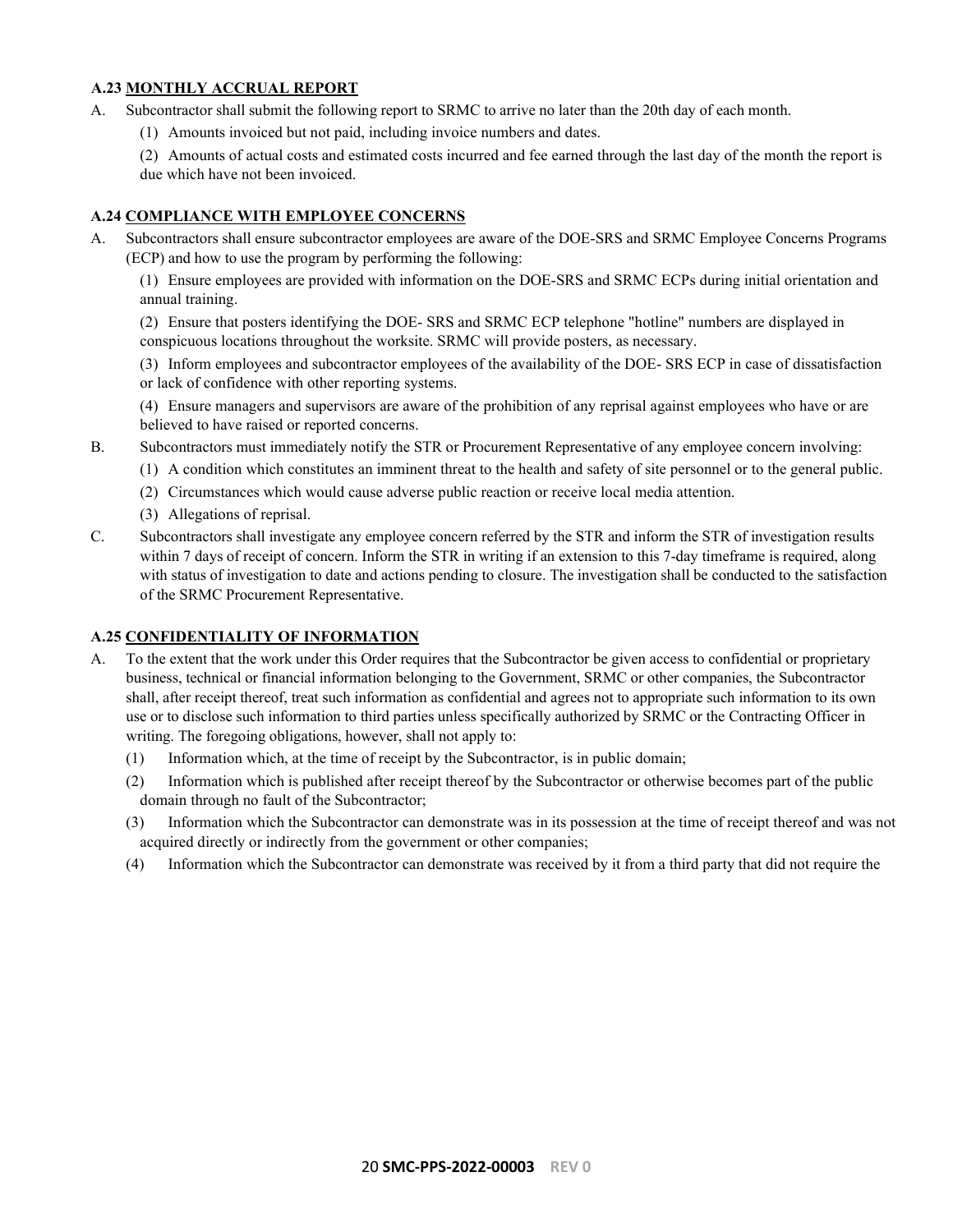Subcontractor to hold it in confidence.

- B. The Subcontractor shall obtain the written agreement, in a form satisfactory to SRMC, of each employee permitted access, whereby the employee agrees that he will not discuss, divulge or disclose any such information or data to any person or entity except those persons within the Subcontractor's organization directly concerned with the performance of the Order.
- C. The Subcontractor agrees, if requested by the SRMC or the Government, to sign an agreement identical, in all material respects, to the provisions of this article, with each company supplying information to the Subcontractor under this Order, and to supply a copy of such agreement to SRMC. From time to time upon request of SRMC, the Subcontractor shall supply SRMC with reports itemizing information received as confidential or proprietary and setting forth the company or companies from which the Subcontractor received such information.
- D. The Subcontractor agrees that upon request by DOE or SRMC, it will execute a DOE-approved agreement, with any party whose facilities or proprietary data it is given access to or is furnished, restricting the use and disclosure of the data or the information obtained from the facilities. Upon request by DOE or SRMC such an agreement shall also be signed by Subcontractor personnel.

# <span id="page-20-0"></span>**A.26 KEY PERSONNEL**

The personnel specified in this Order are considered to be essential to the work being performed hereunder. Prior to diverting any of the specified individuals to other programs, the Subcontractor shall notify SRMC reasonably in advance and shall submit justification (including proposed substitutions) in sufficient detail to permit evaluation of the impact on the program. No diversion shall be made by SRMC provided, that SRMC may ratify in writing such diversion and such ratification shall constitute the consent of SRMC required by this article. The Order may be amended from time to time, or an administrative letter may be issued, to either add or delete personnel, as appropriate.

# <span id="page-20-1"></span>**A.27 FOREIGN TRAVEL**

- A. Foreign travel, when charged directly, shall be subject to the prior approval of SRMC for each separate trip regardless of whether funds for such travel are contained in an approved budget. Foreign travel is defined as any travel outside of the United States and its territories and possessions.
- B. Request for approval shall be submitted at least sixty days prior to the planned departure date, on a Request for Approval of Foreign Travel form, and, when applicable, include a notification of proposed sensitive foreign nation travel.
- C. Subcontractor foreign travel shall be conducted pursuant to the requirements contained in DOE Order 551.1, Official Foreign Travel, or any official version of the order in effect at the time of award.

# <span id="page-20-2"></span>**A.28 STATE AND LOCAL TAXES**

- A. The Subcontractor agrees to notify SRMC of any State or local tax, fee, or charge levied or purported to be levied on or collected from the Subcontractor with respect to the order work, any transaction thereunder, or property in the custody or control of the Subcontractor and constituting an allowable item of cost if due and payable, but which the Subcontractor has reason to believe, or SRMC has advised the Subcontractor, is or may be inapplicable or invalid; and the Subcontractor further agrees to refrain from paying any such tax, fee, or charge unless authorized in writing by SRMC. Any State or local tax, fee, or charge paid with the approval of SRMC or on the basis of advice from SRMC that such tax, fee, or charge is applicable and valid, and which would otherwise be an allowable item of cost, shall not be disallowed as an item of cost by reason of any subsequent ruling or determination that such tax, fee, or charge was in fact inapplicable or invalid.
- B. The Subcontractor agrees to take such actions as may be required or approved by SRMC to cause any State or local tax, fee, or charge which would be an allowable cost to be paid under protest; and to take such action as may be required or approved by SRMC to seek recovery of any payments made, including assignment to the Government or its designee of all rights to an abatement or refund thereof, and granting permission for SRMC or the Government to join with the Subcontractor in any proceedings for the recovery thereof or to sue for recovery in the name of the Subcontractor. If SRMC directs the Subcontractor to institute litigation to enjoin the collection of or to recover payment of any such tax, fee, or charge referred to above, or if a claim or suit is filed against the Subcontractor for a tax, fee, or charge it has refrained from paying in accordance with this article, the costs and expenses incurred by the Subcontractor shall be allowable items of costs, as provided in this Order together with the amount of any judgment rendered against the Subcontractor.
- C. All recoveries or credits in respect of the foregoing taxes, fees and charges (including interest) shall inure to and be for the sole benefit of the Government.

### <span id="page-20-3"></span>**A.29 FITNESS FOR DUTY AND WORKPLACE SUBSTANCE ABUSE PROGRAM**

CONTRACTOR expects that SUBCONTRACTOR and lower tier subcontractor employees who will perform work on-site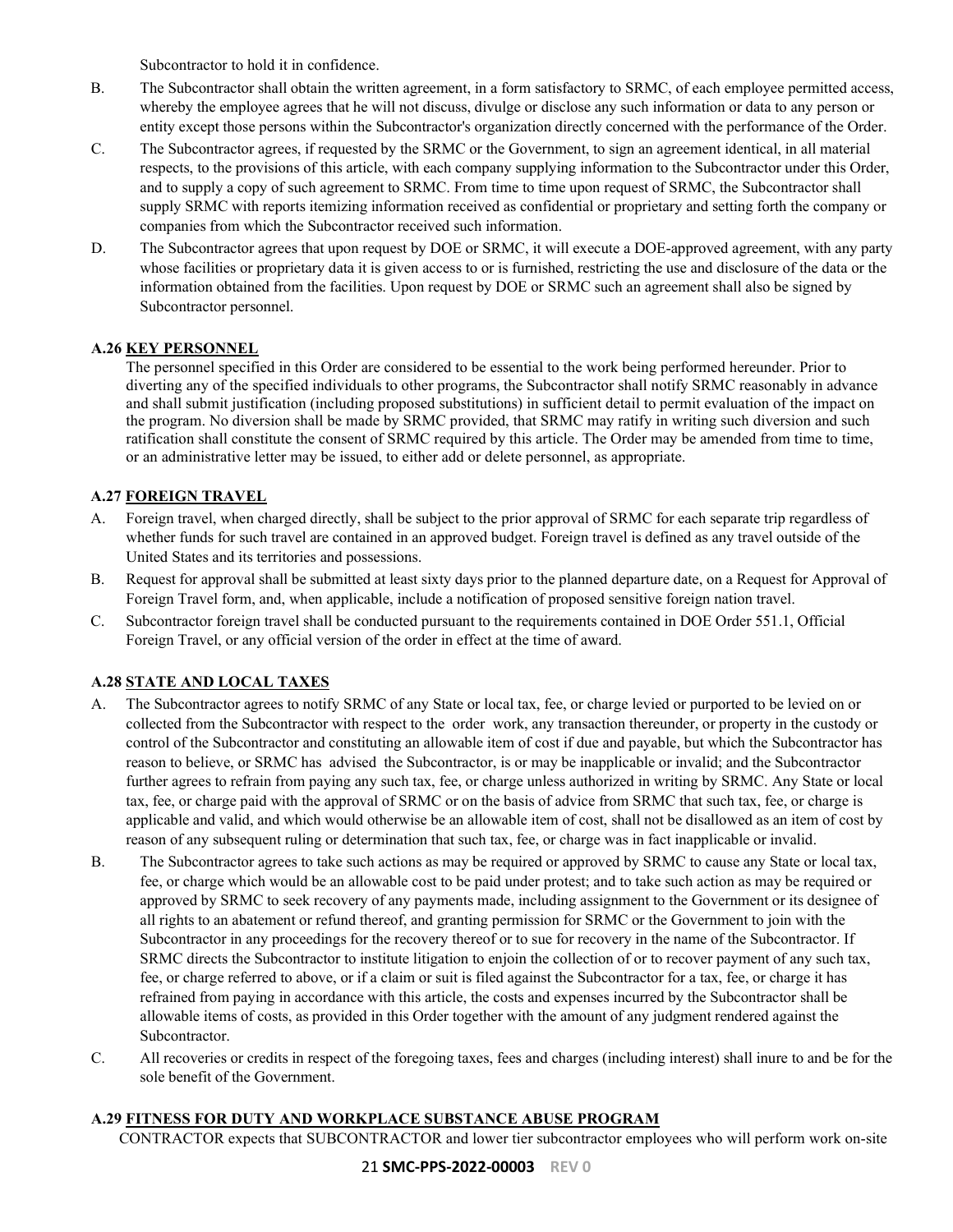will be physically and mentally fit to meet the requirements of the job descriptions for labor under this Subcontract. CONTRACTOR has absolute authority to reject said employees who are not fit for duty or manifest their unfitness after performing work, and SUBCONTRACTOR and lower tier subcontractors will immediately replace said employees as a condition of this Subcontract.

A. Fitness for Duty

(1) The Subcontractor shall advise employees and the employees of lower tier subcontractors and agents that it is the policy of SRMC to prohibit the use, possession, sale and distribution of alcohol, drugs or other controlled substance within the limits of the Savannah River Site (SRS), and/or any offsite facilities, and to prohibit the presence of individuals who have such substances in the body for non-medical reasons. Any Subcontractor employee who is found in violation of the policy may be removed or barred from the site. The Subcontractor agrees to advise its employees and the employees of lower tier subcontractors of the above policy prior to assignment to the Site and to maintain documentation that such advise has been given.

(2) SRMC will collect urine specimens when Subcontractor employees are processed for badging. SRMC will send these specimens to a consultant for testing and verification. The testing process may take up to five (5) days to obtain results. In the event of "positive" findings, the Subcontractor will be notified and shall bring the individual to the Badge Office for an "Exit Conference". The Subcontractor then agrees to promptly remove such individual from the Savannah River Site and return the badge to the SRMC Subcontractor Badge Office.

(3) The Subcontractor agrees to secure the written consent of employees to release results of urine tests to the designated SRMC representative. SRMC agrees to use such results solely in connection with its decision as to whether to permit a Subcontractor employee, lower tier subcontractor employee or agent to access Savannah River Site property.

(4) SRMC will also conduct for-cause and random drug and alcohol testing on all employees badged by SRMC. The Subcontractor agrees to comply with and secure the compliance of its employees and employees of lower tier subcontractors with this testing. In the event of "positive" findings, the Subcontractor agrees to promptly remove such individual from the Savannah River Site and return his or her badge to the SRMC Subcontractor Badging Office.

(5) A Breath Alcohol Test will be given during the initial badging process and the results will be available immediately. In the event of "positive" findings, the Subcontractor's employee will not be badged, shall be issued a temporary pass, and will be escorted offsite by a Subcontractor's Representative.

B. Suitability for Employment

(1) Subcontractor employees, including employees of lower tier subcontractors, who are to be badged to permit Savannah River Site access, must successfully complete Suitability for Employment process. As part of this process, the Subcontractor agrees to advise its employees and employees of lower tier subcontractors that they will be required to complete certain forms which authorize background investigations. These forms shall be submitted during the badging process.

(2) Employees will be issued a photo badge and allowed site access on the first reporting day. In the event a Subcontractor's employee subsequently fails to successfully complete the background investigation, the Subcontractor agrees to promptly remove such individual from the site and to return the badge to the SRMC Subcontractor Badging Office.

(3) Subcontractor agrees to advise its employees of the above requirement prior to assignment to the Savannah River Site and to maintain documentation that such advise has been given.

(4) Subcontractor also shall advise its employees and lower tier subcontractors whose employees are performing work at SRS that they shall inform Subcontractor of any arrest or indictment by any law enforcement agency as soon as practicable; and Subcontractor shall inform SRMC, within 24 hours in writing (Email is acceptable) of its or its lower tier subcontractor's employee's name and the alleged facts of the arrest or indictment. SRMC shall make a determination of the employee's continued suitability for employment at SRS.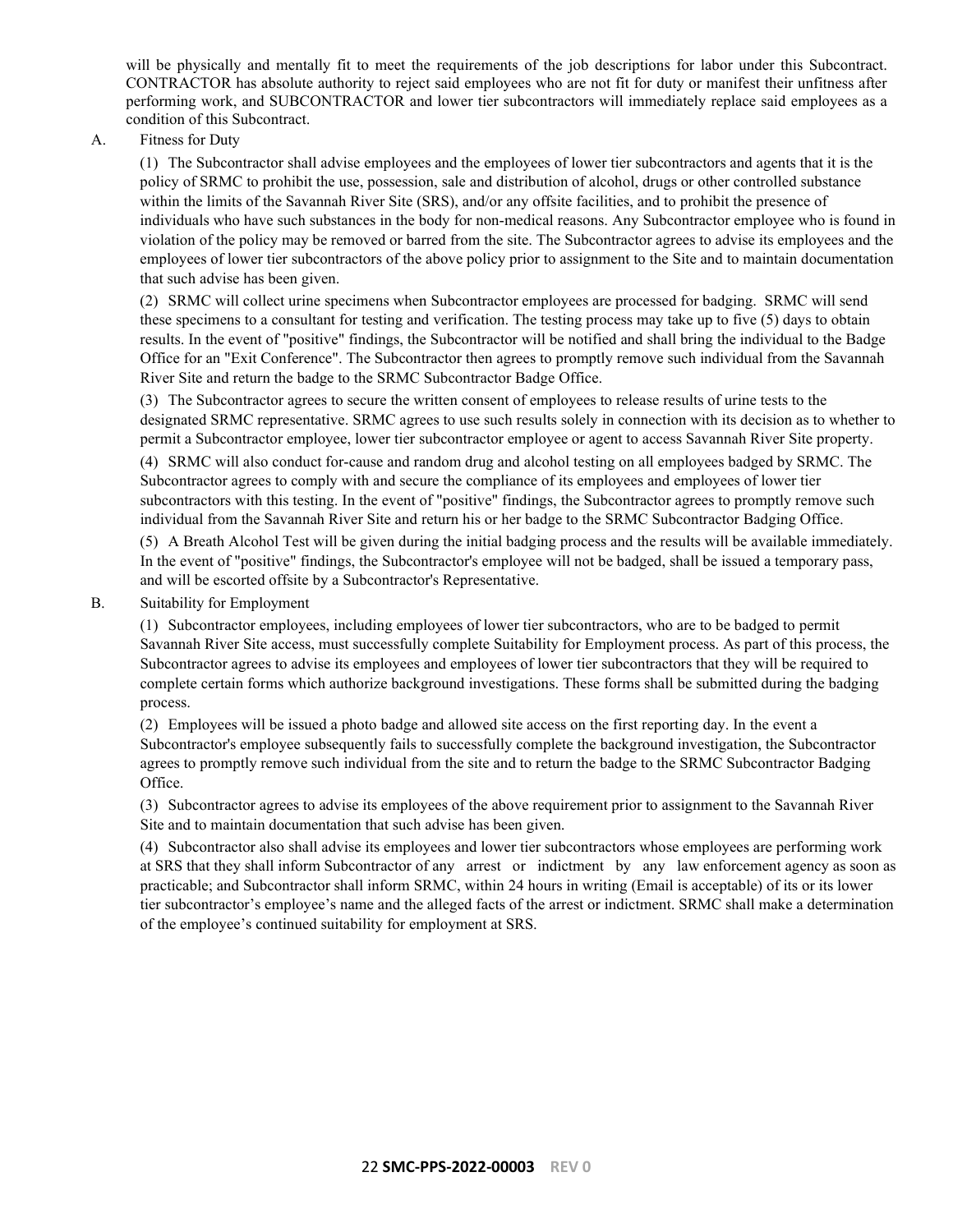### <span id="page-22-0"></span>**A.30 BADGING REQUIREMENTS**

A. Photo Badge.

(1) Employees may be issued a site access photo badge for a period not to exceed one year. To obtain a Photo Badge, Subcontractor employees and any lower tier subcontractor employees must be processed through SRMC's Subcontract Badging Procedure and are subject to investigation by Governmental authorities. All badges must be returned or accounted for prior to final payment. All employees must be at least 18 years old.

(2) Subcontractor employees and any lower tier subcontractor employees shall complete Subcontractor Employee Data Sheet and Fingerprint Cards. If a long-term badge is required (period greater than six (6) months) the employee will also be required to complete form SF 85, "Questionnaire for Non-Sensitive Positions", and form OF 306, "Declaration for Federal Employment". These forms are required for the Governments use in conducting background investigations per Homeland Security Presidential Directive HSPD-12. Copies of these forms are available on the SRMC Internet Page (under Supplier Forms & Documents) a[t www.SRMCemediation.com.](http://www.srremediation.com./)

(3) Subcontractor will observe the following badging procedure for processing employees through employment and security orientation:

(i) A minimum of two working days prior to the start of the badging and orientation process, subcontractor shall transmit the following information to the STR (or the End User if an STR is not appointed for this order):

- Subcontract Number
- Employee name
- Employee address
- Employee Social Security Number
- Employee Date of Birth

(ii) Subcontractor employees shall report to SRS Building 703-46A at SRS Road 1, approximately two miles east of SC Highway 125 in Jackson, SC. Employee shall be given a temporary badge for travel to SRS Central Shops Area for Substance Abuse Program (SAP) Testing. (See Article titled "Workplace Substance Abuse Programs.")

(iii) Each employee must successfully pass General Employee Training (GET) prior to undergoing the Photo Badging procedure. See Article titled "General Employee Training and Annual Refresher Training for Subcontract Employees". GET is given on Monday of each week in the Jackson, SC municipal building, and should be scheduled well in advance of the desired date in order to assure placement.

(iv) The orientation and badging process will take approximately four (4) hours.

(4) The maximum duration that Subcontractor employees will be issued a site access badge is one (1) year. Subcontractor employees requiring a new badge will report to the Badge Office and repeat the badging process.

(5) If Work under this Subcontract is to be performed in security areas, all personnel will be required to sign in and out at security gates and are subject to a search of their person and belongings at entrances to or exit from the area.

B. Temporary Badge. *(Typically for visitors and short-term personnel.)*

(1) Temporary badges are valid for a maximum of 10 calendar days per person in a calendar year. To avoid unnecessary expiration, these badges should be returned to the badge office immediately upon completion of need.

(2) Two working days prior to the need date, subcontractor shall transmit the following information to the STR/End User:

- Subcontract Number
- Employee name
- Employee address
- Employee Social Security Number
- Employee Date of Birth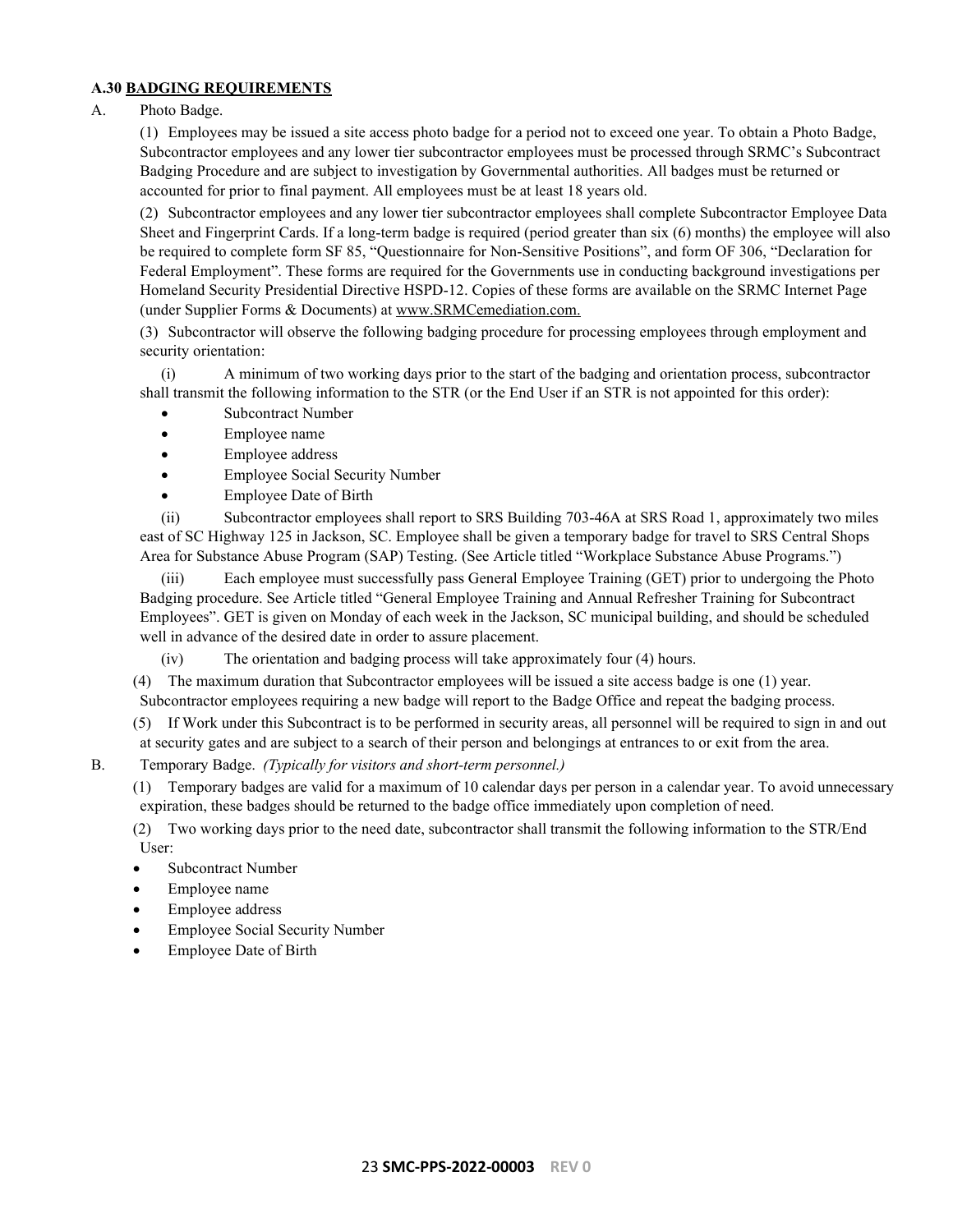- (3) The Assigned Competent Person (ACP) (Subcontractor or SRMC employee) shall perform Task Analysis of scope to be performed and identify any applicable contractual task specific checklist(s) from the subcontractors accepted Worker Protection Plan or SRMC's Focused Observation Database if a WPP is not required by the terms of this order.
- (4) ACP shall provide advance copy of any task specific safety checklist(s) to personnel seeking temporary badges.
- (5) Badge Office provides initial security briefing, issues registration card and obtains acknowledgement signature, issues "maroon" Visitors Badge for duration requested by STR/End User.
- (6) ACP reviews any applicable checklist(s) and performs focused observations as directed by the STR/End User.
- (7) Upon completion of scope, return badge to Badge Office upon exiting SRS.
- C. Identity Verification.

(1) In order to receive a photo or temporary badge for entry to SRS, supplier/subcontractor employees, except delivery personnel (see subparagraph (2) below), will be required to present two specific forms of identification from the "List of Acceptable Documents" (Department of Homeland Security Form I- 9, copy available on the SRMC Internet Home Page at www.SRMCemediation.com/business.html. At least one of the documents selected from the list must be a valid State or Federal government-issued picture ID.

(2) Vendor Delivery Personnel. Unbadged personnel seeking a temporary badge for material/equipment deliveries will be required to present one form of picture identification that will verify their identity, such as a valid state driver's license that includes a photograph. Delivery personnel shall enter the site at the Aiken Barricade located approximately one (1) mile south of SC Highway 278, and will be escorted at all times to the delivery location and back to the entrance barricade by Site Security Services Contractor or by Assigned Competent Persons (SRMC or Subcontractor).

D. If the Subcontractor or any lower tier subcontractor should independently suspend or remove an employee from work at the Savannah River Site (SRS) for unsafe acts or behavior, the Subcontractor shall immediately notify the STR/End User, return the employee's badge to the STR/End User, and provide the STR/End User with written notification of the employee's name and reason(s) for such suspension or removal.

### <span id="page-23-0"></span>**A.31 TAX WITHHOLDING FOR NONRESIDENTS**

- A. Withholdings required by section 12-8-550 do not apply to payments on orders for tangible personal property when those payments are not accompanied by services to be performed within the state of South Carolina.
- B. Under Title 12 of the Code of Laws of South Carolina, section 12-8-550, two (2) percent of each and every payment made to Suppliers and Subcontractors who are nonresidents of the State of South Carolina and are conducting a business or performing personal services of a temporary nature carried on within South Carolina must be withheld and forwarded to the South Carolina Tax Commission in cases where an order or a subcontract exceeds or could reasonably be expected to exceed ten thousand dollars (\$10,000.00) SRMC will withhold as required by law.
- C. Under Title 12 of the Code of Laws of South Carolina, section 12-8-540, seven (7) percent (five (5) percent for corporations) of each and every payment of rentals or royalties to subcontractors who are nonresidents of the State of South Carolina must be withheld and forwarded to the South Carolina Tax Commission in cases where the payments amount to twelve hundred dollars (\$1,200.00) or more a year. SRMC will withhold as required by law.
- D. The above withholdings will not be made provided the Supplier presents the affidavit of registration with the South Carolina Department of Revenue or the South Carolina Secretary of State's Office, or proof of having posted the appropriate bond with the South Carolina Tax Commission.

### <span id="page-23-1"></span>**A.32 REPORTING OF ROYALTIES**

If any royalty payments are directly involved in this Order or are reflected in the Order price, Subcontractor agrees to report in writing to SRMC during the performance of this Order and prior to its completion or final settlement the amount of any royalties or other payments paid or to be paid by it directly to others in connection with the performance of this Order together with the names and addresses of licensors to whom such payments are made and either the patent numbers involved or such other information as will permit identification of the patents or other basis on which the royalties are to be paid. The approval of DOE or SRMC of any individual payments or royalties shall not preclude the Government or SRMC at any time from contesting the enforceability, validity or scope of, or title to, any patent under which a royalty or payment is made. The provision of this article shall be included in all subcontracts that are expected to exceed \$25,000.

### <span id="page-23-2"></span>**A.33 SECURITY**

*(Applicable if under the terms of this order Supplier's employees will be required to possess access authorizations (L or Q Security Clearance).)*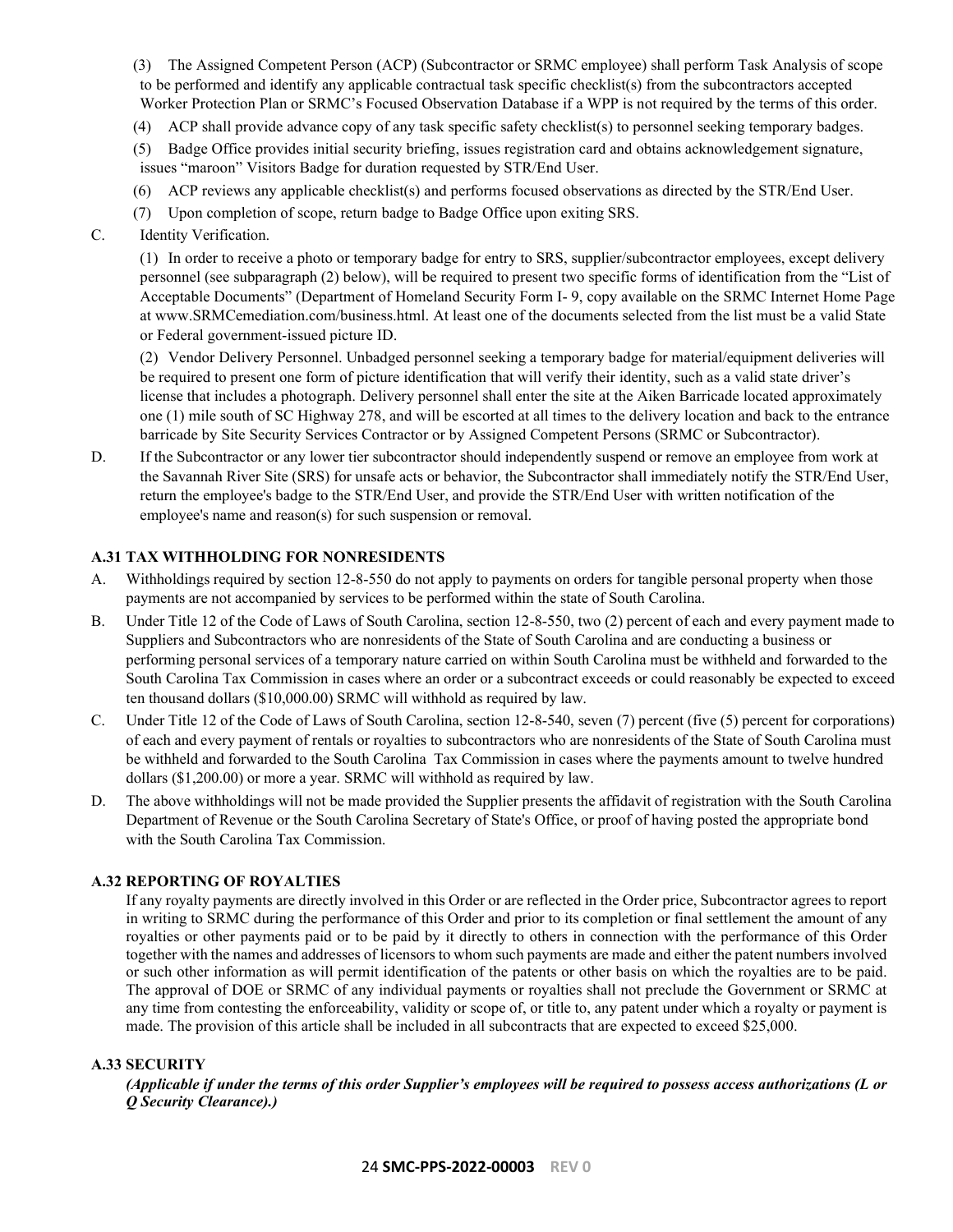### A. Responsibility.

It is the Subcontractor's duty to safeguard all classified information, special nuclear material, and other DOE/SRMC property in its possession. The Subcontractor shall, in accordance with DOE/SRMC security and counterintelligence regulations and requirements, be responsible for safeguarding all classified, unclassified sensitive and proprietary information and protecting against sabotage, espionage, loss and theft of the classified, unclassified sensitive and proprietary matter in the Subcontractor's possession in connection with the performance of work under this Order. Except as otherwise expressly provided in this Order, the Subcontractor shall, upon completion or termination of this Order, transmit to SRMC any classified, unclassified sensitive, and proprietary matter in the possession of the Subcontractor or any person under the Subcontractor's control in connection with performance of this Order. If retention by the Subcontractor of any classified, unclassified sensitive, and proprietary matter in the Subcontractor's possession is required after the completion or termination of the Order and such retention is approved by the SRMC Procurement Representative, the Subcontractor shall complete a certificate of possession to be furnished to SRMC specifying the classified, unclassified sensitive, and proprietary matter in the Subcontractor's possession are to be retained. The certification shall identify the items and types or categories of matter retained, the conditions governing the retention of the matter, and the period of retention, if known. If the retention is approved by the SRMC Procurement Representative, the security provisions of this Order shall continue to be applicable to the matter retained. Special nuclear material shall not be retained after the completion or termination of this Order.

### B. Regulations.

The Subcontractor agrees to comply with all security and counterintelligence regulations and requirements of DOE/SRMC in effect on the date of award of this order.

- C. Definition of Classified Information. The term "Classified Information" means Restricted Data, Formerly Restricted Data, or National Security Information.
- D. Definition of Restricted Data.

The term "Restricted Data" means all data concerning:

- (1) design, manufacture, or utilization of atomic weapons;
- (2) the production of special nuclear material; or

(3) the use of special nuclear material in the production of energy but shall not include data declassified or removed from the Restricted Data category pursuant to Section 142 of the Atomic Energy Act of 1954, as amended.

- E. Definition of Formerly Restricted Data. The term "Formerly Restricted Data" means all data removed from the Restricted Data category under section 142d. of the Atomic Energy Act of 1954, as amended.
- F. Definition of National Security Information. The term "National Security Information" means any information or material, regardless of its physical form or characteristics, that is owned by, produced for or by, or is under the control of the United States Government, that has been determined pursuant to Executive Order 12356 or prior Executive Orders to require protection against unauthorized disclosure, and which is so designated.
- G. Definition of Special Nuclear Material (SNM). SNM means (1) plutonium, uranium enriched in the isotope 233 or in the isotope 235, and any other material which pursuant to the provisions of Section 51 of the Atomic Energy Act of 1954, as amended, has been determined to be special nuclear material, but does not include source material; or (2) any material artificially enriched by any of the foregoing, but does not include source material.
- H. Security Clearance of Personnel. The Subcontractor shall not permit any individual to have access to any classified information, except in accordance with the Atomic Energy Act of 1954, as amended, Executive Order 12356, and DOE/SRMC regulations or requirements applicable to the particular level and category of classified information to which access is required.

I. Criminal Liability.

It is understood that disclosure of any classified information relating to the work or services ordered hereunder to any person not entitled to receive it, or failure to safeguard any classified information that may come to the Subcontractor or any person under the Subcontractor's control in connection with work under this Order, may subject the Subcontractor, it agents, employees, or Subcontractors to criminal liability under the laws of the United States. (See Atomic Energy Act of 1954, as amended, 42 U.S.C. 2011 et seq.; 18 U.S.C. 793 and 794; and Executive Order 12356).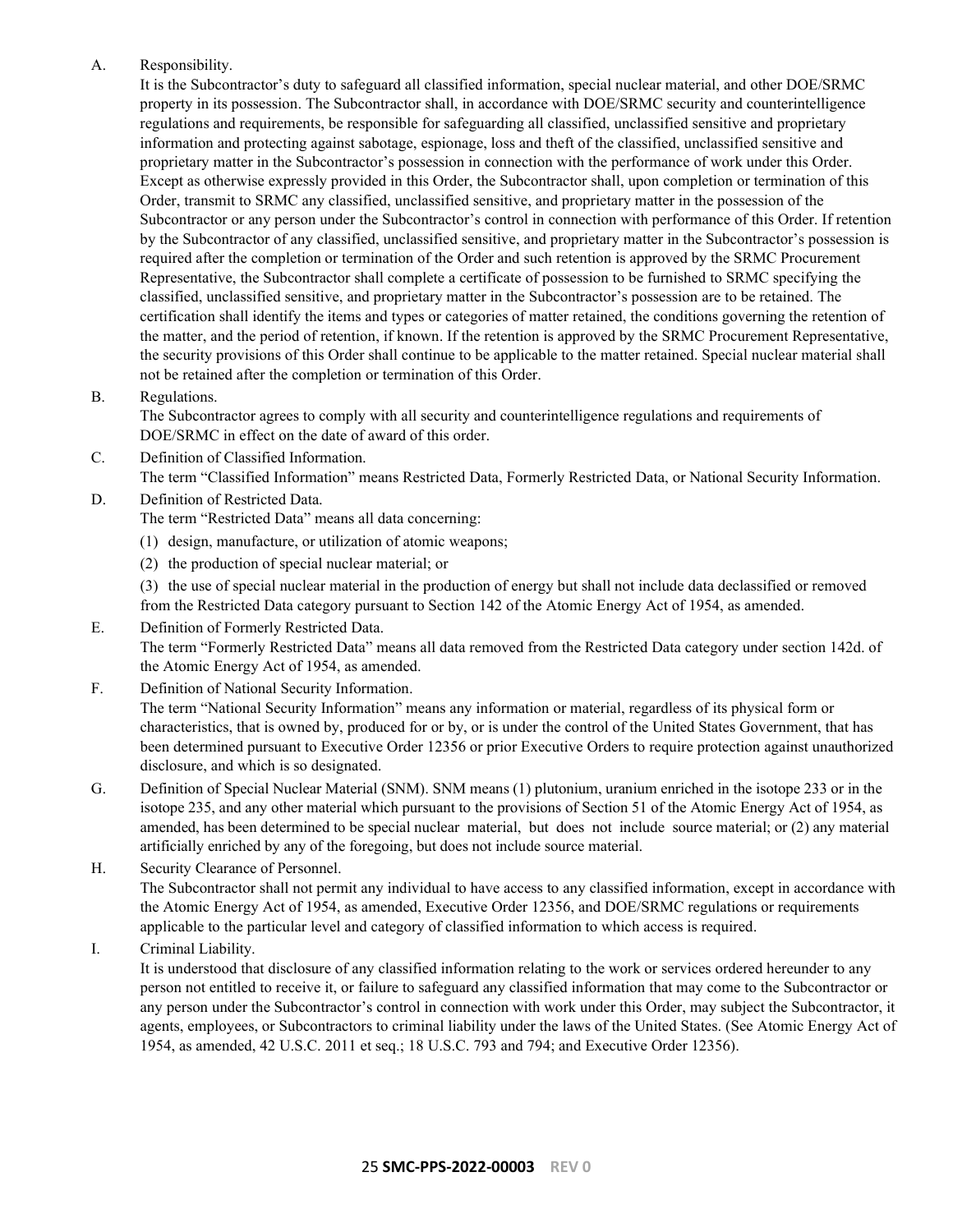J. Foreign Ownership, Control or Influence.

(1) The Subcontractor shall immediately provide SRMC written notice of any changes in the extent and nature of FOCI over the Subcontractor which would affect the information provided in the Certificate Pertaining to Foreign Interests and its supporting data. Further, notice of changes in ownership or control which are required to be reported to the Securities and Exchange Commission, the Federal Trade Commission, or the Department of Justice shall also be furnished concurrently to SRMC.

(2) In those cases where a Subcontractor has changes involving FOCI, the DOE must determine whether the changes will pose an undue risk to the common defense and security. In making this determination, the Department of Energy shall consider proposals made by the Subcontractor to avoid or mitigate foreign influences.

(3) If the cognizant security office at any time determines that the Subcontractor is, or is potentially, subject to FOCI, the Subcontractor shall comply with such instructions as the Contracting Officer/SRMC shall provide in writing to safeguard any classified information or special nuclear material.

(4) Information submitted by the Subcontractor or any affected lower tier subcontractor as required pursuant to this clause shall be treated by SRMC/DOE to the extent permitted by law, as business or financial information submitted in confidence to be used solely for purposes of evaluating FOCI.

(5) SRMC may terminate this Subcontract for default either if the Subcontractor fails to meet obligations imposed by this article, e.g., provide the information required by this article, comply with SRMC/DOE instructions about safeguarding classified information, or make this article applicable to lower tier subcontractors or if, in SRMC's judgment, the Subcontractor creates a FOCI situation in Subcontract to avoid performance or a termination for default. SRMC may terminate this Subcontract for convenience if the Subcontractor becomes subject to FOCI and for reasons other than avoidance of performance of the Subcontract, cannot, or chooses not to, avoid or mitigate the FOCI problem.

K. Subcontractor agrees to insert terms that conform substantially to the language of this article including this paragraph in all lower tier subcontracts under this subcontract that will require lower tier subcontractor employees to possess access authorizations for access to classified information or special nuclear material. Additionally, the Subcontractor shall require such lower tier subcontractors to have an existing DOE or DOE Facility Clearance or submit a completed Certificate Pertaining to Foreign Interests, Standard Form 328, required in DEAR 952.204-73 to the DOE Office of Safeguards and Security (marked to identify the applicable prime contract) prior to award or a lower tier subcontract. Such subcontracts shall not be awarded until the Subcontractor is notified that the proposed lower tier subcontractors have been cleared. Information to be provided by a lower tier subcontractor pursuant to this clause may be submitted directly to the DOE Contracting Officer. For purposes of this Article, subcontractor means any subcontractor at any tier and the term "Contracting Officer" means the DOE Contracting Officer.

# <span id="page-25-0"></span>**A.34 SUBCONTRACTOR'S LIABILITY FOR FINES AND PENALTIES**

- A. Subcontractor is liable to SRMC for fines and penalties assessed by any governmental entity against SRMC or DOE as a result of Subcontractor's failure to perform its work under the Order in compliance with the requirements of the Order.
- B. Subcontractor shall indemnify, defend and hold harmless SRMC and DOE from and against any and all claims, demands, actions, causes of action, suits, damages, expenses, including attorney's fees, and liabilities whatsoever resulting from or arising in any manner on account of the assessment of said fines and penalties against SRMC or DOE.

### <span id="page-25-1"></span>**A.35 FOREIGN NATIONALS**

### *(As used in this Article, the term "Foreign National" is defined to be a person who was born outside the jurisdiction of the United States, is a citizen of a foreign government and has not been naturalized under U.S. law.)*

A. The Subcontractor shall obtain the approval of SRMC, in writing, prior to any visit to a DOE or SRMC facility by any Foreign National in connection with work being performed under this Order, in accordance with the requirements of DOE Order 142.3, Unclassified Foreign Visits and Assignments Program. Visits are normally for the purpose of technical discussions, orientation, observation of projects or equipment, training, subcontract service work, including delivery of materials, or for courtesy purposes. The term "visit" also includes officially sponsored attendance at a DOE or SRMC event offsite from the DOE/SRMC facility but does not include offsite events and activities open to the general public. Subcontractors should be aware that required forms and documents necessary for approval of visits by Foreign Nationals should be submitted to the SRMC Procurement Representative at least four (4) to six (6) weeks prior to the visit, depending on the nationality of the individual and the areas to be visited. Forms can be obtained from the SRMC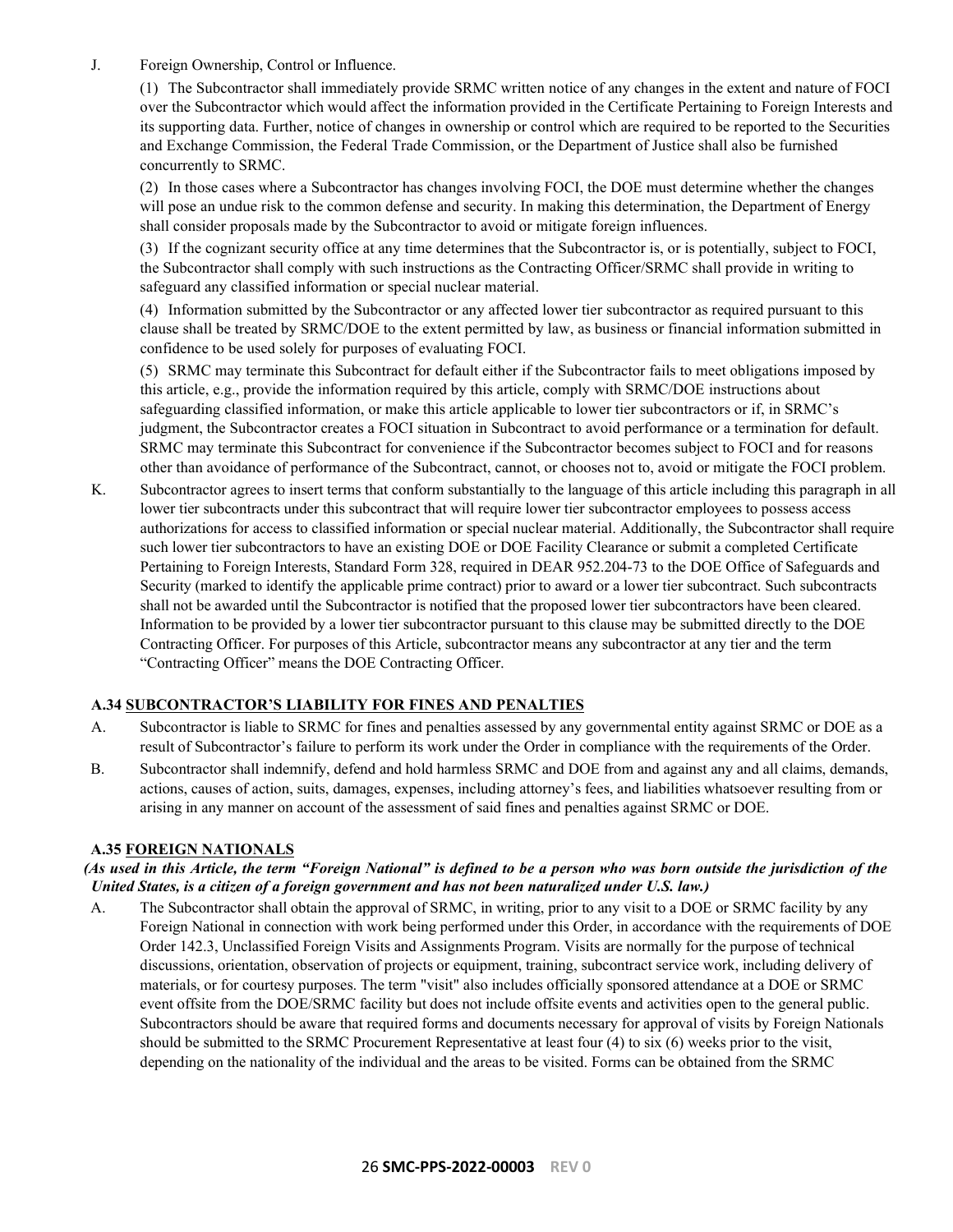Procurement Representative.

- B. In addition, the Subcontractor shall obtain the approval of the SRMC Procurement Representative, in writing, prior to the employment of, or participation by, any Foreign National in the performance of work under this Subcontract or any lower tier subcontract at offsite locations. Such approvals will be processed in accordance with the requirements of DOE Order 142.3.
- C. In the performance of offsite work, Foreign Nationals only incidentally involved with a SRMC Subcontract, and who have no knowledge that their activities are associated with SRMC Subcontract work, are exempt from the above.

# <span id="page-26-0"></span>**A.36 JOINT INTELLECTUAL PROPERTY RIGHTS**

- A. "Joint Intellectual Property Rights" shall mean any work under the subcontract, which:
	- (1) Results from the involvement of at least one employee/participant from each of SRMC and the Subcontractor; and
		- (2) The subject matter of which is capable of protection under domestic or foreign law, including but not limited to, patents, copyrights, trademarks, or mask works.
- B. As to Joint Intellectual Property Rights, in which SRMC has a joint ownership interest, the Subcontractor agrees to negotiate in good faith with SRMC a Memorandum of Agreement to resolve issues of participation in protection and commercialization.

# <span id="page-26-1"></span>**A.37 ACCESS TO DOE–OWNED OR LEASED FACILITIES**

# *(Article applies if employees of Subcontractor will require physical access to DOE-owned or leased facilities.)*

- A. The performance of this Subcontract requires that employees of the Subcontractor have physical access to DOE-owned or leased facilities. The Subcontractor understands and agrees that DOE has a prescribed process and policies with which the Subcontractor and its employees must comply in order to receive a security badge that allows such physical access, including appropriate access to DOE- owned equipment. Subcontractor and its employees and those of any lower tier subcontractors shall not use any DOE-owned equipment for personal use under any circumstances. The Subcontractor shall propose employees whose background offers the best prospect of obtaining a security badge approval for access. This clause does not control requirements for an employee obtaining a security clearance.
- B. The Subcontractor shall assure:

(1) Compliance with procedures established by DOE and SRMC in providing its employees with any forms directed by DOE or SRMC.

- (2) Employees properly complete any forms.
- (3) Employees submit the forms to the person designated by the SRMC Procurement Representative.
- (4) Employees cooperate with DOE and SRMC officials responsible for granting access to DOE-owned or leased facilities.
- (5) Employees provide additional information requested by those DOE/SRMC officials.
- C. The Subcontractor understands and agrees that DOE may unilaterally deny a security badge to an employee and that the denial remains effective for that employee unless DOE subsequently determines that access may be granted. Upon notice from DOE or SRMC that an employee's application for a security badge is or will be denied, the Subcontractor shall promptly identify and submit the appropriate forms for the substitute employee. The denial of a security badge to individual employees by DOE shall not be cause for extension of the period of performance of this Subcontract or any subcontractor claim against DOE or SRMC.
- D. The Subcontractor shall return to the SRMC Procurement Representative, or designee, the badge(s) or other credential(s) provided by DOE pursuant to this clause, granting physical access to DOE-owned or leased facilities by the Subcontractor's employee(s) upon:
	- (1) termination of this Subcontract;
	- (2) expiration of this Subcontract;
	- (3) termination of employment on this Subcontract by an individual employee; or
	- (4) demand by DOE/SRMC for return of the badge.
- E. The Subcontractor shall include this clause, including this paragraph E in any lower tier subcontract, awarded in the performance of this Subcontract, in which an employee(s) of the lower tier subcontractor will require physical access to DOE-owned or leased facilities

### <span id="page-26-2"></span>**A.38 FOREIGN GOVERNMENT SPONSORED OR AFFILIATED ACTIVITIES**

*(Article only applies if this is a demonstration or R&D subcontract and if the subcontractor's work scope is performed on or*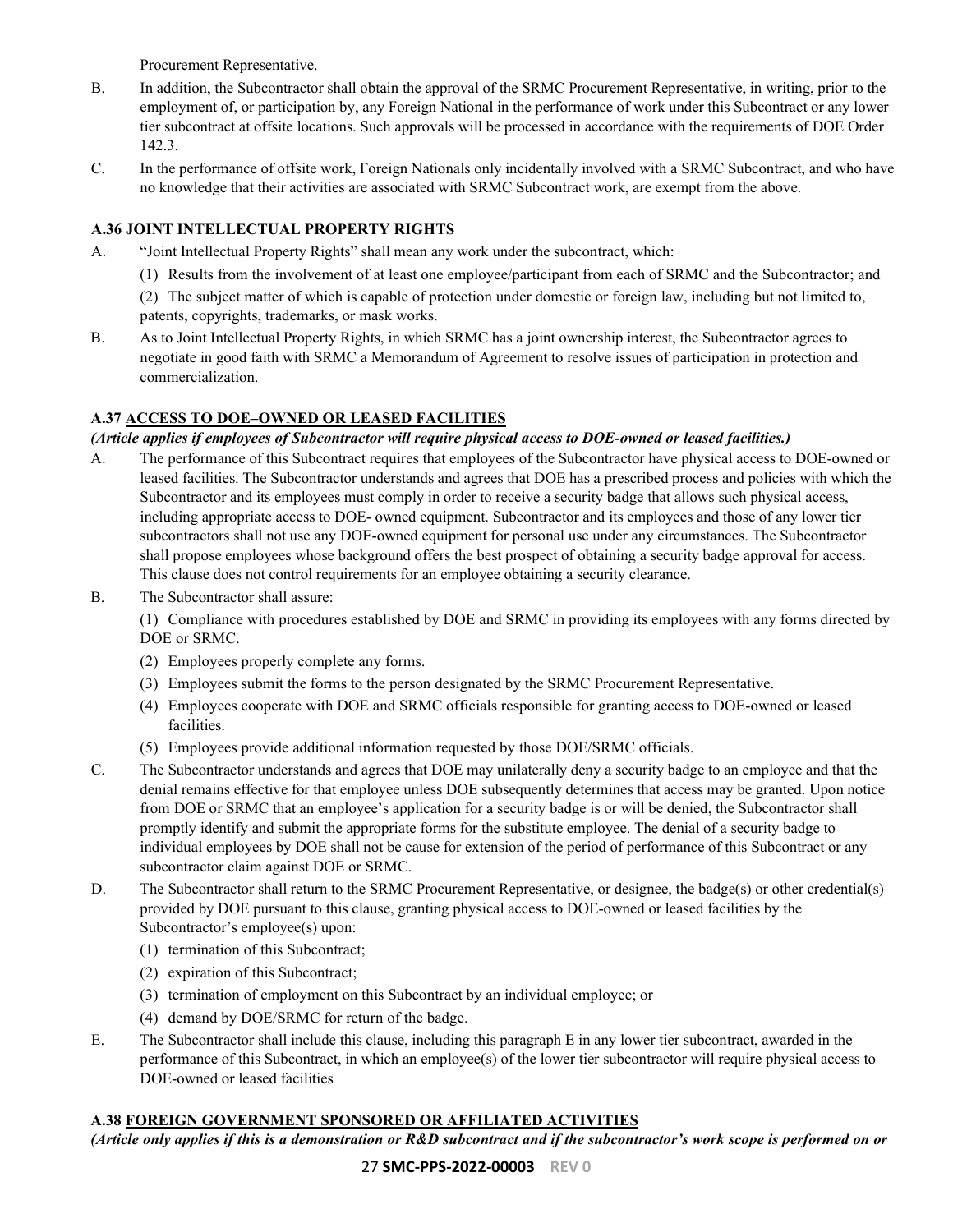### *at a DOE/NNSA site/facility, including DOE/NNSA/contractor leased space.)*

- A. Subcontractor is responsible for complying with the applicable requirements of DOE Order 486.1A CRD Attachment 1 and Attachment 2 and cooperate with Contractor to allow Contractor to comply with the requirement of DOE Order 486.1A CRD.
- B. According to DOE Order 486.1A, Attachment 1:

Contractor Personnel participation in any Foreign Government-Sponsored Talent Recruitment Program of a Foreign Country of Risk, as defined in Attachment 2, is prohibited. Contractor Employee participation in any Other Foreign Government Sponsored or Affiliated Activity is restricted.

The Contractor must utilize due diligence to ensure that (1) Contractor Personnel performing work within the scope of the DOE contract, working at any level, are not participants in any Foreign Government-Sponsored Talent Recruitment Program of a Foreign Country of Risk; and (2) Contractor Employees performing work within the scope of the DOE contract, working at any level, are not participants in any Other Foreign Government Sponsored or Affiliated Activity.

C. According to DOE Order 486.1A, Attachment 2:

"Contractor Personnel" includes any research and development (R&D) or Demonstration subcontractor employee, joint appointee from another institution, and any other individual performing R&D work, whether compensated or uncompensated, within the scope of the prime DOE contract either on-site at the DOE/NNSA site/facility or in DOE/NNSA/contractor leased space.

# <span id="page-27-0"></span>**A.39 TRAVEL**

Travel, per diem and lodging expenses are not reimbursable under this Subcontract unless Subcontractor's employees are in an official business travel status away from Institution's facilities performing work on behalf of SRMC at the specific request of, and with the advance approval of, SRMC. FAR 31.205-46 Travel governs the allowability and reimbursement of incurred costs.

# <span id="page-27-1"></span>**A.40 SUPPLEMENTAL DEFINITIONS FOR FAR AND DEAR CLAUSES INCORPORATED BY REFERENCE**

- A. "Contract" means this Subcontract or Purchase Order (except in instances when it is not applicable or appropriate) and includes changes and modifications to this Subcontract.
- B. "Contractor" means the party to whom this Subcontract or Purchase Order is awarded (except in instances when it is not applicable or appropriate).
- C. "Government" means SRMC (except in instances when it is not applicable or appropriate. At a minimum, the change in meaning to "SRMC" does not apply to clauses addressing (i) property, real, personal, intellectual or mixed (SRMC authorized to exercise all rights the Government possesses under such clauses), (ii) nuclear or other governmental indemnification of the Contractor, or (iii) when a right, act, authorization, or obligation can be granted or performed only by the Government's duly authorized representative).
- D. "Contracting Officer" means the Procurement Representative of SRMC (except in instances when it is not applicable or appropriate. At a minimum, the change in meaning to "SRMC" does not apply to clauses addressing (i) property, real, personal, intellectual or mixed (SRMC authorized to exercise all rights the Government possesses under such clauses), (ii) nuclear or other governmental indemnification of the Contractor, or (iii) when a right, act, authorization, or obligation can be granted or performed only by the Government's duly authorized representative).
- E. "Lower Tier subcontractor" means any party entering into an agreement with the Subcontractor or any lower tier subcontractor for the furnishing of supplies or services required for performance of this Subcontract.

# *(This Subcontract or Purchase Order incorporates the Clauses identified below by reference, with the same force and effect as if they were given in full text. Upon request, SRMC will make their full text available.)*

### <span id="page-27-2"></span>**\*A.41 NUCLEAR HAZARDS INDEMNITY AGREEMENT (AUG 2016)** DEAR 952.250-70

# <span id="page-27-3"></span>**\*A.42 EQUAL OPPORTUNITY (Sep 2016)** FAR 52.222-26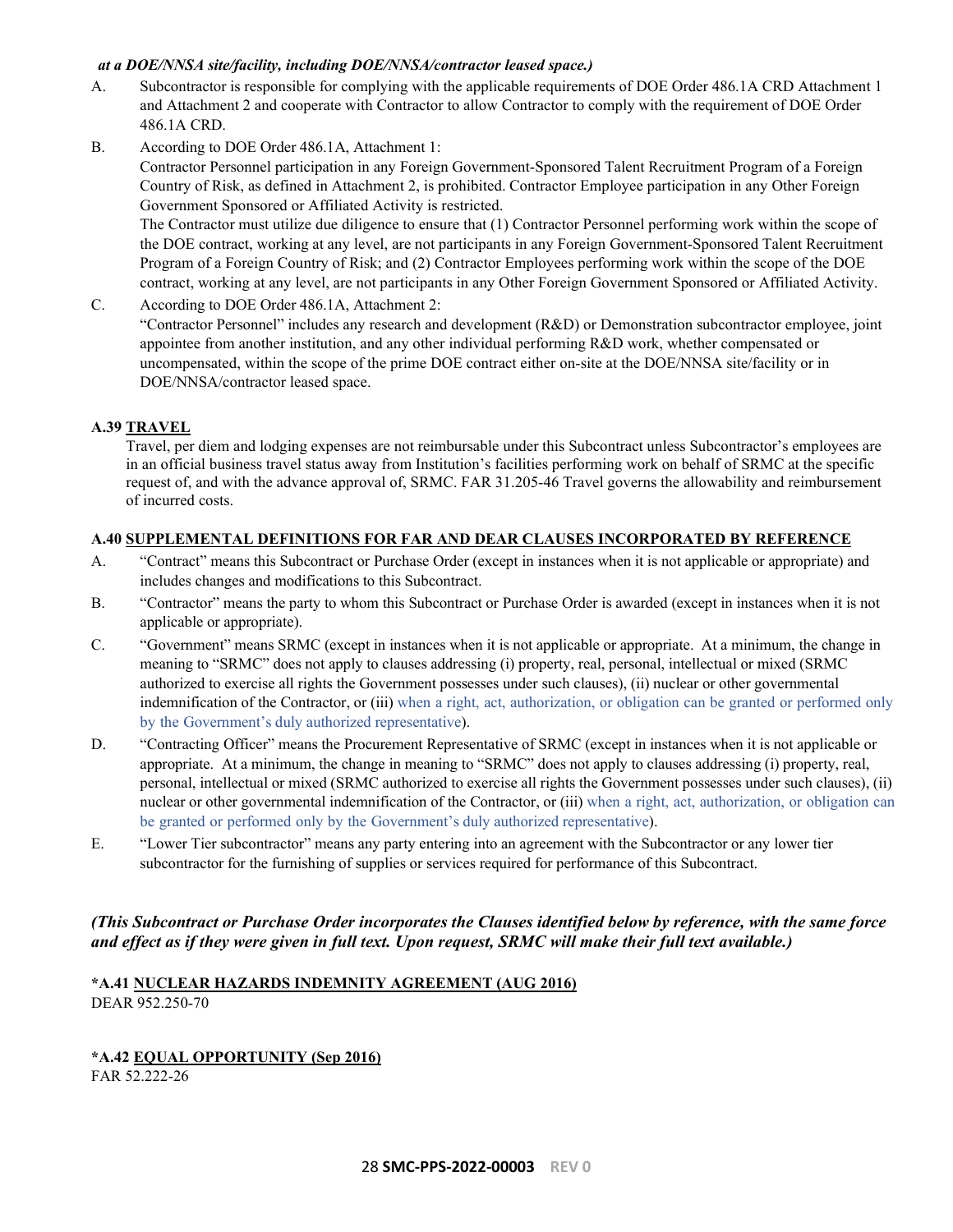### <span id="page-28-0"></span>**\*A.43 STOP WORK ORDER (AUG 1989)**

FAR 52.242-15, modified pursuant to Alternative I

#### <span id="page-28-1"></span>**\*A.44 CONVICT LABOR (JUN 2003)**

FAR 52.222-3

### <span id="page-28-2"></span>**\*A.45 PATENT RIGHTS - RETENTION BY THE CONTRACTOR (SHORT FORM) (DEC 2000)** DEAR 952.227-11

### **\*A.49 NOTICE TO THE GOVERNMENT OF LABOR DISPUTES (FEB 1997)**

FAR 52.222-1

### <span id="page-28-3"></span>**\*A.50 INTEREST (MAY 2014)**

FAR 52.232-17

# <span id="page-28-4"></span>**\*A.51 WHISTLEBLOWER PROTECTION FOR SUBCONTRACTOR EMPLOYEES (DEC 2000)**

*( This Article applies only with respect to work to be performed on-site).* DEAR 952.203-70

### <span id="page-28-5"></span>**\*A.52 LIMITATION OF COST (APR 1984)**

*(This article is applicable only if this Order is fully funded. If this Order is partially funded, see Article A.11).* FAR 52.232-20

#### <span id="page-28-6"></span>**\*A.53 NOTICE OF INTENT TO DISALLOW COSTS (APR 1984)** FAR 52.242-1

# <span id="page-28-7"></span>**\*A.54 FACILITIES CAPITAL COST OF MONEY (JUN 2003)**

FAR 52.215-16

# <span id="page-28-8"></span>**\*A.55 WAIVER OF FACILITIES CAPITAL COST OF MONEY (JUN 2003)**

FAR 52.215-17

### <span id="page-28-9"></span>**\*A.56 INSPECTION OF RESEARCH AND DEVELOPMENT (SHORT FORM) (APR 1984)** FAR 52.246-9

### <span id="page-28-10"></span>**A.57 EMPLOYEE CREDENTIALS**

The Subcontractor shall submit to the SRMC Procurement Representative information of a professional nature for employees proposed to perform work for SRMC. All professional information provided, including resumes & biographies, must be accurate, truthful, & complete to the best of Subcontractor's knowledge & belief. SRMC will rely upon all representations made by the Subcontractor both in the evaluation process to staff a specific SRMC personnel need and for the performance of the work by the Subcontractor employee selected. SRMC may require the Subcontractor to substantiate the credentials, education, criminal background check, and employment history of its employees, subcontractor personnel, and consultants, through submission of copies of transcripts, diplomas, licenses, certifications, awards, state criminal database searches, etc.

### <span id="page-28-11"></span>**\*A.58 GOVERNMENT PROPERTY (Jan 2017)**

FAR 52.245-1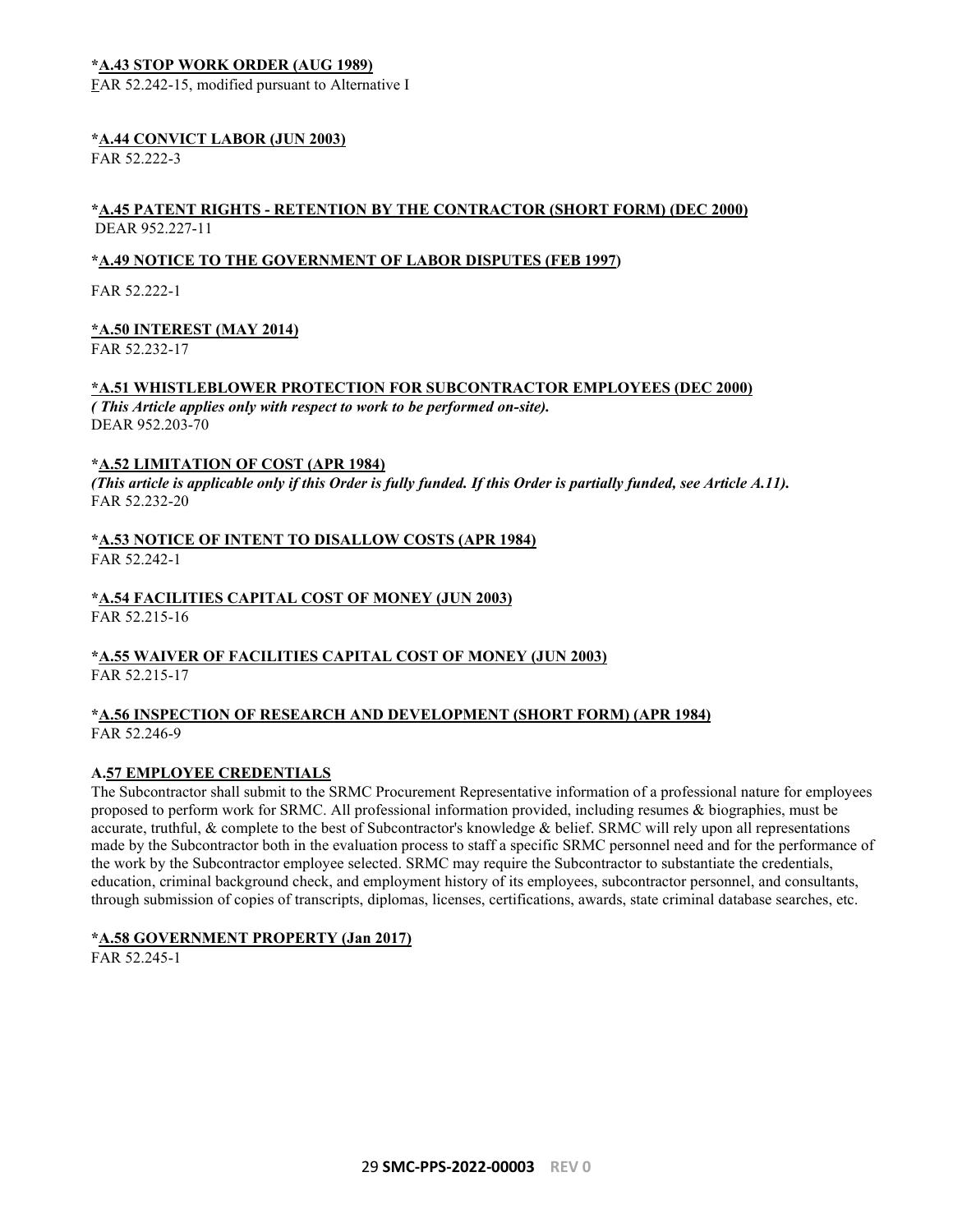### <span id="page-29-0"></span>**A.59 GOVERNMENT FURNISHED AND SUBCONTRACTOR-ACQUIRED PROPERTY**

- A. SRMC shall furnish to the Subcontractor the Government materials, equipment and supplies listed elsewhere in the Subcontract.
- B. Purchase of equipment or other tangible personal property, which is not identified in the Subcontractor's cost proposal and for which the Subcontractor is entitled to be reimbursed as a direct item of cost under this subcontract, shall be approved in advance by the Procurement Representative.
- C. All Government property furnished by SRMC or acquired by the Subcontractor, as a direct cost under the subcontract, title to which vests in the Government, shall be identified, controlled and protected as required by Article 54-1 above. Disposition of such property upon completion of this subcontract shall be as directed by the Procurement Representative.
- D. If SRMC provides the Subcontractor Government property that is marked as "high risk property" the Subcontractor shall ensure that adequate safeguards are in place and adhered to, for the handling, control and disposition of this property in accordance with the policies, practices and procedures for property management contained in the DOE Property Management Regulations (41 CFR 109-1.53). Title to all property marked as "high risk property" vests in the Government.

### <span id="page-29-1"></span>**\*A.60 USE AND CHARGES (APR 2012)**

FAR 52.245-9

# <span id="page-29-2"></span>**\*A.61 SUBCONTRACTS FOR COMMERCIAL ITEMS** (Aug 2020)

FAR 52.244-6

<span id="page-29-3"></span>**\*A.62 RESTRICTIONS ON CERTAIN FOREIGN PURCHASES** (Jun 2008) FAR 52.225-13

<span id="page-29-4"></span>**\*A.63 PENSION ADJUSTMENTS AND ASSET REVERSIONS** (Oct 2010) FAR 52.215-15

# <span id="page-29-5"></span>**\*A.64 REVERSION OR ADJUSTMENT OF PLANS FOR POST RETIREMENT BENEFITS (PRB) OTHER THAN PENSIONS** (Jul 2005)

FAR 52.215-18

# <span id="page-29-6"></span>**\*A.65 PERSONAL IDENTITY VERIFICATION OF CONTRACTOR PERSONNEL** (Jan 2011) FAR 52.204-9

<span id="page-29-7"></span>**\*A.66 COMBATING TRAFFICKING IN PERSONS (Jan 2019)** FAR 52.222-50

# <span id="page-29-8"></span>**\*A.67 POLLUTION PREVENTION & RIGHT-TO-KNOW INFO (MAY 2011)** FAR 52.223-5

# <span id="page-29-9"></span>**\*A.68 PROHIBITION ON CONTRACTING FOR HARDWARE, SOFTWARE AND SERVICES DEVELOPED OR PROVIDED BY KASPERSKY LAB AND OTHER COVERED ENTITIES (JUL 2018)** FAR 52.204-23

# **SECTION B ARTICLES**

<span id="page-29-10"></span>*(This Purchase Order incorporates the Clauses identified below by reference, with the same force and effect as if they were given in full text. Upon request, SRMC will make their full text available.)*

#### <span id="page-29-11"></span>**\*B.1 ARTICLE B.1 APPLIES IF THE PRICE OF THIS ORDER EXCEEDS \$2,500 - PAID SICK LEAVE UNDER EXECUTIVE ORDER 13706 (JAN 2017)** FAR 52.222-62

30 **SMC-PPS-2022-00003 REV 0**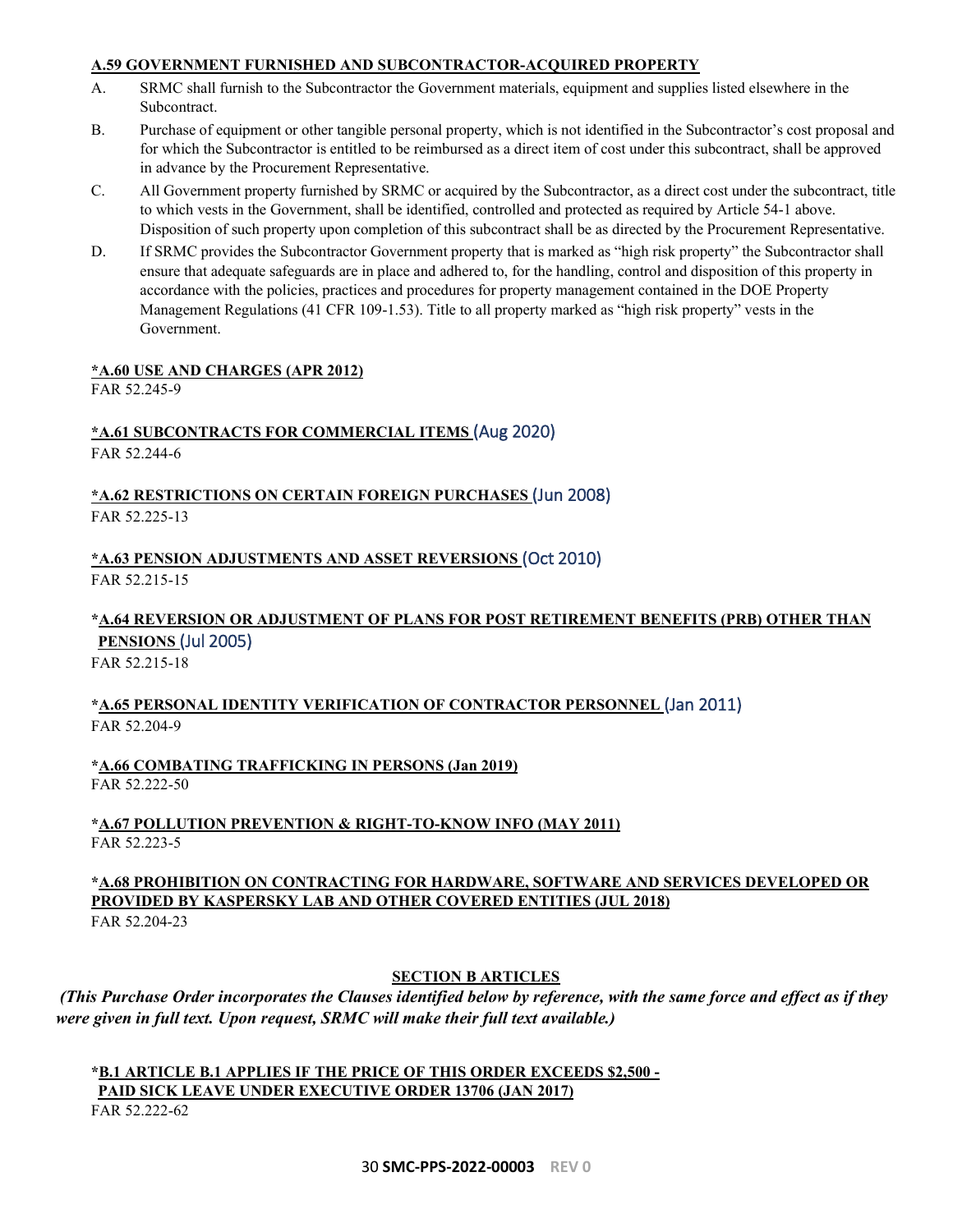# <span id="page-30-0"></span>**\*B.2 ARTICLE B.2 APPLIES IF THE PRICE OF THIS ORDER EXCEEDS \$3,000 - EMPLOYMENT ELIGIBILITY VERIFICATION** (Oct 2015)

FAR 52.222-54

# <span id="page-30-1"></span>**SECTION C ARTICLES** *SECTION C ARTICLES APPLY IF THE PRICE OF THIS ORDER EXCEEDS \$10,000.*

# *(This Purchase Order incorporates the Clauses identified below by reference, with the same force and effect as if they were given in full text. Upon request, SRMC will make their full text available.)*

<span id="page-30-2"></span>**\*C.1 AFFIRMATIVE ACTION FOR WORKERS WITH DISABILITIES** (Jun 2020) FAR 52.222-36

# <span id="page-30-3"></span>**\*C.2 PATENT INDEMNITY (APR 1984)**

FAR 52.227-3

### <span id="page-30-4"></span>**\*C.3 PROHIBITION OF SEGREGATED FACILITIES** (Apr 2015) FAR 52.222-21

# <span id="page-30-5"></span>**\*C.4 BUY AMERICAN ACT- (NOV 2021)**

<span id="page-30-6"></span>FAR 52.225-1

### **SECTION D ARTICLES**

### *SECTION D ARTICLES APPLY IF THE PRICE OF THIS CONTRACT EXCEEDS \$25,000.*

### **D.1 INSPECTION OF SUPPLIES AND SERVICES**

A. Definitions.

(1) "Sellers managerial personnel" as used in this article, means the Sellers directors, officers, managers, superintendents, or equivalent representatives who have supervision or direction of -

- (i) all or substantially all of the Subcontractor's business;
- (ii) all or substantially all of the Subcontractor's operation at any one plant or separate location at which the Order is being performed; or
	- (iii) a separate and complete major industrial operation connected with performing this Order.
- (2) "Work" as used in this article, includes data when the Order does not include the Warranty of Data clause.
- B. The Subcontractor shall provide and maintain an inspection system acceptable to SRMC and the Government covering the work under this Order. Complete records of all inspection work performed by the Subcontractor shall be maintained and made available to SRMC and the Government during Order performance and for as long afterwards as the Order requires.
- C. SRMC and the Government have the right to inspect and test all work called for by their Order, to the extent practicable at all places and times, including the period of performance and in any event before acceptance. SRMC and the Government may also inspect the plant or plants of the Subcontractor or its subcontractors engaged in the Order performance. SRMC and the Government shall perform inspections and tests in a manner that will not unduly delay the work.
- D. If SRMC or the Government performs any inspection or test on the premises of the Subcontractor or a subcontractor, the Subcontractor shall furnish and shall require subcontractors to furnish all reasonable facilities and assistance for the safe and convenient performance of these duties.
- E. Unless otherwise provided in the Order, SRMC shall accept work as promptly as practicable after delivery, and work shall be deemed accepted ninety days after delivery, unless accepted earlier.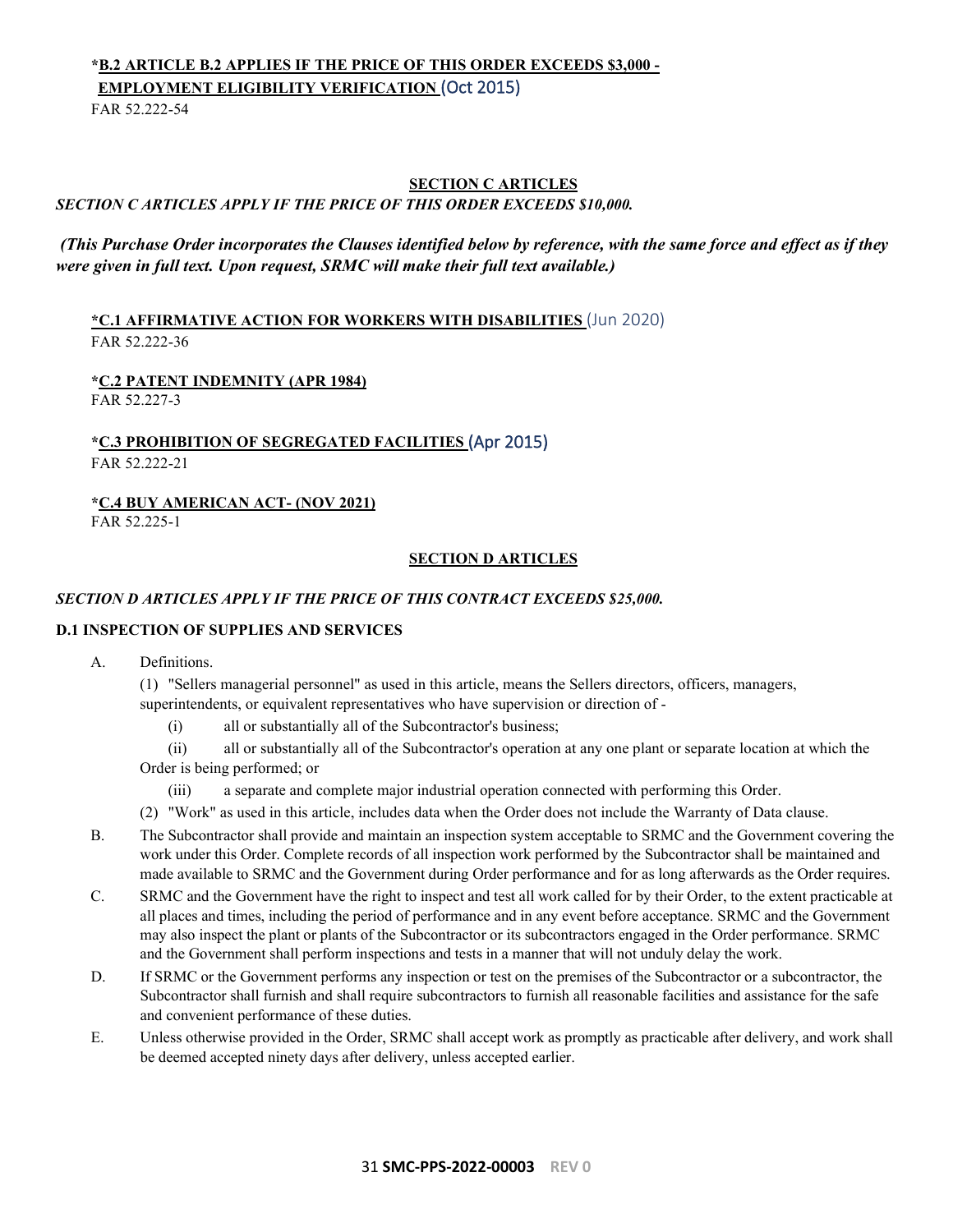- F. At any time during Order performance, but not later than six months (or such other time as may be specified in the Order) after acceptance of all of the end items (other than designs, drawings or reports) to be delivered under the Order, SRMC may require the Subcontractor to correct or replace work not meeting Order requirements. Time devoted to the correction or replacement of such work shall not be included in the computation of the above time period. Except as otherwise provided in paragraph G. below, the cost of any such replacement or correction shall be determined as specified in the Allowable Cost and Payment article. The Subcontractor shall not tender for acceptance corrected work without disclosing the former requirement for correction, and, when required, shall disclose the corrective action taken.
- G. If the Subcontractor fails to proceed with reasonable promptness to perform required replacement or correction, SRMC may
	- (1) By contract or otherwise, perform the replacement or correction and charge to the Subcontractor any increased cost,
	- (2) Require delivery of any undelivered articles, or
	- a. Terminate the contract. Failure to agree on the amount of increased cost to be charged to the Subcontractor shall be a dispute.|

*(This Purchase Order incorporates the Clauses identified below by reference, with the same force and effect as if they were given in full text. Upon request, SRMC will make their full text available. Reference Article A.39, "Supplemental Definitions for FAR and DEAR Clauses Incorporated by Reference".)*

# <span id="page-31-0"></span>**\*D.2 PROTECTING THE GOVERNMENT'S INTEREST WHEN SUBCONTRACTING WITH CONTRACTORS DEBARRED, SUSPENDED, OR PROPOSED FOR DEBARMENT** (Jun 2020)

<span id="page-31-1"></span>FAR 52.209-6

### **SECTION E ARTICLES**

### **SECTION E ARTICLES APPLY IF THE PRICE OF THIS ORDER EXCEEDS \$100,000.|**

*(This Purchase Order incorporates the Clauses identified below by reference, with the same force and effect as if they were given in full text. Upon request, SRMC will make their full text available. Reference Article A.39, "Supplemental Definitions for FAR and DEAR Clauses Incorporated by Reference".)*

<span id="page-31-2"></span>**\*E.1 AUTHORIZATION AND CONSENT (JUN 2020)**

FAR 52.227-1

### <span id="page-31-3"></span>**\*E.2 NOTICE AND ASSISTANCE REGARDING PATENT AND COPYRIGHT INFRINGEMENT (DEC 2000)** DEAR 970.5227-5

<span id="page-31-4"></span>**\*E.3 PAYMENT FOR OVERTIME PREMIUMS (JUL 1990)** FAR 52.222-2

### <span id="page-31-5"></span>**\*E.4 LIMITATION ON PAYMENTS TO INFLUENCE CERTAIN FEDERAL TRANSACTIONS (Jun 2020)** FAR 52.203-12

<span id="page-31-6"></span>**\*E.5 UTILIZATION OF SMALL BUSINESS CONCERNS (OCT 2018)** FAR 52.219-8

<span id="page-31-7"></span>**\*E.6 INTEGRITY OF UNIT PRICES (OCT 1997)** FAR 52.215-14

<span id="page-31-8"></span>**\*E.7 ANTI-KICKBACK PROCEDURES (Jun 2020)** FAR 52.203-7

<span id="page-31-9"></span>**\*E.8 RESTRICTION ON CONTRACTOR SALES TO THE GOVERNMENT (Jun2020)** FAR 52.203-6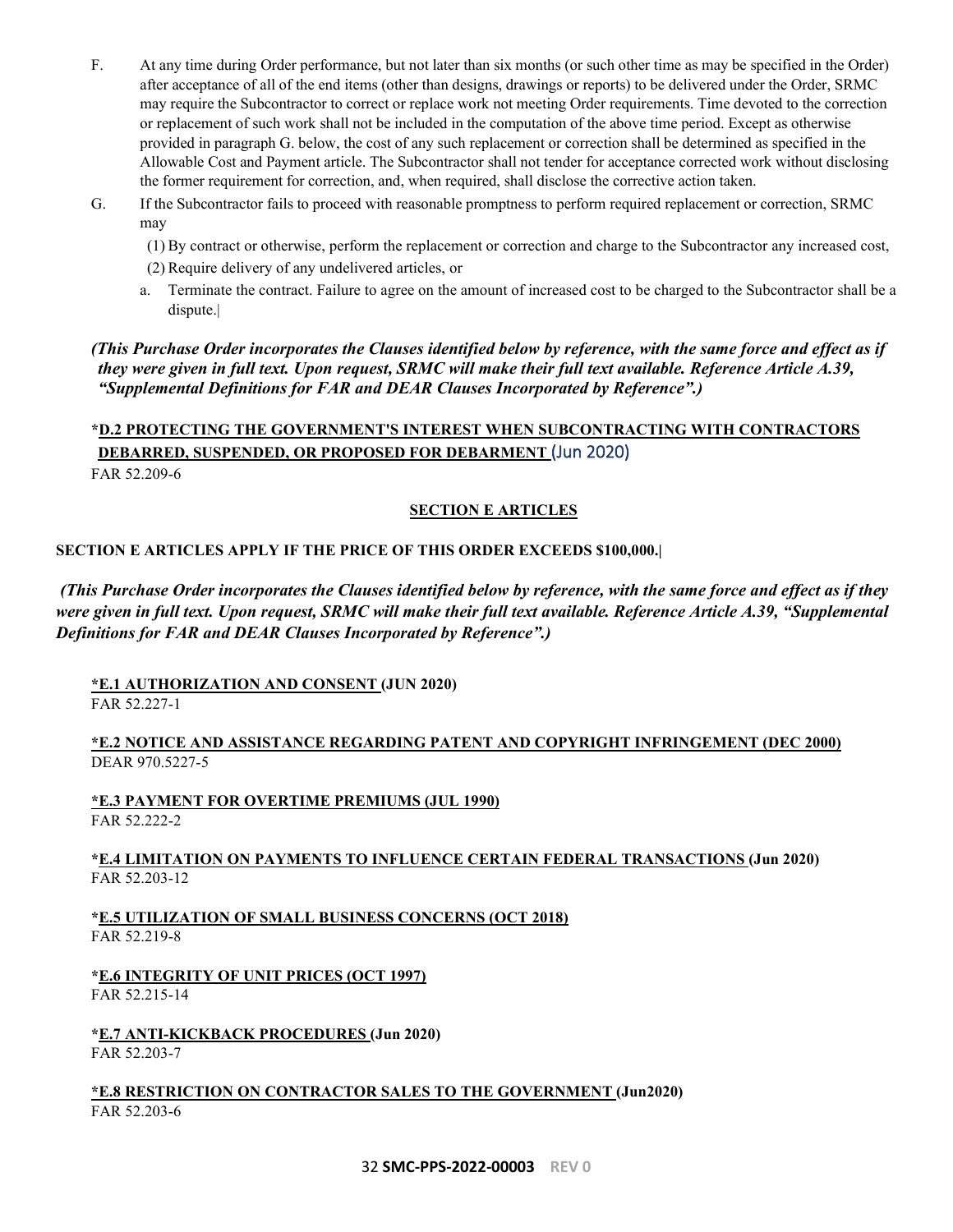# <span id="page-32-0"></span>**\*E.9 CONTRACT WORK HOURS AND SAFETY STANDARDS ACT OVERTIME COMPENSATION (May 2018)** FAR 52.222-4

<span id="page-32-1"></span>**\*E.10 PREFERENCE FOR PRIVATELY- OWNED U.S. FLAG COMMERCIAL VESSELS (FEB 2006)** FAR 52.247-64

<span id="page-32-2"></span>**\*E.11 TOXIC CHEMICAL RELEASE REPORTING (AUG 2003)** FAR 52.223-14

<span id="page-32-3"></span>**\*E.12 EQUAL OPPORTUNITY FOR VETERANS (JUN 2020)** FAR 52.222-35

<span id="page-32-4"></span>**\*E.13 EMPLOYMENT REPORTS ON VETERANS (JUN 2020)** FAR 52.222-37

<span id="page-32-6"></span><span id="page-32-5"></span>**\*E.14 AUDIT AND RECORDS – NEGOTIATIONS (JUN 2020)** FAR 52.215-2

# **SECTION F ARTICLES**

*(This Purchase Order incorporates the Clause identified below by reference, with the same force and effect as if they were given in full text. Upon request, SRMC will make their full text available. Reference Article A.39, "Supplemental Definitions for FAR and DEAR Clauses Incorporated by Reference".)*

<span id="page-32-7"></span>**\*F.1 DISPLACED EMPLOYEE HIRING PREFERENCE (JUN 1997)**

DEAR 952.226.74 (Applies if order exceeds \$500,000)

<span id="page-32-8"></span>**\*F.2 SMALL BUSINESS SUBCONTRACTING PLAN (JUN 2020) – Alt II (NOV 2016)**

<span id="page-32-9"></span>FAR 52.219-9 (Applies if order exceeds \$700,000 or \$1.5M for Construction)

### **SECTION G ARTICLES**

### **SECTION G ARTICLES APPLY ONLY IF SPECIFIED IN THE ORDER, REGARDLESS OF ORDER PRICE**

# <span id="page-32-10"></span>**G.1 INTEGRATION OF ENVIRONMENT, SAFETY, AND HEALTH INTO WORK PLANNING AND EXECUTION**

- A. For the purpose of this Article,
	- (1) safety encompasses environment, safety and health, including pollution prevention and waste minimization; and
	- (2) employees include Subcontractor and lower tier subcontractor employees.

(3) Subcontractor shall track and expect any lower tier subcontractors to track their Experience Modification Rate (EMR) and Total Recordable Case (TRC) rate and submit a properly executed Environmental Safety and Health (ES&H) Worksheet (obtainable from the SRMC ES&H Department) in addition to letters from their workers' compensation carriers verifying their EMRs if work is to performed on-site. If a three-year average interstate EMR exceeds 1.0, Subcontractor and lower tier subcontractors no longer are in compliance to continue the performance of work at the Savannah River Site under this Order.

- B. In performing work under this Subcontract, the Subcontractor and any lower tier subcontractor(s), shall perform work safely, in a manner that ensures adequate protection for employees, the public, and the environment, and shall be accountable for the safe performance of work. All work shall be performed, to include subcontracted work, in compliance with all applicable SRMC/DOE environmental, safety, and health requirements, including DOE Regulation 10 CFR 851, "Worker Safety and Health Program," and orders, and procedures including related reporting requirements. Occupational medicine screenings and tests applicable to employees of Subcontractor and any lower tier subcontractor(s) shall be the responsibility of Subcontractor and are not reimbursable under this Subcontract. The Subcontractor shall exercise a degree of care commensurate with the work and the associated hazards. The Subcontractor shall ensure that management of environment, safety and health functions and activities becomes an integral, but visible part of the Subcontractor's work planning and execution processes. The Subcontractor shall, in the performance of work, ensure that:
	- (1) Line management is responsible for the protection of employees, the public, and the environment. Line management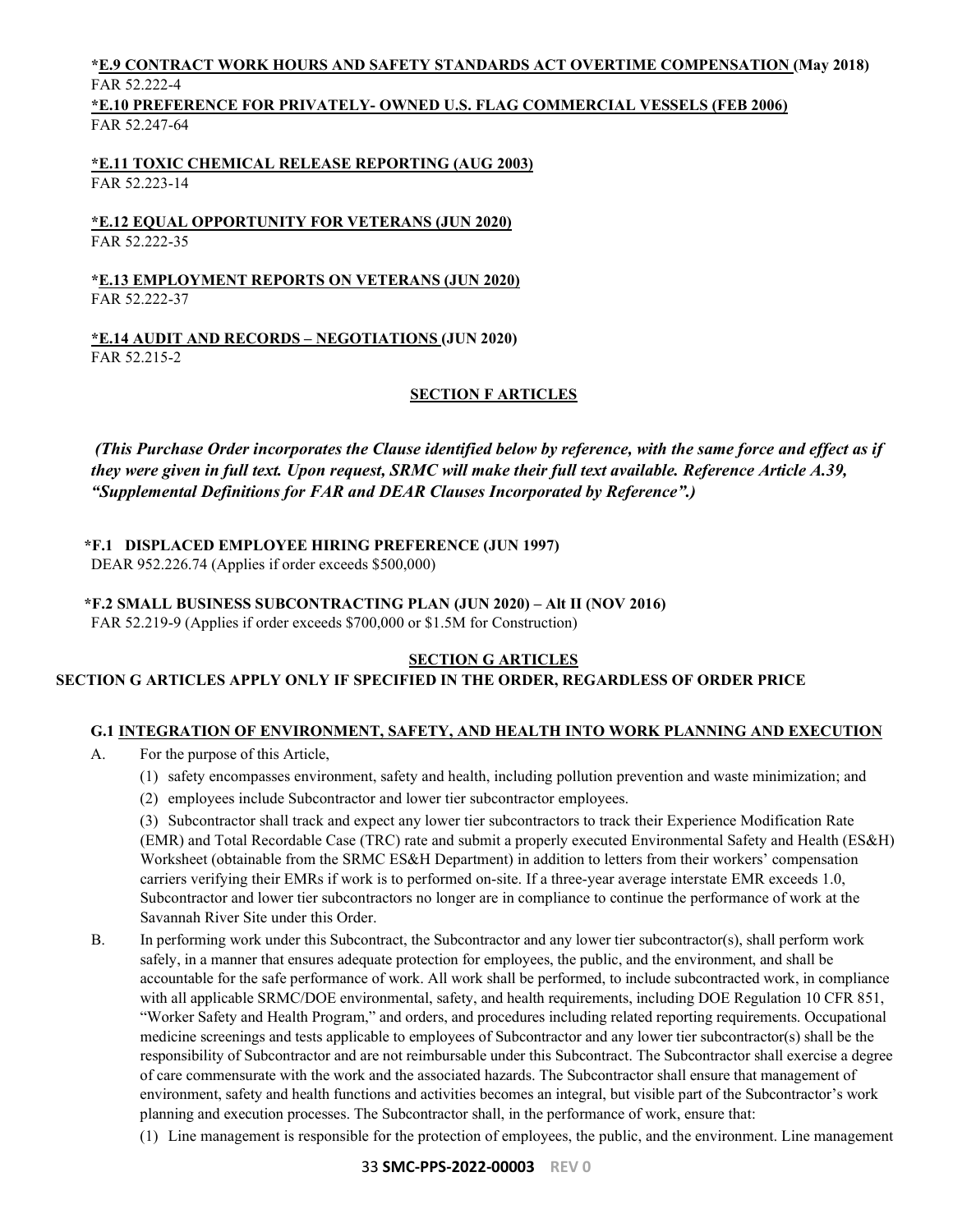includes those subcontractor and lower tier subcontractor employees managing or supervising employees performing work.

(2) Clear and unambiguous lines of authority and responsibility for ensuring ES&H are established and maintained at all organizational levels.

(3) Personnel possess the experience, knowledge, skills, and abilities that are necessary to discharge their responsibilities.

(4) Resources are effectively allocated to address ES&H, programmatic, and operational considerations. Protecting employees, the public, and the environment is a priority whenever activities are planned and performed.

(5) Before work is performed, the associated hazards are evaluated and an agreed-upon set of ES&H standards and requirements are established which, if properly implemented, provide adequate assurance that employees, the public, and the environment are protected from adverse consequences.

(6) Administrative and engineering controls to prevent and mitigate hazards are tailored to the work being performed and associated hazards. Emphasis should be on designing the work and/or controls to reduce or eliminate the hazards and to prevent accidents and unplanned releases and exposures.

(7) The conditions and requirements to be satisfied for operations to be initiated and conducted are established and agreed-upon by SRMC and the Subcontractor. These agreed-upon conditions and requirements of the Subcontract are binding upon the Subcontractor. The extent of documentation and level of authority for agreement shall be tailored to the complexity and hazards associated with the work and shall be established as an Integrated Safety Management System (ISMS). At a minimum and as required by the Subcontract, elements of the safety management system shall include: the Subcontract; Subcontractor's worker protection plan and task specific plan; and Subcontractor's internal procedures, policies and practices.

- C. The Subcontractor and any lower tier subcontractor(s), shall manage and perform work in accordance with (i) Article G.2 or a documented Worker Protection Plan (WPP) that fulfills all conditions in paragraph B. of this Article to the degree specified in Article G.3 or G.4. as indicated applicable to this Subcontract; and (ii) the Safety Management System. Documentation in the subcontract shall describe how the Subcontractor will:
	- (1) Define the Work to be performed.
	- (2) Identify and analyze hazards associated with the work.
	- (3) Develop and implement hazard controls.
	- (4) Perform work within controls.
	- (5) Provide feedback on adequacy of controls and continue to improve safety management.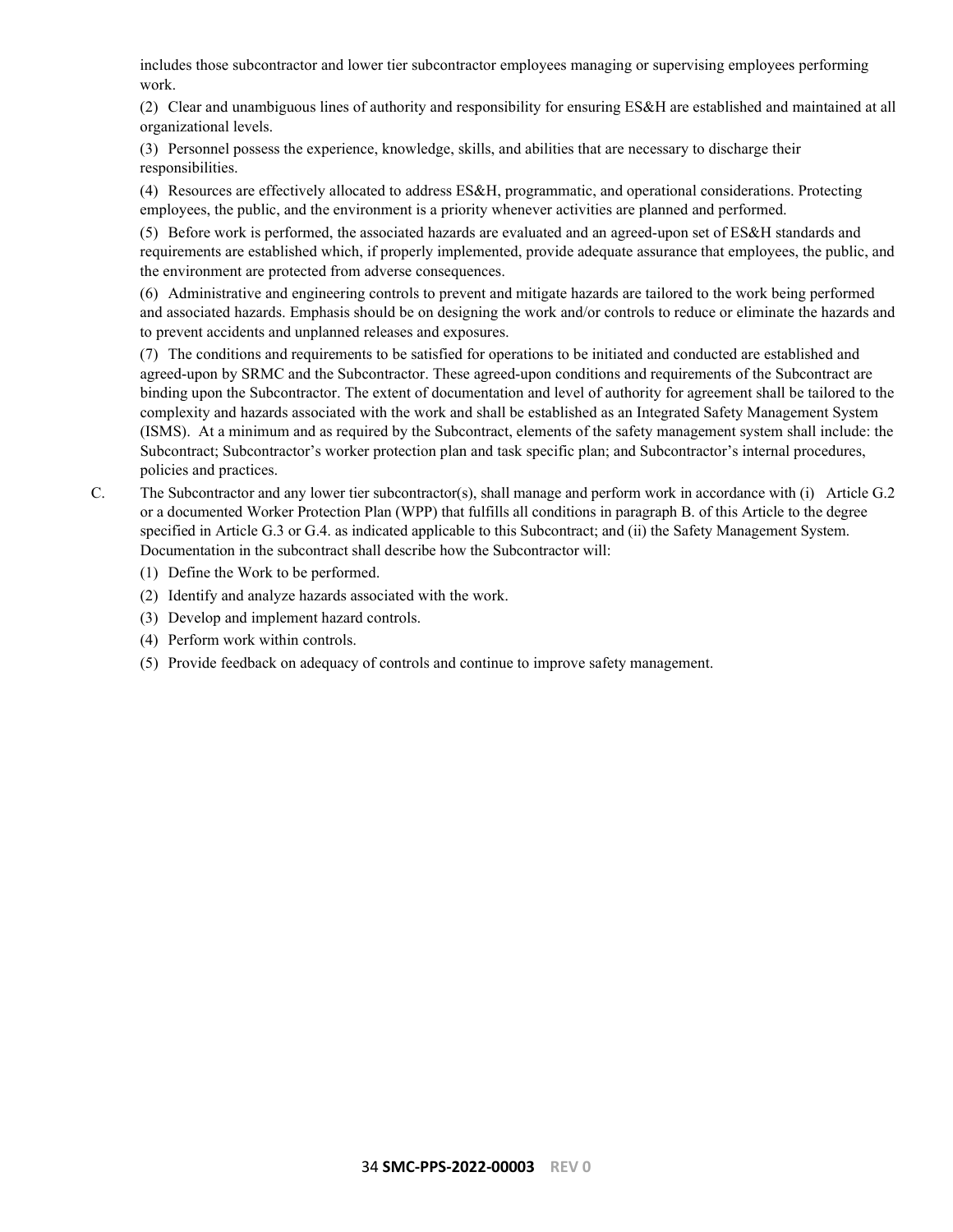- D. The Subcontract shall describe how the Subcontractor will establish, document, and implement safety performance objectives, performance measures, and commitments in response to Subcontract requirements and funding limits while maintaining the integrity of the WPP. The subcontract shall also describe how the Subcontractor will measure WPP effectiveness.
- E. The Subcontractor shall submit to the SRMC Procurement Representative documentation of its WPP for review and acceptance. The SRMC Procurement Representative will establish dates for submittal, discussions, and revisions to the WPP. The SRMC Procurement Representative will provide guidance on preparation, content, review, and acceptance of the WPP. On an annual basis, the Subcontractor shall review and update, for SRMC acceptance, its safety performance objectives, performance measures, and commitments consistent with, and in response to, Subcontract requirements, funding limits and direction. Resources shall be identified and allocated to meet the safety objectives and performance commitments as well as maintain the integrity of the entire WPP. Accordingly, the Subcontract shall be integrated with the Subcontractor's business processes, as applicable to the Scope of Work contained in this subcontract, for work planning, budgeting, authorization, execution, and change control.
- F. The Subcontractor and any lower tier subcontractor(s) shall comply with, and assist SRMC in complying with, ES&H requirements of all applicable laws and regulations, and applicable directives identified in the Article of this Subcontract on Laws, Regulations, and DOE Directives. The Subcontractor shall cooperate with Federal and non-Federal agencies having jurisdiction over ES&H matters under this Subcontract.
- G. The Subcontractor shall promptly evaluate and resolve any noncompliance with applicable ES&H requirements including those specified in the subcontract. If the Subcontractor fails to provide resolution or, if at any time, the Subcontractor's acts or failure to act causes substantial harm or an imminent danger to the environment or health and safety of employees or the public, the SRMC Procurement Representative may issue an order stopping work in whole or in part. Any stop work order issued by the SRMC Procurement Representative under this Article (or issued by the Subcontractor to a lower tier subcontractor shall be without prejudice to any other legal or contractual rights of SRMC. In the event that the SRMC Procurement Representative issues a stop work order, an order authorizing the resumption of the work may be issued at the discretion of the SRMC Procurement Representative. The Subcontractor shall not be entitled to an extension of time or additional fee or damages by reason of, or in connection with, any work stoppage ordered in accordance with this Article.
- H. SRMC shall hold the Subcontractor responsible for compliance with the ES&H requirements applicable to this Subcontract, including performance of work by any lower tier subcontractor(s).
- I. Subcontractor shall track and expect any lower tier subcontractors to track their Experience Modification Rate (EMR) and Total Recordable Case (TRC) rate and submit a properly executed Environmental Safety and Health Worksheet (obtainable from the SRMC ES&H Department) in addition to letters from their worker's compensation carriers verifying their EMRs. If a three-year average interstate EMR exceeds 1.0, Subcontractor and lower tier subcontractors no longer are in compliance to continue the performance of work under this Subcontract.

# <span id="page-34-0"></span>**G.2 ENVIRONMENT, SAFETY, AND HEALTH COMPLIANCE - ALTERNATIVE I**

### *(Compliance by the Subcontractor with the requirements of this Article G.2 shall satisfy any/all requirements of Article G.1, "Integration of Environment, Safety and Health into Work Planning and Execution", applicable to the scope of work contained in this Subcontract.)*

A. The Subcontractor, and any lower tier subcontractor(s), shall take all reasonable precautions in the performance of the work under this Subcontract to protect the environment, safety, and health of employees and members of the public. All work shall be performed to include lower tier subcontracted work in compliance with all applicable SRMC/DOE environmental, safety, and health requirements, including DOE Regulation 10 CFR 851, "Worker Safety and Health Program", and orders, and procedures including related reporting requirements. Such procedures provide authority to SRMC employees to call a "time out/stop work" when unsafe conditions are observed and/or employee actions are likely to cause injury to themselves, other personnel, or cause damage to SRS property. The subcontractor shall ensure that its employees, including lower tier subcontractor employees are aware of this authority, and also have similar "time out/stop work" authority when performing work under this subcontract. The SRMC Procurement Representative shall notify the Subcontractor in writing of any noncompliance with the provisions of this Article and the corrective action to be taken. After receipt of such notice, the Subcontractor shall immediately take corrective action. In the event that the Subcontractor fails to take corrective action and comply with said SRMC/DOE regulations, requirements and procedures the SRMC Procurement Representative may, without prejudice to any other legal or contractual rights of SRMC, issue an order stopping work in whole or in part. An order authorizing the resumption of work may be issued at the discretion of the Procurement Representative. The Subcontractor shall not be entitled to an extension of time or additional fee or damages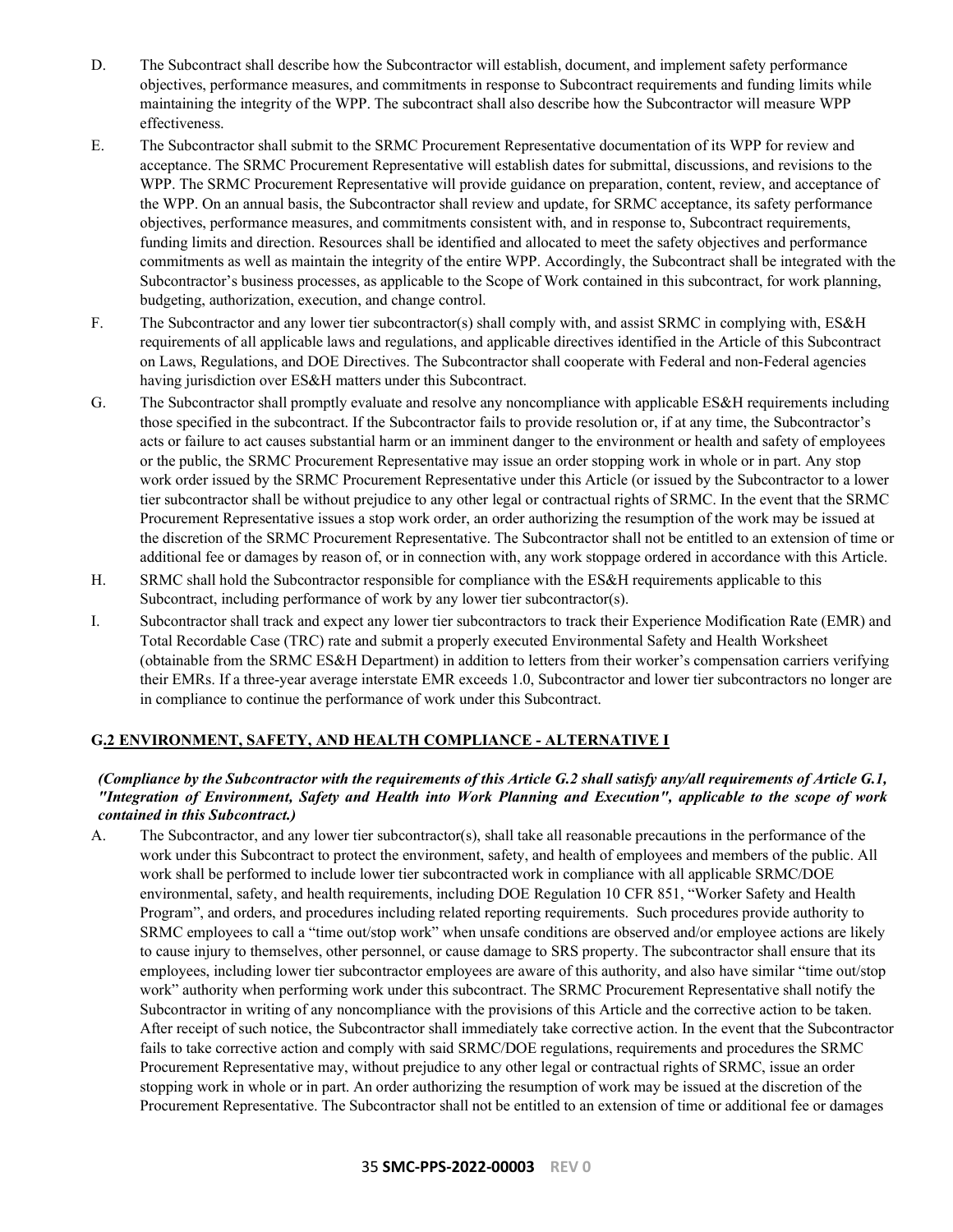by reason of, or in connection with, any work stoppage ordered in accordance with this Article.

- B. Prior to the start of work under this Subcontract, the Subcontractor shall provide to the SRMC Procurement Representative a letter acknowledging a Corporate Safety and Health Policy and confirmation of compliance with SRMC procedures. In addition, for any tasks identified in the Statement of Work as outside the scope of SRMC procedures, the Subcontractor shall provide to the SRMC Procurement Representative for SRMC review and acceptance any appropriate documentation, procedures or manuals containing task hazard reviews and safeguards to be implemented. Whenever a significant change or addition is made to such documentation, procedures or manuals, the subcontractor shall re-submit the revised document to SRMC for review and acceptance. Examples of significant changes include any requirement deletions, additional scope added, total re-write or major revision. Additionally, the Subcontractor must submit annually to SRMC either an update to the documentation, procedures or manuals for acceptance or a letter stating that no changes are necessary in the current accepted documents.
- C. Equipment Safety.

The Subcontractor shall ensure that major equipment used in the performance of work under this subcontract is inspected, operated and maintained by qualified competent personnel. As confirmation, the Subcontractor shall complete Form PF-44, Major Equipment Declaration, (copy available on the SRMC Internet Home Page) and provide one (1) copy to the Subcontract Technical Representative (STR), prior to placing any such equipment in service on the Savannah River Site. Additionally, prior to performing any activity involving the loading, unloading, and transporting of selfpropelled medium or heavy duty equipment on the Savannah River Site, the Subcontractor shall complete the SRMC "Self-Propelled Equipment Loading, Unloading & Transport Safety Review Checklist", copy available on the SRMC Home Page (under Supplier Forms & Documents) at www.SRMCemediation.com/business.html, and provide a copy to the STR.

D. Assigned Competent Person.

The Subcontractor shall designate in writing an Assigned Competent Person (ACP), and alternates, who will be responsible for SRS perimeter barricade escort and safety orientation for non-badged material/equipment delivery personnel and other non-badged subcontractor personnel seeking temporary badges in support of the subcontractor's work scope. The ACP shall be a responsible employee, cognizant of the subcontract scope and all applicable environmental, safety and health requirements, including any focused observation safety checklists. The ACP shall furnish an advance copy of applicable focused observation safety checklists to any non-badged temporary personnel anticipating entry onto SRS and shall meet entering personnel at the SRMC Badging Office, Building 703-46A when they report for temporary badging. The ACP and entering personnel shall review the scope of work to be performed and upon arrival at the work site review, complete and date any applicable focused observation safety checklist(s). For material/equipment deliveries, the ACP shall review any applicable focused observation safety checklists with delivery personnel, including specific safety measures required for loading/unloading in accordance with OSHA.

E. Safety and Health Representative.

The Subcontractor shall designate a safety and health professional or representative, as specified in the subcontract. The designation must include the person's qualifications and duties. A designated Safety Representative shall have a minimum of thirty (30) hours formal Safety and Health training in OSHA standards or pre- approved equivalent, having other safety related training certificates and/or job experience in General Industry/Construction safety with an understanding of the requirements in 29 CFR 1910/1926. The Safety Representative shall solicit worker feedback during hazard review meetings, field safety inspections, incident investigations and document same when appropriate, e.g., new hazard requiring additional controls, defective equipment, observation of unsafe condition or behavior.

F. Site Reporting Requirements.

The Subcontractor shall immediately notify the STR or SRMC Procurement Representative of any event/condition that may require reporting to DOE. Further, the Subcontractor shall cooperate with any SRMC or DOE critique, analysis, or investigation and complete necessary reports for such events/conditions. Events/conditions that require reporting to DOE are defined in DOE Manual 231.1-2 (DOE M 231.1-2) and can include (but are not limited to):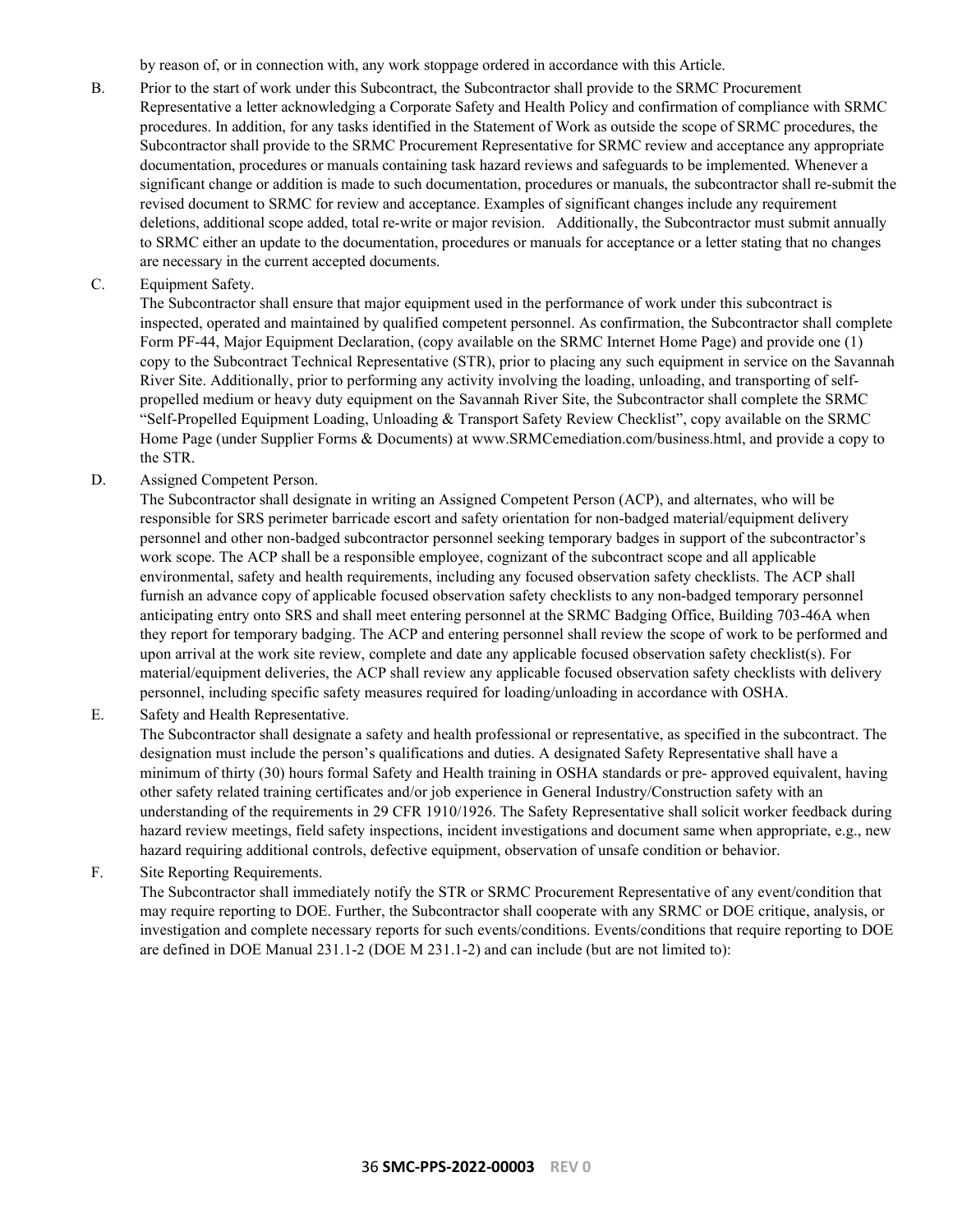(1) Operational emergencies.

(2) Occupational injury or illness (including exposures to hazardous substances in excess of allowable limits) and near misses.

(3) Any on–the-job injury where an employee is taken offsite for something other than observation. The notification requirement applies to any person who goes offsite for prompt medical treatment of any type. The mode of transportation (ambulance, personal vehicle, etc.) is not pertinent – any offsite transfers must be reported immediately.

(4) Any violation of Lockout/Tagout controls where there are no credible barriers left between the worker, and the energy source regardless of whether or not there was an injury.

- (5) Fires/explosions.
- (6) Hazardous energy control failures,
- (7) Operations shutdown directed by management for safety response.
- (8) Environmental release of radioactive materials, hazardous substances, regulated pollutants, oil spills, etc.
- (9) Violation of Federal Motor Carrier Safety Regulations or Hazardous Material Regulations.

(10)Loss, damage, theft, or destruction to government property (including damage to ecological resources like wetlands, critical habitats, historical/archeological sites, etc.),

- (11)Spread of radioactive contamination or loss of control of radioactive materials.
- (12)Personnel radioactive contaminations or exposures.

(13)Violations of procedures.

Immediate notification is required of such events to ensure SRMC meets its commitment for 30-minute notification to appropriate DOE authorities. The Subcontractor shall preserve conditions surrounding or associated with the event for continued investigation unless such actions interfere with establishing a safe condition. The Subcontractor and their employees shall not conceal nor destroy any information concerning noncompliance or potential noncompliance with the environment, safety and health requirements of this subcontract.

# <span id="page-36-0"></span>**G.3 ENVIRONMENT, SAFETY, AND HEALTH COMPLIANCE – ALTERNATIVE II**

### *(Compliance by the Subcontractor with the requirements of this Article G.3 shall satisfy any/all requirements of Article G.1, "Integration of Environment, Safety and Health into Work Planning and Execution", applicable to the scope of work contained in this Subcontract.)*

- A. The Subcontractor and any lower tier subcontractor(s) shall take all reasonable precautions in the performance of the work under this Subcontract to protect the environment, safety and health of employees and members of the public, and shall comply with OSHA and all other applicable federal, state and local regulatory requirements, including new DOE Regulation 10 CFR 851, "Worker Safety and Health Program" which will apply to any work performed on the Savannah River Site effective February 9, 2007. The subcontractor and any lower tier subcontractor shall comply with site- specific ES&H requirements when specified in the subcontract. The SRMC Procurement Representative shall notify the Subcontractor in writing of any noncompliance with the provisions of this Article. After receipt of such notice, the Subcontractor shall immediately take corrective action. In the event that the Subcontractor fails to take corrective action and comply with said regulations and requirements, the SRMC Procurement Representative may, without prejudice to any other legal or contractual rights of SRMC, issue an order stopping work in whole or in part. An order authorizing the resumption of work may be issued at the discretion of the Procurement Representative. The Subcontractor shall not be entitled to an extension of time or additional fee or damages by reason of, or in connection with, any work stoppage ordered in accordance with this Article.
- B. Corporate Worker Protection Plan (WPP).

The Subcontractor shall possess and maintain a corporate Worker Protection Plan (WPP) which implements the OSHA requirements applicable to the normal course of the Subcontractor's business. Prior to the start of work under this Subcontract, the Subcontractor shall provide to the SRMC Procurement Representative a copy of the WPP and sample Task Specific Plans (TSP) (based on a minimum of three tasks in the scope of work), for review and acceptance by the appropriate SRMC organization(s). NOTE: Subcontractor is responsible for conducting hazard analysis and documenting additional TSPs. Work under this Subcontract shall not commence until the WPP and TSPs have been accepted by SRMC. The Subcontractor shall provide a copy of the accepted WPP and TSP to any lower tier subcontractor(s) and shall ensure subcontractor employee's performing work at the site have access to the WPP document accepted by SRMC, and other standards, controls and procedures including DOE worker protection publications applicable to the workplace. The Subcontractor's employees and the employees of any lower tier subcontractor(s) shall comply with the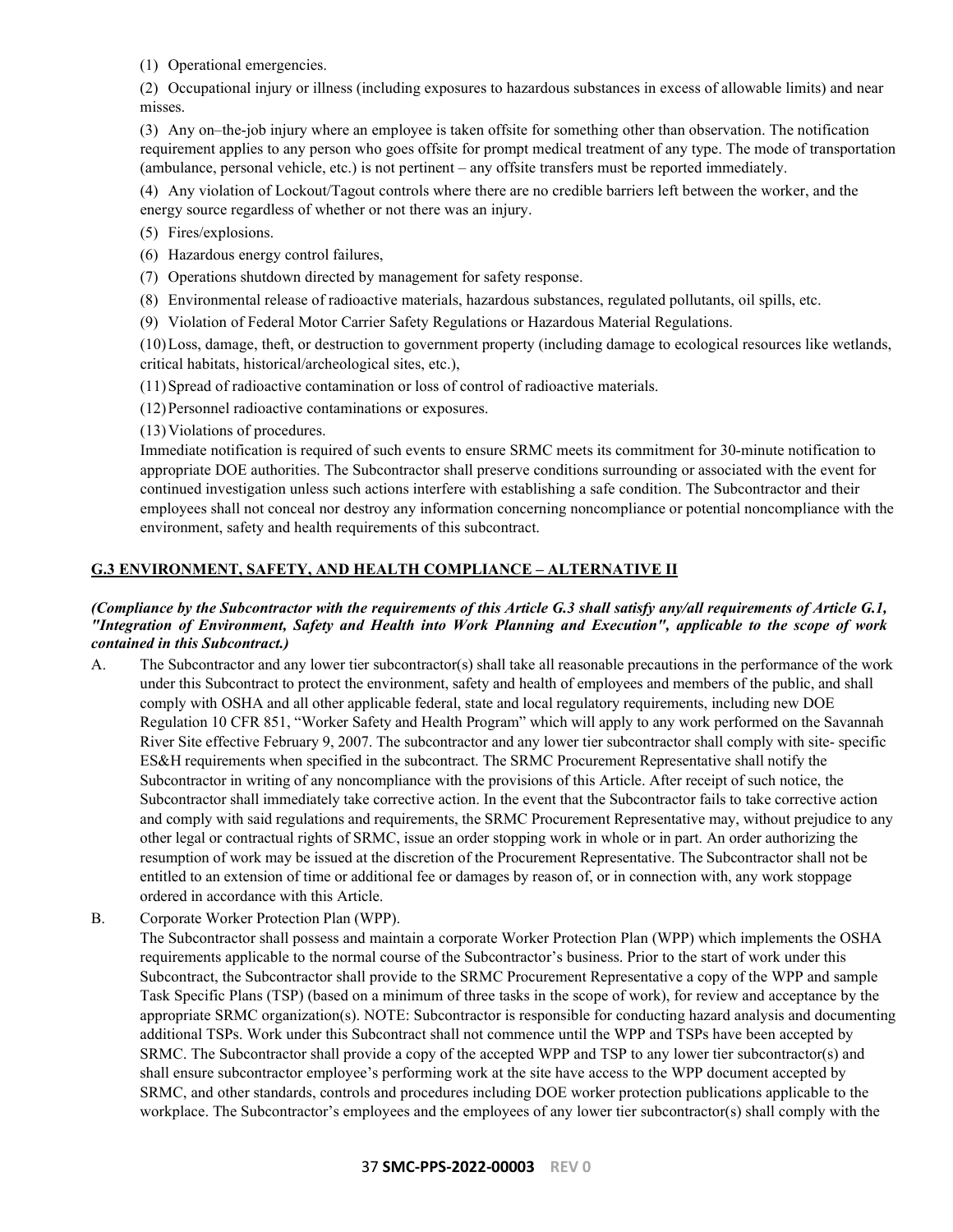WPP and TSPs in the performance of the work under this Subcontract. The WPP shall meet the following minimum requirements:

(1) shall include management policies that provide for clear goals, responsibilities, authority, and accountability for meeting loss control objectives.

(2) shall include the implementation of applicable local, state, federal, environment, safety and health requirements that are relevant to the scope of work, including applicable elements in 10 CFR 851, "Worker Safety and Health Program".

(3) shall provide employee guidance on internal engineering controls, precautions, and requirements on personal protective equipment (PPE) to minimize, control and/or prevent employee exposure to include equipment/property loss.

(4) Shall include management policies for incorporating and implementing the use of American Conference of Governmental Industrial Hygienist (ACGIH) threshold limit values (TLVs). The ACGIH guidelines shall be used when the TLV(s) exposure limits are more restrictive than OSHA permissible exposure limits (PELs).

(5) Shall include Task Specific Plans that include hazard identification and control measures that provide for safe work practices and employee training (i.e., 1) define Scope of Work, 2) identify and analyze hazards, 3) develop and Implement Controls, 4) perform work within controls, 5) provide feedback and continuous improvement data).

(6) Shall include Focused Observation Checklists, as applicable. The Subcontractor shall (i) thoroughly assess the work scope, (ii) identify the associated hazards, and (iii) apply elements of corresponding Checklists within the Worker Protection Plan (WPP) or utilize applicable Checklists as attachments to the WPP. Subcontract scope performed by the subcontractor and its lower tier subcontractors will typically be covered by the WPP and appropriate Checklists. Such Checklists are available on the Savannah River Site Internet Home Page (under Supplier Forms & Documents) www.SRMCemediation.com/business.html for review and down-loading.

(7) Shall include a process that provides authority to subcontractor and lower tier subcontractor employees to call for a "time out/stop work" when unsafe conditions are observed and/or employee actions are likely to cause injury to themselves, other personnel, or cause damage to SRS property. The Subcontractor shall provide mechanisms to involve workers in the development of WPP goals, objectives, and performance measures and in the identification and control of workplace hazards. Whenever a significant change or addition is made to the WPP, it shall be re- submitted to SRMC for review and acceptance. Examples of significant changes include any requirement deletions, additional scope added, total re-write or major revision. Additionally, the Subcontractor must submit annually to SRMC either an updated WPP for acceptance or a letter stating that no changes are necessary in the current accepted WPP.

C. Equipment Safety.

The Subcontractor shall ensure that major equipment used in the performance of work under this subcontract is inspected, operated and maintained by qualified competent personnel. As confirmation, the Subcontractor shall complete Form PF-44, Major Equipment Declaration, (copy available on the SRMC Internet Home Page) and provide one (1) copy to the Subcontract Technical Representative (STR), prior to placing any such equipment in service on the Savannah River Site. Additionally, prior to performing any activity involving the loading, unloading, and transporting of selfpropelled medium or heavy duty equipment on the Savannah River Site, the Subcontractor shall complete the SRMC "Self-Propelled Equipment Loading, Unloading & Transport Safety Review Checklist", copy available on the SRMC Home Page (under Supplier Forms & Documents) at www.SRMCemediation.com/business.html, and provide a copy to the STR.

### D. Assigned Competent Person.

The Subcontractor shall designate in writing an Assigned Competent Person (ACP), and alternates, who will be responsible for SRS perimeter barricade escort and safety orientation for non-badged material/equipment delivery personnel and other non-badged subcontractor personnel seeking temporary badges in support of the subcontractor's work scope. The ACP shall be a responsible employee, cognizant of the subcontract scope and all applicable environmental, safety and health requirements, including any focused observation safety checklists. The ACP shall furnish an advance copy of applicable focused observation safety checklists to any non-badged temporary personnel anticipating entry onto SRS and shall meet entering personnel at the SRMC Badging Office, Building 703-46A when they report for temporary badging. The ACP and entering personnel shall review the scope of work to be performed and upon arrival at the work site review, complete and date any applicable focused observation safety checklist(s). For material/equipment deliveries, the ACP shall review any applicable focused observation safety checklists with delivery personnel, including specific safety measures required for loading/unloading in accordance with OSHA and the WPP.

### E. Safety and Health Representative.

The Subcontractor shall designate a safety and health professional or representative, as specified in the subcontract. The designation must include the person's qualifications and duties and be documented in the Subcontractor's Worker Protection Plan. A designated Safety Representative shall have a minimum of thirty (30) hours formal Safety and Health training in OSHA standards or pre-approved equivalent, having other safety related training certificates and/or job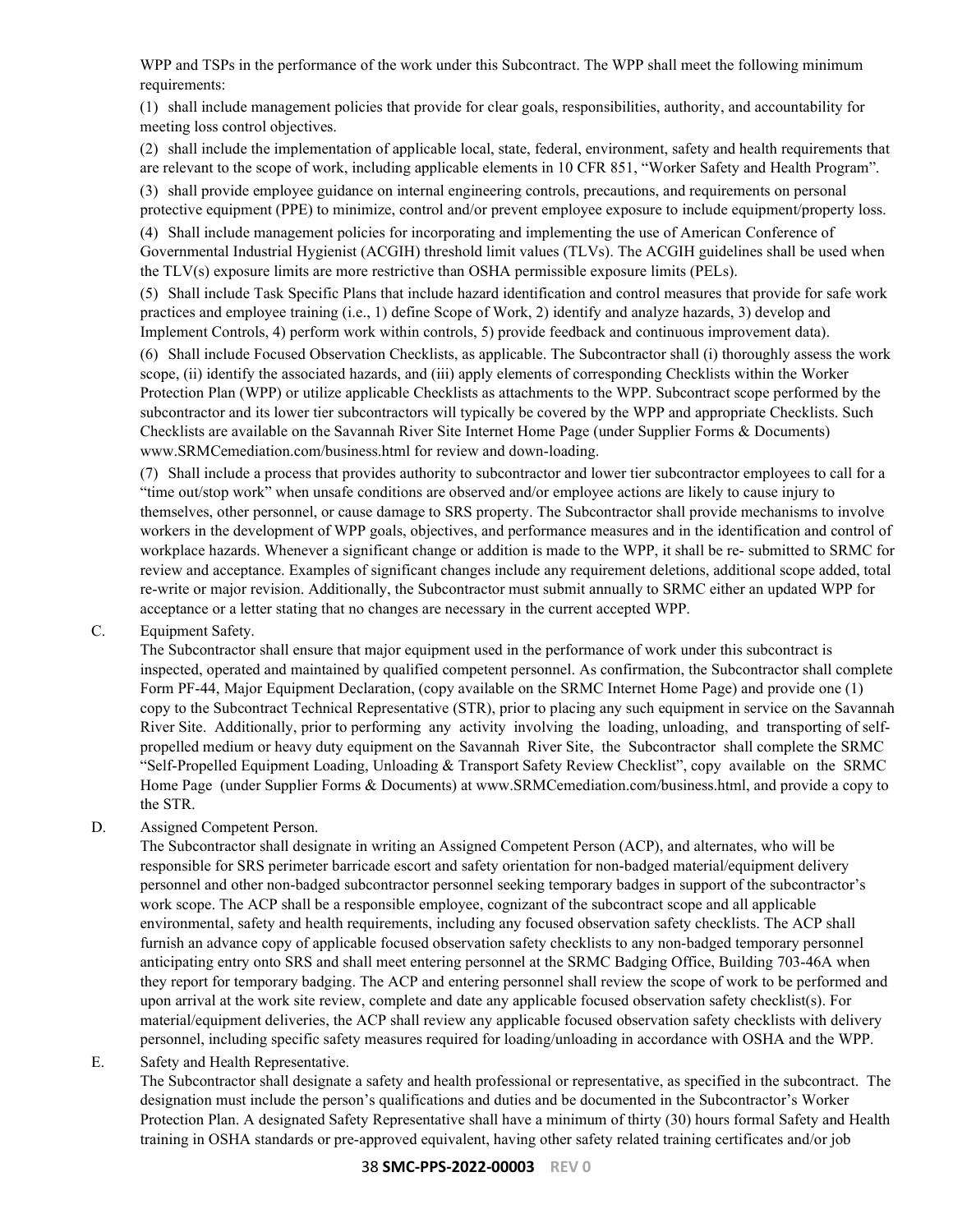experience in General Industry/Construction safety with an understanding of 29 CFR 1910/1926 requirements. The Safety Representative shall solicit worker feedback during hazard review meetings, field safety inspections, incident investigations and document same when appropriate, e.g., new hazard requiring additional controls, defective equipment, observation of unsafe condition or behavior.

F. Material Safety Data Sheets.

The Subcontractor shall provide the STR copies of Material Safety Data Sheets for all chemicals brought to SRS prior to the initial use of such chemicals. In addition, the Subcontractor shall provide the STR with a current inventory on a monthly basis for chemicals stored on-site for thirty (30) or more days per EPCRA/CERCLA. All chemicals stored onsite shall follow NFPA storage guidelines.

G. Environmental Compliance.

The Subcontractor and any lower tier subcontractor(s) shall comply with all applicable environmental protection laws, Executive Orders, ordinances, regulations, directives, and codes. Upon request, the Subcontractor shall submit an Environmental Compliance Plan (ECP) outlining the methods proposed to address the environmental requirements specified in the scope of work. The ECP shall specify the person responsible for ensuring the requirements are met.

### H. Site Reporting Requirements.

The Subcontractor shall immediately notify the STR or SRMC Procurement Representative of any event/condition that may require reporting to the DOE. Further, the Subcontractor shall cooperate with any SRMC or DOE critique, analysis, or investigation and complete necessary reports for such events/conditions. Events/conditions that require reporting to DOE are defined in DOE Manual 231.1-2 (DOE M 231.1-1-2) and can include (but are not limited to):

(1) Operational emergencies.

(2) Occupational injury or illness (including exposures to hazardous substances in excess of allowable limits) and near misses.

(3) Any on–the-job injury where an employee is taken offsite for something other than observation. The notification requirement applies to any person who goes offsite for prompt medical treatment of any type. The mode of transportation (ambulance, personal vehicle, etc.) is not pertinent – any offsite transfers must be reported immediately.

(4) Any violation of Lockout/Tagout controls where there are no credible barriers left between the worker, and the energy source regardless of whether or not there was an injury

- (5) Fires/explosions.
- (6) Hazardous energy control failures.
- (7) Operations shutdown directed by management for safety reasons.
- (8) Environmental release of radioactive materials, hazardous substances, regulated pollutants, oil spills, etc.
- (9) Violation of Federal Motor Carrier Safety Regulations or Hazardous Material Regulations.

(10)Loss damage, theft, or destruction to government property (including damage to ecological resources like wetlands, critical habitats, historical/archeological sites, etc.)

(11)Spread of radioactive contamination or loss of control of radioactive materials.

(12)Personnel radioactive contaminations or exposures.

(13)Violations of procedures.

Immediate notification is required of such events to ensure SRMC meets its commitment for 30-minute notification to appropriate DOE authorities. The Subcontractor shall preserve conditions surrounding or associated with the event for continued investigation unless such actions interfere with establishing a safe condition. The Subcontractor and their employees shall not conceal nor destroy any information concerning noncompliance or potential noncompliance with the environment, safety and health requirements of this subcontract.

# <span id="page-38-0"></span>**G.4 ENVIRONMENT, SAFETY, AND HEALTH COMPLIANCE – ALTERNATIVE III**

*(Compliance by the Subcontractor with the requirements of this Article G.4 shall satisfy any/all requirements of Article G.1, "Integration of Environment, Safety and Health into Work Planning and Execution", applicable to the scope of work contained in this Subcontract.)*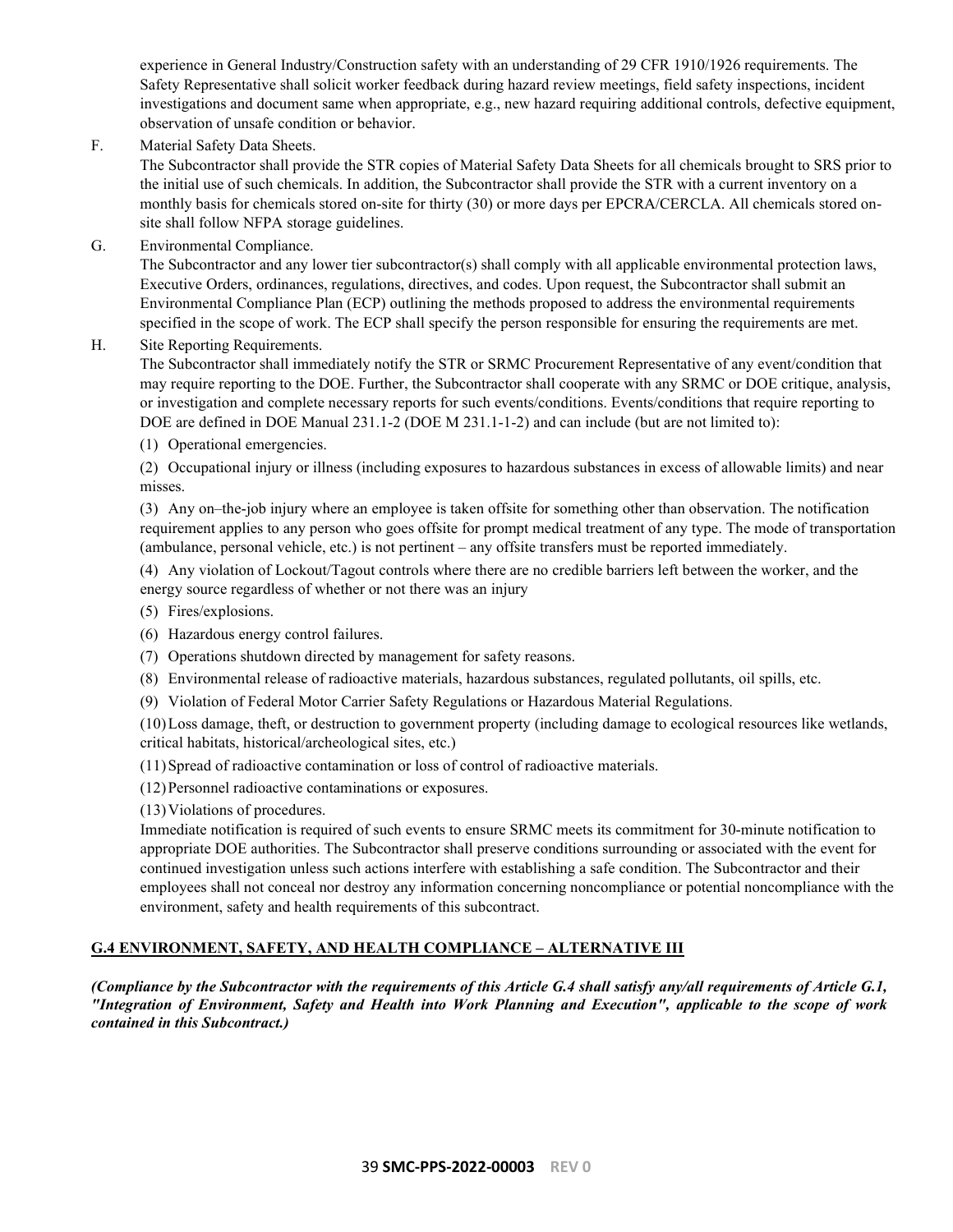- A. The Subcontractor and any lower tier subcontractor(s) shall take all reasonable precautions in the performance of the work under this Subcontract to protect the environment, safety and health of employees and members of the public, and shall comply with OSHA and all other applicable federal, state and local regulatory requirements, including new DOE Regulation 10 CFR 851, "Worker Safety and Health Program" which will apply to any work performed on the Savannah River Site effective February 9, 2007. The subcontractor and any lower tier subcontractor shall comply with site- specific ES&H requirements when specified in the subcontract. The SRMC Procurement Representative shall notify the Subcontractor in writing of any noncompliance with the provisions of this Article. After receipt of such notice, the Subcontractor shall immediately take corrective action. In the event that the Subcontractor fails to take corrective action and comply with said regulations and requirements, the SRMC Procurement Representative may, without prejudice to any other legal or contractual rights of SRMC, issue an order stopping work in whole or in part. An order authorizing the resumption of work may be issued at the discretion of the Procurement Representative. The Subcontractor shall not be entitled to an extension of time or additional fee or damages by reason of, or in connection with, any work stoppage ordered in accordance with this Article.
- B. Corporate Worker Protection Plan (WPP).

The Subcontractor shall possess and maintain a corporate Worker Protection Plan (WPP) which implements the OSHA requirements applicable to the normal course of the Subcontractor's business. Prior to the start of work under this Subcontract, the Subcontractor shall provide to the SRMC Procurement Representative a copy of the WPP for review and acceptance by the appropriate SRMC organizations. The Subcontractor's employees and the employees of any lower tier subcontractor(s) shall comply with the WPP in the performance of the work under this Subcontract. Work under the Subcontract shall not commence until the WPP has been received and accepted by SRMC. The Subcontractor shall provide a copy of the WPP to any lower tier subcontractor(s) and shall ensure subcontractor employee's performing work at the site have access to the WPP document accepted by SRMC, and other standards, controls and procedures including DOE worker protection publications applicable to the workplace. The WPP shall meet the following minimum requirements:

(1) Shall include management policies that provide for clear goals, responsibilities, authority, and accountability for meeting loss control objectives.

(2) Shall include the implementation of applicable local, state, federal, environment, safety and health requirements that are relevant to the scope of work, including applicable elements in 10 CFR 851, "Worker Safety and Health Program".

(3) Shall provide employee guidance on task hazards, engineering controls, precautions, and requirements on personal protective equipment (PPE) to minimize, control and/or prevent employee exposure to include equipment/property loss.

(4) Shall include management policies for incorporating and implementing the use of American Conference of Governmental Industrial Hygienist (ACGIH) threshold limit values (TLVs). The ACGIH guidelines shall be used when the TLV(s) exposure limits are more restrictive than OSHA permissible exposure limits (PELs).

(5) Shall include Focused Observation Checklists, as applicable. The Subcontractor shall (i) thoroughly assess the work scope, (ii) identify the associated hazards, and (iii) apply elements of corresponding Checklists within the Worker Protection Plan (WPP) or utilize applicable Checklists as attachments to the WPP. Subcontract scope performed by the subcontractor and its lower tier subcontractors will typically be covered by the WPP and appropriate Checklists. Such Checklists are available on the Savannah River Site Internet Home Page www.SRMCemediation.com/business.html for review and down-loading.

(6) Shall include a process that provides authority to subcontractor and lower tier subcontractor employees to call for a "time out/ stop work" when unsafe conditions are observed and/or employee actions are likely to cause injury to themselves, other personnel, or cause damage to SRS property.

The Subcontractor shall provide mechanisms to involve workers in the development of WPP goals, objectives, and performance measures and in the identification and control of workplace hazards. Whenever a significant change or addition is made to the WPP, it shall be re- submitted to SRMC for review and acceptance. Examples of significant changes include any requirement deletions, additional scope added, total re-write or major revision. Additionally, the Subcontractor must submit annually to SRMC either an updated WPP for acceptance or a letter stating that no changes are necessary in the current accepted WPP.

#### C. Equipment Safety.

The Subcontractor shall ensure that major equipment used in the performance of work under this subcontract is inspected, operated and maintained by qualified competent personnel. As confirmation, the Subcontractor shall complete Form PF-44, Major Equipment Declaration, (copy available on the SRMC Internet Home Page) and provide one (1) copy to the Subcontract Technical Representative (STR), prior to placing any such equipment in service on the Savannah River Site. Additionally, prior to performing any activity involving the loading, unloading, and transporting of self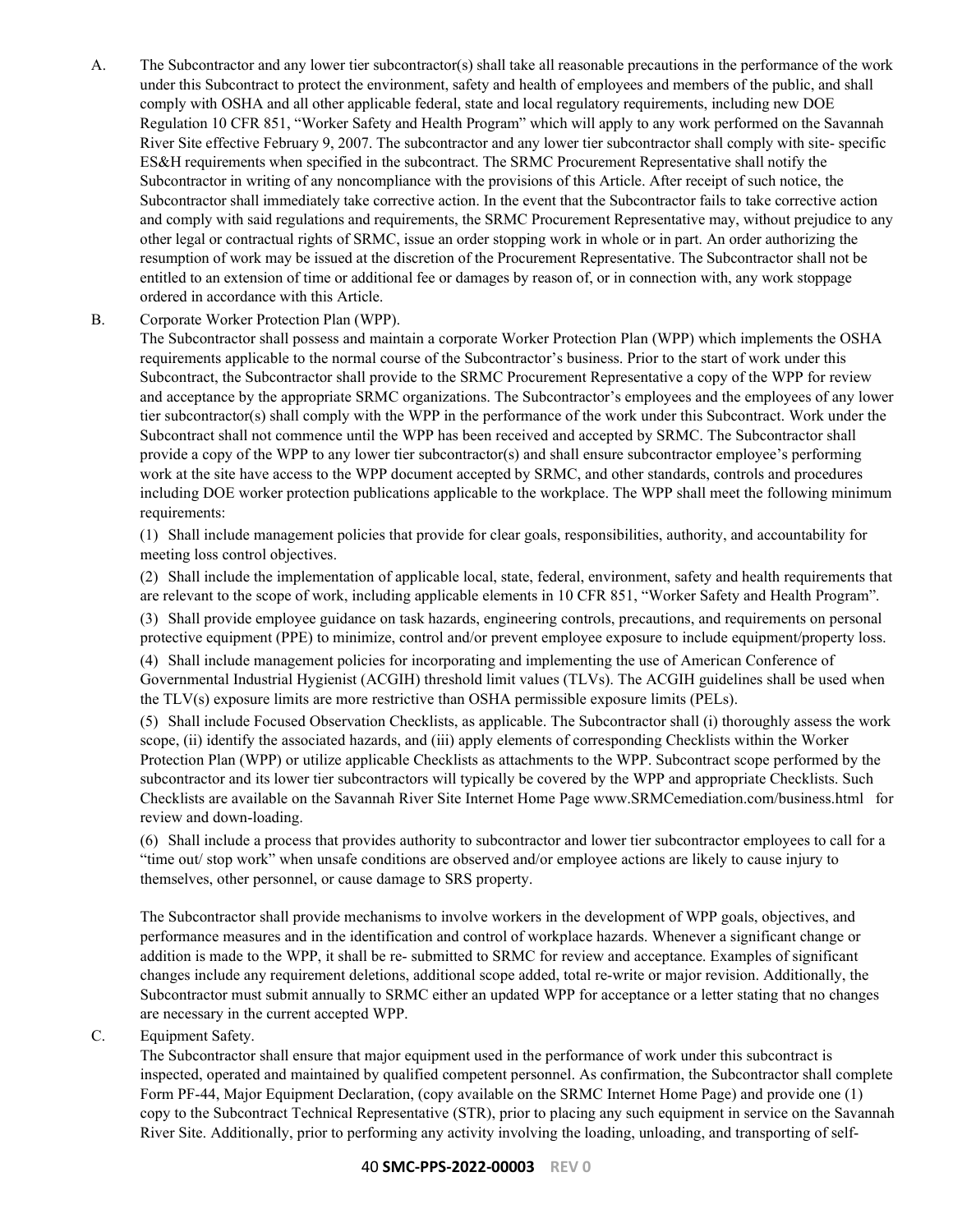propelled medium or heavy duty equipment on the Savannah River Site, the Subcontractor shall complete the SRMC "Self-Propelled Equipment Loading, Unloading & Transport Safety Review Checklist", copy available on the SRMC Home Page (under Supplier Forms & Documents) at www.SRMCemediation.com/business.html, and provide a copy to the STR.

D. Assigned Competent Person.

The Subcontractor shall designate in writing an Assigned Competent Person (ACP), and alternates, who will be responsible for SRS perimeter barricade escort and safety orientation for non-badged material/equipment delivery personnel and other non-badged subcontractor personnel seeking temporary badges in support of the subcontractor's work scope. The ACP shall be a responsible employee, cognizant of the subcontract scope and all applicable environmental, safety and health requirements, including any focused observation safety checklists. The ACP shall furnish an advance copy of applicable focused observation safety checklists to any non-badged temporary personnel anticipating entry onto SRS and shall meet entering personnel at the SRMC Badging Office, Building 703-46A when they report for temporary badging. The ACP and entering personnel shall review the scope of work to be performed and upon arrival at the work site review, complete and date any applicable focused observation safety checklist(s). For material/equipment deliveries, the ACP shall review any applicable focused observation safety checklists with delivery personnel, including specific safety measures required for loading/unloading in accordance with OSHA and the WPP.

E. Safety and Health Representative.

The Subcontractor shall designate a safety and health professional or representative, as specified in the subcontract. The designation must include the person's qualifications and duties and be documented in the Subcontractor's Worker Protection Plan. A designated Safety Representative shall have a minimum of thirty (30) hours formal Safety and Health training in OSHA standards or pre-approved equivalent, having other safety related training certificates and/or job experience in General Industry/Construction safety with an understanding of 29 CFR 1910/1926 requirements. The Safety Representative shall solicit worker feedback during hazard review meetings, field safety inspections, incident investigations and document same when appropriate, e.g., new hazard requiring additional controls, defective equipment, observation of unsafe condition or behavior.

F. Material Safety Data Sheets.

The Subcontractor shall provide the STR copies of Material Safety Data Sheets for all chemicals brought to SRS prior to the initial use of such chemicals. In addition, the Subcontractor shall provide the STR with a current inventory on a monthly basis for chemicals stored on-site for thirty (30) or more days per EPCRA/CERCLA. All chemicals stored onsite shall follow NFPA storage guidelines.

G. Environmental Compliance.

The Subcontractor and any lower tier subcontractor(s) shall comply with all applicable environmental protection laws, Executive Orders, ordinances, regulations, directives, and codes. Upon request, the Subcontractor shall submit an Environmental Compliance Plan (ECP) outlining the methods proposed to address the environmental requirements specified in the scope of work. The ECP shall specify the person responsible for ensuring the requirements are met.

### H. Site Reporting Requirements.

The Subcontractor shall immediately notify the STR or SRMC Procurement Representative of any event/condition that may require reporting to the DOE. Further, the Subcontractor shall cooperate with any SRMC or DOE critique, analysis, or investigation and complete necessary reports for such events/conditions. Events/conditions that require reporting to DOE are defined in DOE Manual 231.1-2 (DOE M 231.1-1-2) and can include (but are not limited to):

(1) Operational emergencies.

(2) Occupational injury or illness (including exposures to hazardous substances in excess of allowable limits) and near misses.

(3) Any on–the-job injury where an employee is taken offsite for something other than observation. The notification requirement applies to any person who goes offsite for prompt medical treatment of any type. The mode of transportation (ambulance, personal vehicle, etc.) is not pertinent – any offsite transfers must be reported immediately.

(4) Any violation of Lockout/Tagout controls where there are no credible barriers left between the worker, and the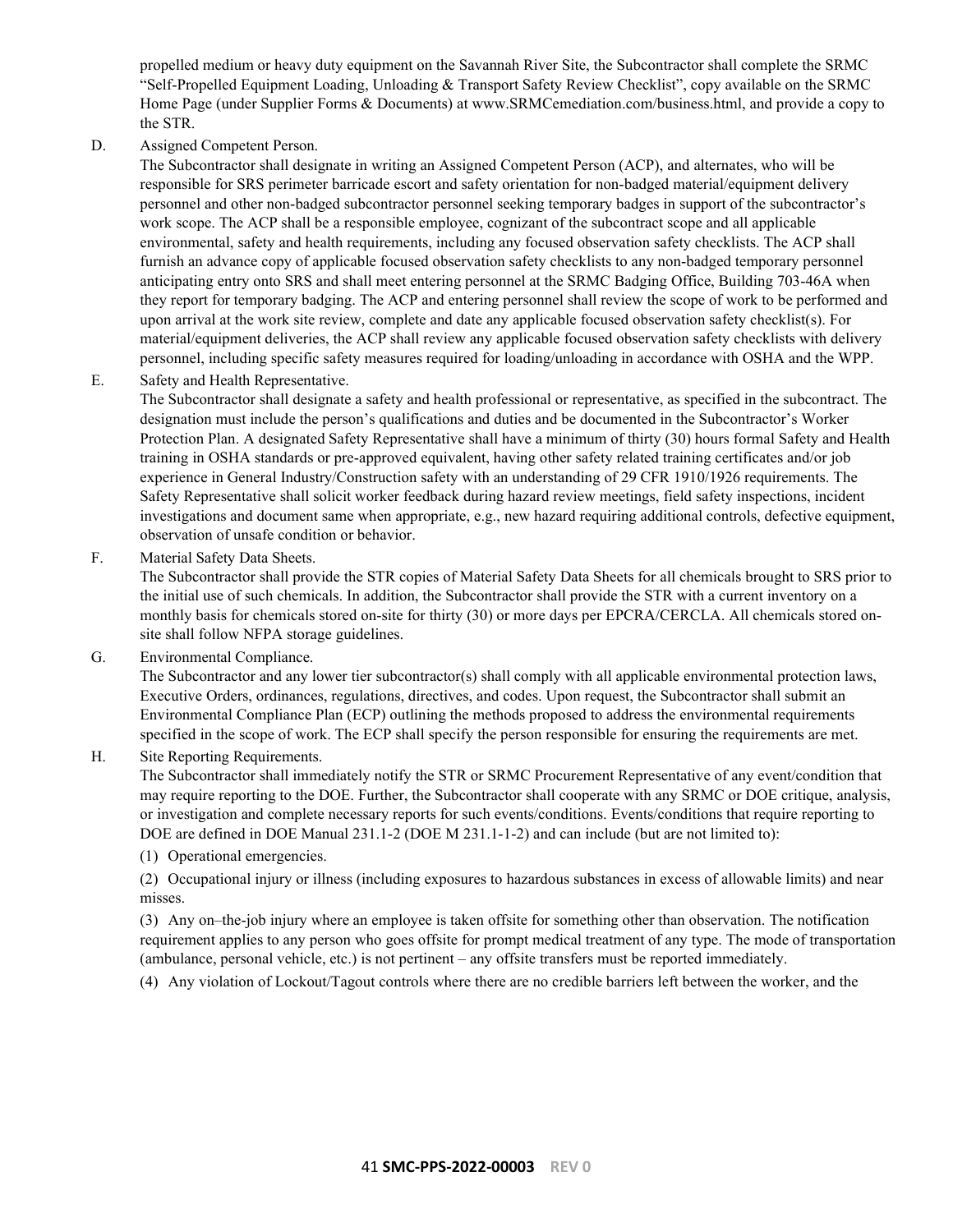energy source regardless of whether or not there was an injury.

- (5) Fires/explosions.
- (6) Hazardous energy control failures,
- (7) Operations shutdown directed by management for safety reasons,
- (8) Environmental release of radioactive materials, hazardous substances, regulated pollutants, oil spills, etc.
- (9) Violation of Federal Motor Carrier Safety Regulations or Hazardous Material Regulations.

(10)Loss damage, theft, or destruction to government property (including damage to ecological resources like wetlands, critical habitats, historical/archeological sites, etc.)

- (11)Spread of radioactive contamination or loss of control of radioactive materials.
- (12)Personnel radioactive contaminations or exposures.
- (13)Violations of procedures.

Immediate notification is required of such events to ensure SRMC meets its commitment for 30-minute notification to appropriate DOE authorities. The Subcontractor shall preserve conditions surrounding or associated with the event for continued investigation unless such actions interfere with establishing a safe condition. The Subcontractor and their employees shall not conceal nor destroy any information concerning noncompliance or potential noncompliance with the environment, safety and health requirements of this subcontract.

# <span id="page-41-0"></span>**G.5 INSURANCE - LIABILITY TO THIRD PARTIES (PARTIAL IMMUNITY)**

If the Subcontractor is partially immune from tort liability as a State agency or as a charitable institution, the following paragraph H shall be added to Article A.12:

H. Notwithstanding paragraphs A and C of this Article:

A. SRMC does not assume any liability to third persons, nor will SRMC reimburse the Subcontractor for its liability to third persons, with respect to loss due to death, bodily injury, or damage to property resulting in any way from the performance of this contract or any subcontract under this Subcontract.

B. The Subcontractor need not provide or maintain insurance coverage as required by paragraph A of this Article, provided, that the Subcontractor may obtain any insurance coverage deemed necessary, subject to approval by SRMC as to form, amount, and duration. The Subcontractor shall be reimbursed for the cost of such insurance and, to the extent provided in paragraph C of this clause, for liabilities to third persons for which the Subcontractor has obtained insurance coverage as provided in this paragraph, but for which such coverage is insufficient in amount.

# <span id="page-41-1"></span>**G.6 INSURANCE - LIABILITY TO THIRD PARTIES (TOTAL IMMUNITY)**

If the Subcontractor is totally immune from tort liability as a State agency or as a charitable institution, substitute the following paragraphs A and B for paragraphs A through H of Article A.12:

- A. SRMC does not assume any liability to third persons, nor will SRMC reimburse the Subcontractor for its liability to third persons, with respect to loss due to death, bodily injury, or damage to property resulting in any way from the performance of this order or any subcontract under this order.
- B. If any suit or action is filed, or if any claim is made against the Subcontractor, the cost and expense of which may be reimbursable to the Subcontractor under this order, the Subcontractor shall immediately notify SRMC and promptly furnish copies of all pertinent papers received by the Subcontractor. The Subcontractor shall, if required by SRMC, authorize SRMC representatives to settle or defend the claim and to represent the Subcontractor in or take charge of any litigation. The Subcontractor may, at its own expense, be associated with the SRMC representatives in any such claim or litigation.

### <span id="page-41-2"></span>**G.7 GENERAL EMPLOYEE TRAINING AND ANNUAL REFRESHER TRAINING FOR SUBCONTRACT EMPLOYEES**

*(The following terms are applicable if performance of this Order will require the Subcontractor's employee(s) to perform work on SRS premises for more than ten (10) working days.)*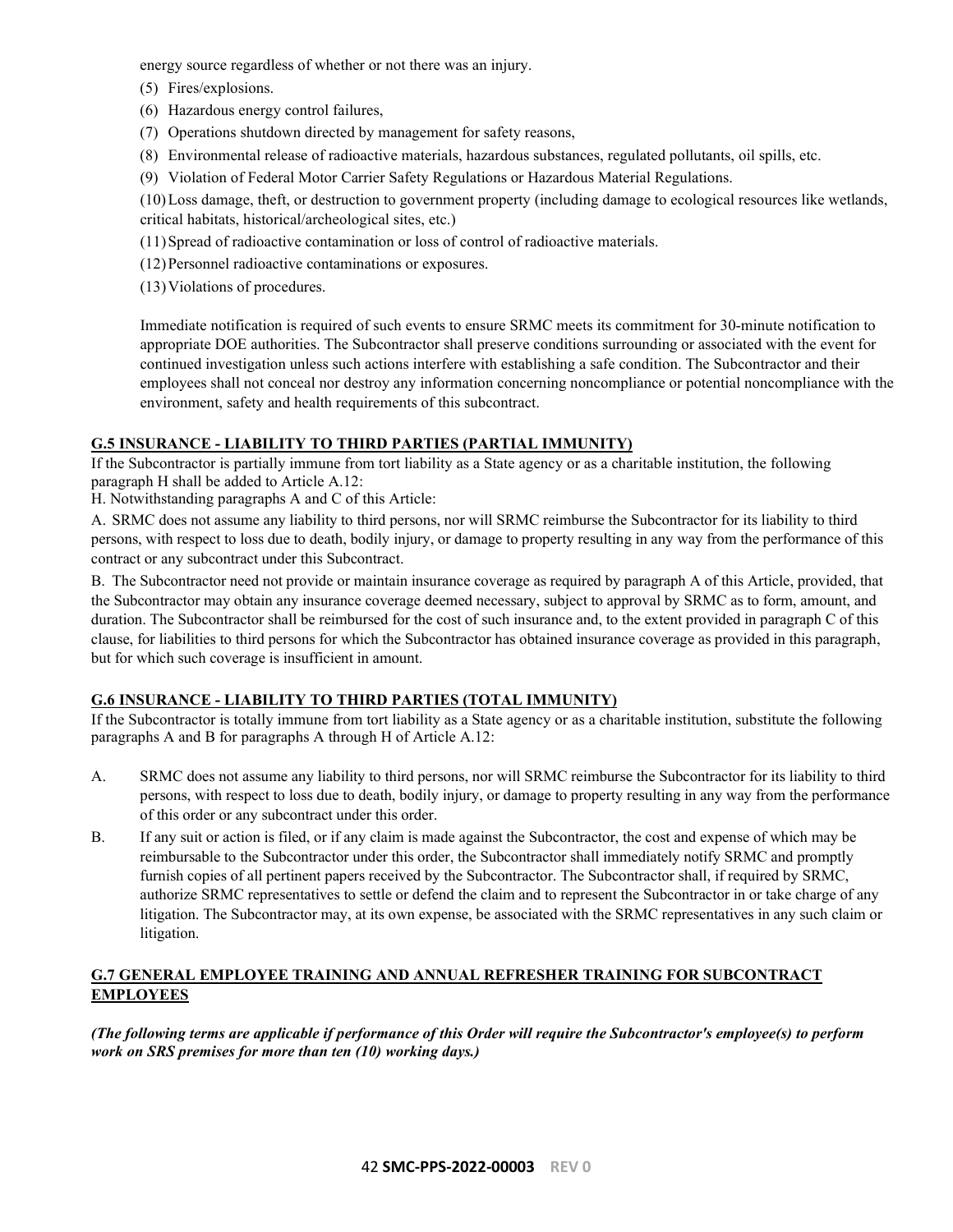### A. General Employee Training (GET).

(1) The Subcontractor shall inform his employees and the employees of his lower tier subcontractors and agents that it is the policy of Savannah River Mission Completion to adhere to the requirements contained in the DOE Order entitled "Personnel Selection, Qualification and Training Requirements," which requires any individual, employed either full or part-time at any DOE reactor or non-reactor facility to receive selected general training.

### (2) Successful Completion Required

Said employees, referred to in the remainder of this document as "individual", must successfully complete the training known as "General Employee Training" (GET) as offered by the SRS. The GET sessions are given by a Savannah River Site authorized GET instructor. There are three categories of GET.

(i) Category 1 consists of viewing a video that lasts for one hour. This category is limited to delivery personnel, visitors, and other temporary personnel that require badged access to the general site and property protection areas and are typically on site greater that 10 days, but not consecutively, in a calendar year.

(ii) Category 2 consists of viewing a video and a written examination and lasts for approximately two hours. This category would apply to visitors or other temporary personnel that require badged access to the general site and property protection areas and are on site greater than 10 days consecutively in a calendar year, and additional training is not required as determined by SRMC.

(iii) Category 3 consists of eight hours of training and includes instructor lecture along with audio and visual aids and a written examination. This category applies to individuals who require badged access to the general site, property protection areas, or security-controlled areas and additional training is required, as determined by SRMC.

(3) Successful Completion Defined

Successful completion occurs when the individual:

- (i) is scheduled for GET,
- (ii) attends the GET session,

(iii) obtains a test score of 70% or greater on the written examination, if required, (100% is the highest obtainable score), and

(iv) properly completes all documents (rosters, exam answer sheet, etc.).

(4) Unsuccessful Completion Defined

If the individual fails to successfully complete GET, the individual is given a failure notice and is to notify the Subcontract Technical Representative (STR) for rescheduling for remedial training or for a re-test. The individual will be allowed several chances to successfully complete the GET. Continued failure to successfully complete GET will result in resolution by the STR.

(5) Scheduling for GET

The STR shall direct the individual to the appropriate training center to attend the GET session. GET training is scheduled subject to demand.

(6) Records

GET records will be maintained by SRMC.

B. Annual Refresher Training.

Refresher Training is required after an individual's initial successful completion of all categories of GET, regardless of the individual's present employer. Category 1 and Category 2 GET training must be repeated annually. For Category 3, successful completion of Consolidated Annual Training (CAT) is required. The subcontractor is responsible for scheduling its employees for this training. The STR may be contacted for assistance.

C. Upon providing proof of successful completion of GET either at another DOE facility, or while employed by a firm other than the Supplier under this Order, the employee will not be required to repeat this training.

# <span id="page-42-0"></span>**G.8 SECURITY EDUCATION REQUIREMENTS FOR SUBCONTRACTORS**

*(The following items are applicable if performance of this subcontract will require the Subcontractor's employee(s) to receive a security badge.)*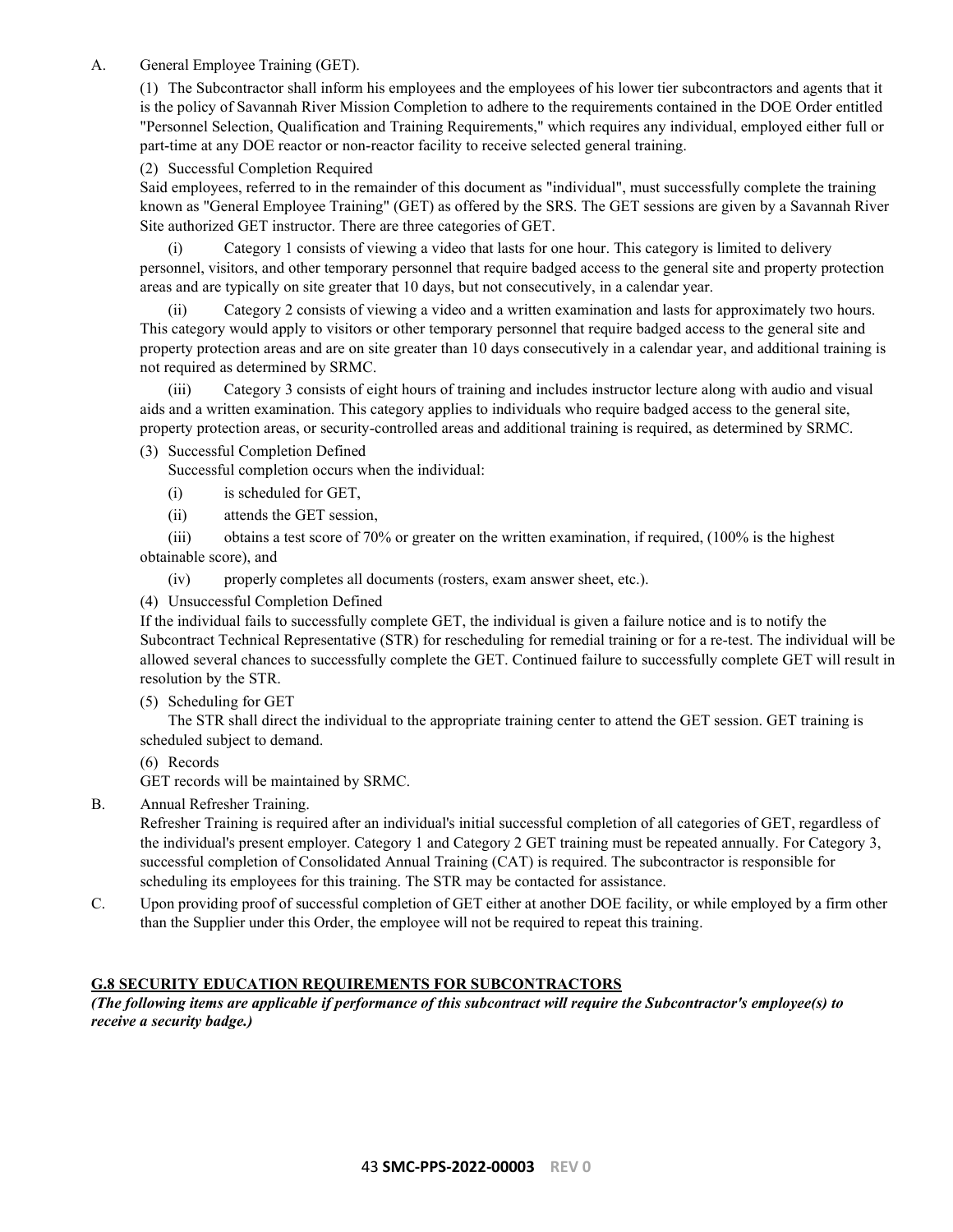A. Subcontractor Security Education Coordinator.

(1) If this Order will require a force of more than thirty (30) subcontract employees receive a badge, then the Subcontractor/ shall provide to the SRMC Security Education Office, the name of its representative appointed to administer its Security Education Program. This representative shall be referred to as the Subcontractor Security Education Coordinator (SSEC).

(2) If this Order will require that less than thirty (30) subcontract employees receive a badge, then the SRMC Subcontract Technical Representative (STR) will perform the activities discussed in this Supplement.

B. Company Roster.

The SSEC will be responsible for providing the STR with a roster of all subcontract personnel receiving a badge. At a minimum the data shall include name, social security number, work telephone number, clearance level and place where work is generally performed. This list shall be kept current and updated every sixty (60) days.

C. Initial Briefing.

The SSEC will ensure that all Subcontract personnel, regardless of clearance level, receive an Initial Security Briefing. This briefing is shown during General Employee Training. This briefing consists of a videotape shown during GET, or at the time of badging for those individuals not required to attend GET.

D. Comprehensive Briefing.

If subcontract personnel have a clearance at the inception of this Order or receive a clearance at any time during the course of the Order, the SSEC/STR will ensure that those Subcontract employees receive a Comprehensive Briefing from SRMC.

E. Annual Refresher Briefing.

The SSEC/STR shall ensure that all Subcontract employees receive, at least once in a twelve (12) month period, an Annual Security Refresher briefing from SRMC. This briefing is provided during GET Refresher Training.

F. Foreign Travel Briefing.

If a Subcontract employee plans a trip to a sensitive country, whether on official business or for pleasure, the SSEC/STR is responsible for ensuring that the individual receives a Foreign Travel Briefing from SRMC before departing and a Debriefing upon return. The OPSEC Officer is responsible for these Briefings.

G. Badge Retrieval at Termination.

The Subcontractor is responsible for ensuring that badges are returned or accounted for when a subcontract employee terminates employment or when an Order is completed. The employee must report to Employment Processing Center, for proper completion of out-processing and badge return. This effort should be coordinated with the SRMC STR.

H. Termination Briefing.

When a subcontract employee terminates employment or is reassigned, the SSEC/STR will ensure that a Termination Briefing by SRMC is given and the appropriate forms are executed. Briefing materials and appropriate forms are provided by SRMC.

### <span id="page-43-0"></span>**G.9 UNCLASSIFIED CONTROLLED NUCLEAR INFORMATION (UCNI)**

### *In the performance of this order, the Supplier is responsible for complying with the following requirements and for flowing down all requirements to lower tier suppliers.*

- A. The Supplier ensures that access to UCNI is provided to only those individuals authorized for routing or special access (see DOE O 471.1B. Supplier may provide access to material or data containing Unclassified Controlled Nuclear Information (UCNI) utilized in the performance of this Order only to employees who are citizens of the United States.
- B. The Supplier ensures that matter identified as UCNI is protected in accordance with the instructions contained in DOE O 471.1B. Any material or data containing UCNI which is stored on computer systems must be protected, and the protective measures and/or policies must be specified in a Computer Protection Plan approved by the SRMC Computer Security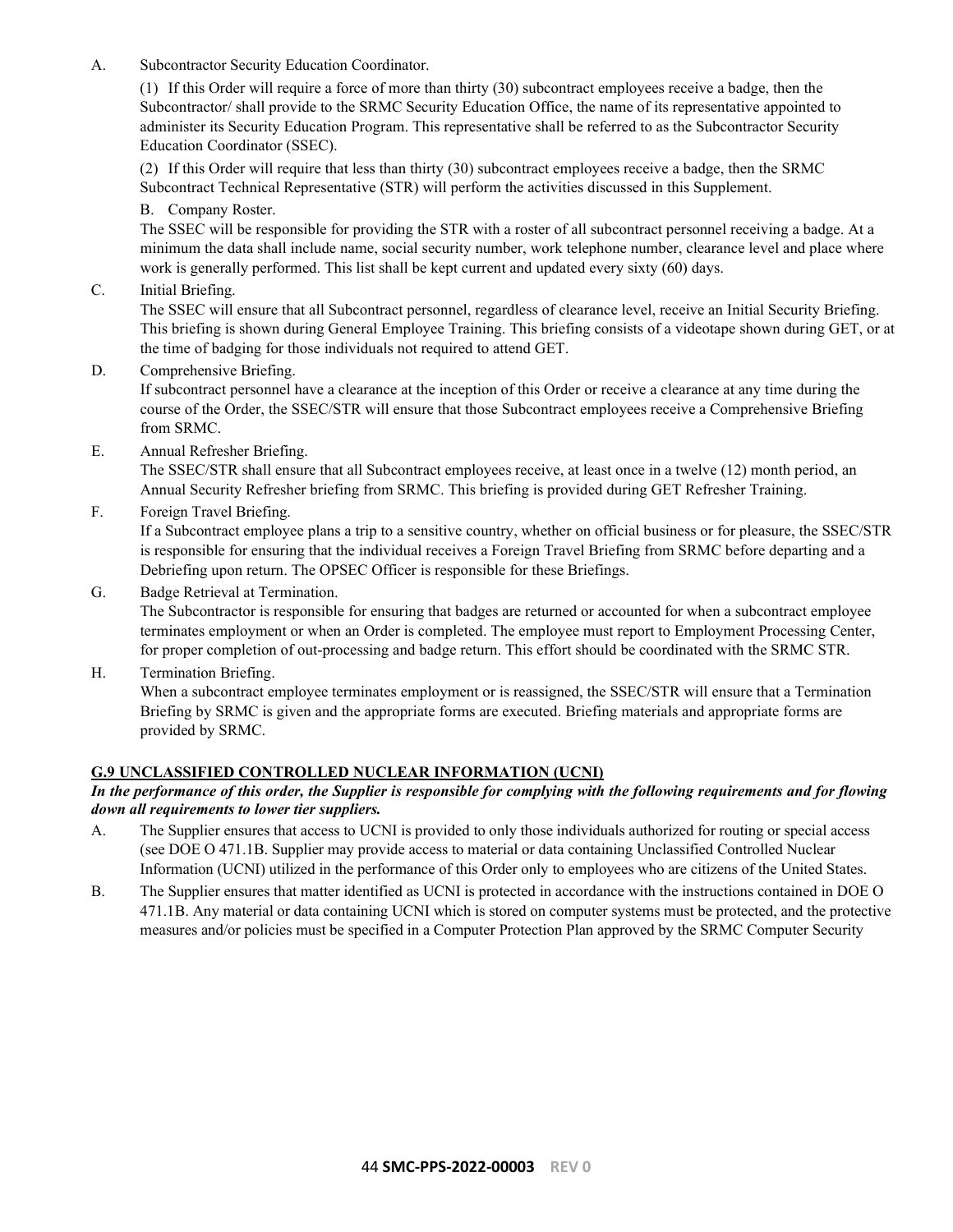organization. Adherence to the Plan is required during the performance of this Order.

- C. Material or data containing UCNI shall be disposed of in a manner as described in DOE O 471.1B. At a minimum, UCNI matter must be destroyed by using strip cut shredders that result in particles of no more than 1/4-inch wide strips. Documents containing UCNI may also be disposed of in the same manner that is authorized for Supplier disposition of other classified material or data. If the above disposal methods are not available to the Suppler, the Supplier may return the UCNI matter to the STR for disposition, with the prior approval of the STR.
- D. The supplier shall report to the SRMC Security Office or the SRMC Procurement Representative any incidents involving the unauthorized disclosure of UCNI.
- E. If performance of work under this Order results in the generation of unclassified documents that contain UCNI, the Supplier shall have a sufficient number of trained UCNI review personnel to ensure the prompt and proper review of generated material or data to provide for the identification, marking, and proper handling of material or data determined to contain UCNI. The suppliers Reviewing Officials shall apply or authorize the application of UCNI markings to any unclassified matter that contains UCNI in accordance with the instructions contained in DOE O 471.1B.
- F. If the supplier has a formally designated Classification Officer, the Classification Officer-
	- (1) Serves as a Reviewing Official for information under his/her cognizance;

(2) Trains and designates other Reviewing Officials in his/her organization, subordinate organizations, and lower tier suppliers and maintains a current list of all Reviewing Officials; and

- (3) May overrule UCNI determinations made by Reviewing Officials under his/her cognizance.
- G. If the supplier has no formally designated Classification Officer, the supplier submits a request for the designation of Reviewing Officials to the local Federal Classification Officer in accordance with the instructions contained in DOE O 471.1B.

# <span id="page-44-0"></span>**G.10 SCIENTIFIC AND TECHNICAL INFORMATION**

- A. Electronic submissions of technical reports will consist of two virus-free copies that are readable in the following formats: (1) Text will be submitted in native software (that is compatible with the suite of document creation software currently used at SRS) (fonts identified) or in RTF (rich text format).
	- (2) Embedded objects and files that are linked to a document must be supplied as well, as follows:
		- (i) Raster images (for example, photographs) will be submitted as TIFF or EPS  $\hat{\omega}$  resolution >100 dpi.v
		- (ii) Vector art (for example, line art) will be submitted as EPS images.
		- (iii) Data-driven displays (e.g., spreadsheet charts) must be accompanied by data set used to generate them.

### <span id="page-44-1"></span>**G.11 RESERVED**

### <span id="page-44-2"></span>**G.12 COUNTERINTELLIGENCE**

- A. The Subcontractor shall take all reasonable precautions in the work under this subcontract to protect SRMC/DOE programs, facilities, technology, personnel, unclassified sensitive information and classified matter from foreign intelligence threats and activities conducted for governmental or industrial purposes, in accordance with DOE Order 475.1, Counterintelligence Program; Executive Order 12333, U.S. Intelligence Activities; and other pertinent national and Departmental Counterintelligence requirements.
- B. The Subcontractor is responsible for compliance with counterintelligence (CI) requirements as detailed in the Contractor Requirements Documents (CRD), DOE Order 475.1. The DOE Office of Counterintelligence, Southeast Region (OCI-SER) is the servicing CI office for the Savannah River Site Integrated Mission Completion Contract Contract, Savannah River Site. The Subcontractor will provide OCI-SER personnel direct access to senior management. The Subcontractor will ensure OCI\_SER has appropriate access to all records, facilities, operational activities, security information, Information Technology systems, and databases necessary to perform CI official duties. The Subcontractor shall immediately report targeting, suspicious activity and other CI concerns to the OCI-SER and support the conduct of investigations about incidents of CI concern.

### <span id="page-44-3"></span>**G.13 CHANGES, EXTRAS AND SUBSTITUTIONS - (SUPPLEMENT)** *(NOTE: Inclusion of this Article supplements Article A.4, Changes.)*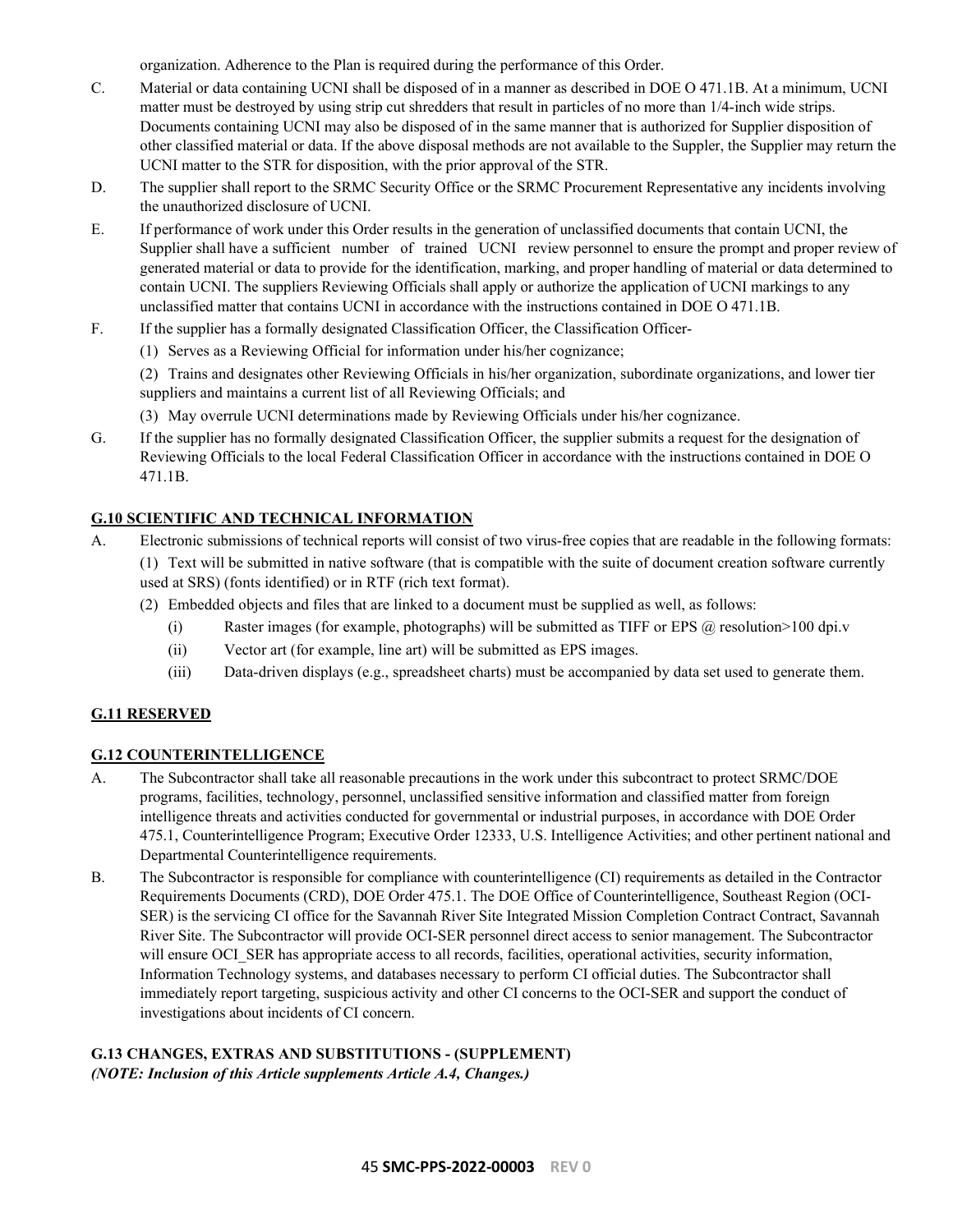A. In the event of an emergency which SRMC determines endangers life or property, SRMC may use oral orders to Subcontractor for any work required by reason of such emergency. Subcontractor shall commence and complete such emergency work as directed by SRMC. Such orders will be confirmed by Change Notice.

B. Pricing of Adjustments.

When costs are a factor in any determination of an Order adjustment pursuant to the General Provision titled "Changes", or any other provision of this Order, such costs, upward or downward, shall be submitted by Subcontractor in the form of a lump sum proposal. The proposal shall include an itemized breakdown of all increases or decreases in at least the following detail:

(1) Direct Labor

(i) Charges for labor furnished and used by Subcontractor shall be allowable for all manual classifications up to and including foremen. Charges shall not be included for superintendents, assistant superintendents, general foreman, surveyors, office personnel, timekeepers, and maintenance mechanics; these costs are recovered in the overhead and profit rates established by this Article. Labor rates used to calculate the costs shall be those rates in effect during accomplishment of the changes.

(ii) Direct labor costs shall include, in addition to direct payroll costs, payroll taxes, insurance, vacation allowance, subsistence, travel time, overtime premium and any other payroll additives required to be paid by Subcontractor by law or labor agreement(s), e.g. Project Agreement, collective bargaining agreement(s), etc. Copies of certified pertinent payrolls shall be submitted to SRMC.

(2) Equipment

(i) Charges shall be allowable for the rental and operation of all Subcontractor's equipment furnished and used by Subcontractor, except for equipment or tools with a new cost at point of origin of Five Hundred Dollars or less each, which are deemed to be covered in the overhead and profit rates established by this Article.

(ii) For Subcontractor -owned equipment, reasonable equipment charges shall be allowed in accordance with the following:

- a. Rental rates as agreed upon in the Order; or
- b. Rental rates not greater than seventy percent (70%) of Data Quest Blue Book daily rental rates applicable for the period of performance of the change; and
- c. Appropriately discounted to stand- by rates for idle time reasonably required.

(iii) When the operated use of equipment is infrequent and, as determined by SRMC, such equipment need not remain at the work site continuously, charges shall be limited to actual hours of use. Equipment not operating but retained at the location of changes at SRMC's direction shall be charged at the standby rate.

(iv) For Rental Equipment not owned by Subcontractor, charges will be computed on the basis of actual invoice cost.

(v) For the cost of both rented and owned to be allowable, Subcontractor must justify and SRMC agree that the individual pieces of equipment are needed, are appropriate for the work, and that the mobilization costs are allocable to the change.

(3) Materials

Approved incurred costs for material incorporated into the changed Work or required for temporary facilities made necessary by the change shall be allowable at net cost delivered to the Jobsite.

(4) Overhead, Profit and All Other Costs

(i) Overhead, profit and markup percentages included in the proposal, shall include, but not be limited to, insurance, use of small tools, incidental job burdens, and general home and field office expense. No percentages for overhead, profit or lower tier markup will be allowed on employment taxes under FICA and FUTA.

The percentages for overhead and profit will be negotiated and may vary according to the nature, extent and complexity of the Work involved. The maximum percentage for the overhead, profit and markup shall not exceed those shown below.

For work subcontracted to a lower tier by Subcontractor, the proposal submitted to SRMC shall only include one overhead percentage and one profit percentage in addition to Subcontractor's markup. No more than these three percentages will be allowed regardless of the number of tiers of Subcontractors. The lower tier's percentage of overhead and profit shall not exceed those shown below.

**Subcontracted Work Overhead Profit Markup**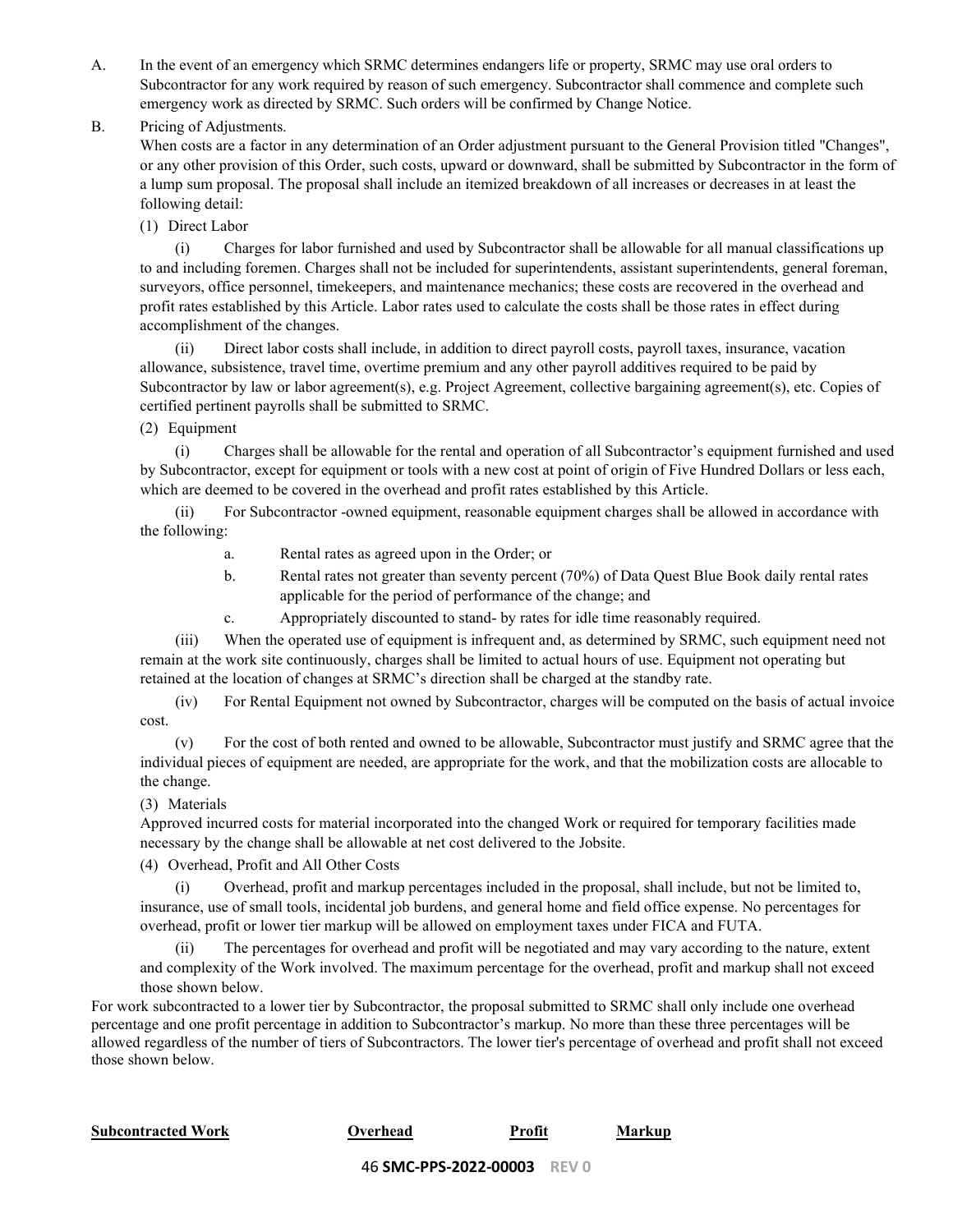| \$1 to \$19,999          | $0\%$    | $0\%$         | $8.0\%$       |
|--------------------------|----------|---------------|---------------|
| \$20,000 to \$49,999     | $0\%$    | $0\%$         | $5.5\%$       |
| \$50,000 and above       | $0\%$    | $0\%$         | $2.0\%$       |
| <b>Direct Hire Work:</b> | Overhead | <b>Profit</b> | <b>Markup</b> |
| \$1 to \$19,999          | $10.0\%$ | $10.0\%$      | $0\%$         |
| \$20,000 to \$49,999     | $7.5\%$  | $7.5\%$       | $0\%$         |
| \$50,000 and above       | 6.75%    | 6.75%         | $0\%$         |
| $\left(111\right)$       |          |               |               |

### <span id="page-46-0"></span>**G.14 RIGHT OF FIRST REFUSAL OF EMPLOYMENT**

The scope of work described herein as currently being performed by Buyer (SRMC/BSRI) employees and award of an order may displace these workers. Consistent with section 3161 of the National Defense Authorization Act (PL 102-484), if the Seller needs to hire additional employees beyond those already part of its existing work force as of the date of this solicitation in order to satisfy the performance requirements set forth by the scope of work in this solicitation, the Seller must first consider the employment of qualified displaced DOE contractor employees who meet the 3161 Job Attachment Test prior to using other avenues to fill that employment need. At the time of award of the Order, the Buyer shall make available to the Seller a list of displaced employees with sufficient information to allow for contact. This requirement shall be included in the resultant Order and be in effect from the date of award of the Order.

### <span id="page-46-1"></span>**G.15 COPYRIGHTS FOR SRMC DIRECTED TECHNICAL PERFORMANCE**

Subcontractor shall cause its employee(s) to assign to SRMC all rights under the copyright in all works of authorship prepared at the direction of SRMC during the term of this Order. Subcontractor shall include terms in its arrangements with its employee(s) to require such assignments to SRMC. To the extent that such works of authorship are considered to be works made for hire for Subcontractor, Subcontractor agrees to assign and does hereby assign all of its rights under the copyrights in such works to SRMC or the U.S. Government.

### <span id="page-46-2"></span>**G.16 NEW MATERIALS AND NON-PROLIFERATION**

Unless otherwise specified in this Agreement/Subcontract, all items delivered shall consist of new materials. New is defined as previously unused which may include residual inventory or unused former Government surplus property. If any item(s) provided under this Order are foreign made and will require importation into the United States to fulfill the requirements under this Order, the Supplier represents that delivery of such items will not violate any non-proliferation laws, rules or regulations of the country or countries from which the materials are to be exported.

*(This Purchase Order incorporates the Clauses identified below by reference, with the same force and effect as if they were given in full text. Upon request, SRMC will make their full text available. Reference Article A.39, "Supplemental Definitions for FAR and DEAR Clauses Incorporated by Reference".)*

#### <span id="page-46-3"></span>**\*G.17 CLASSIFICATION/ DECLASSIFICATION (SEP 1997)** DEAR 952.204-70

### <span id="page-46-4"></span>**\*G18 FILING OF PATENT APPLICATIONS- CLASSIFIED SUBJECT MATTER** (Dec 2007) FAR 52.227-10

<span id="page-46-5"></span>**\*G.19 RIGHTS IN DATA–GENERAL (DEC 2000)** FAR 52.227-14, as modified pursuant to DEAR 927.409(a) (1)

# <span id="page-46-6"></span>**\*G.20 RIGHTS IN DATA-ALT II (DEC 2000)**

FAR 52.227-14, as modified pursuant to DEAR 927.409(a) (1)

# <span id="page-46-7"></span>**\*G.21 RIGHTS IN DATA-ALT III (DEC 2000)**

FAR 52.227-14, as modified pursuant to DEAR 927.409(a) (1)

<span id="page-46-8"></span>**\*G.22 ADDITIONAL DATA REQUIREMENTS (JUN 1987)** FAR 52.227-16

<span id="page-46-9"></span>**\*G.23 ORGANIZATIONAL CONFLICT OF INTEREST** (Feb 2011) DEAR 952.209-72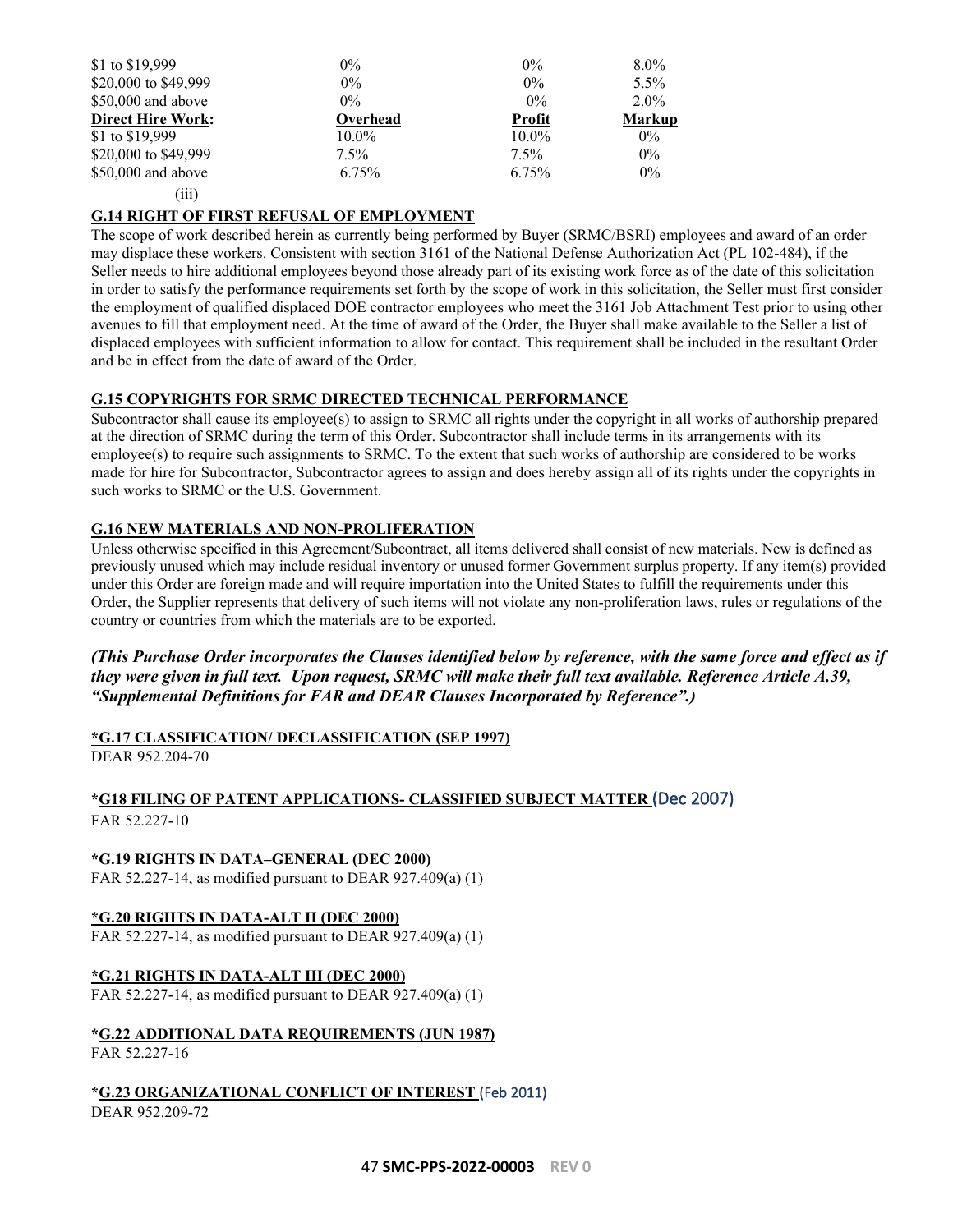# <span id="page-47-0"></span>**\*G.24** Service Contract Labor Standards (Aug 2018)

FAR 52.222-41

### <span id="page-47-1"></span>**\*G.25 STATEMENT OF EQUIVALENT RATES FOR FEDERAL HIRES (MAY 2014)** FAR 52.222-42

# <span id="page-47-2"></span>**\*G.26 RESERVED**

# <span id="page-47-3"></span>**\*G.27 COST ACCOUNTING STANDARDS— EDUCATIONAL INSTITUTION (JUN 2020)** FAR 52.230-5

### <span id="page-47-4"></span>**\*G.28 ADMINISTRATION OF COST ACCOUNTING STANDARDS (JUN 2010)** FAR 52.230-6

<span id="page-47-5"></span>**\*G.29 PRIVACY ACT (APR 1984)**

FAR 52.224-1 and 52.224-2

### <span id="page-47-6"></span>**\*G.30 DUTY-FREE ENTRY (OCT 2010)**

FAR 52.225-8

### <span id="page-47-7"></span>**\*G.31 PREFERENCE FOR U.S. FLAG AIR CARRIERS (JUN 2003)** FAR 52.247-63

### <span id="page-47-8"></span>**\*G.32 RESERVED**

### <span id="page-47-9"></span>**\*G.33 PRINTING (APR 1984)**

DEAR 952.208-70

### <span id="page-47-10"></span>**\*G.34 PRICE REDUCTION FOR DEFECTIVE COST OR PRICING DATA (AUG 2011)** FAR 52.215-10

# <span id="page-47-11"></span>**\*G.35 PRICE REDUCTION FOR DEFECTIVE COST OR PRICING DATA-- MODIFICATIONS (JUN 2010)** FAR 52.215-11

<span id="page-47-13"></span><span id="page-47-12"></span>**\*G.36 REQUIRED SOURCES FOR HELIUM AND HELIUM USAGE DATA (APR 2002)** FAR 52.208-8

### **SECTION I ARTICLES**

### **SECTION I ARTICLE APPLIES IF THE ORDER INVOLVES THE ACQUISITION OF PERSONAL COMPUTER PRODUCTS**

*(This Purchase Order incorporates the Clause identified below by reference, with the same force and effect as if they were given in full text. Upon request, SRMC will make their full text available. Reference Article A.39, "Supplemental Definitions for FAR and DEAR Clauses Incorporated by Reference".)*

### <span id="page-47-15"></span><span id="page-47-14"></span>**\*I.1 ACQUISITION OF EPEAT REGISTERED PERSONAL COMPUTER PRODUCTS (OCT 2015)** FAR 52.223-16

# **SECTION J ARTICLES**

**SECTION J ARTICLES APPLY IF PRICE OF THE ORDER EXCEEDS THE SIMPLIFIED ACQUISITION THRESHOLD (CURRENTLY\$250,000)**

*(This Purchase Order incorporates the Clauses identified below by reference, with the same force and effect as if they were given* 

48 **SMC-PPS-2022-00003 REV 0**